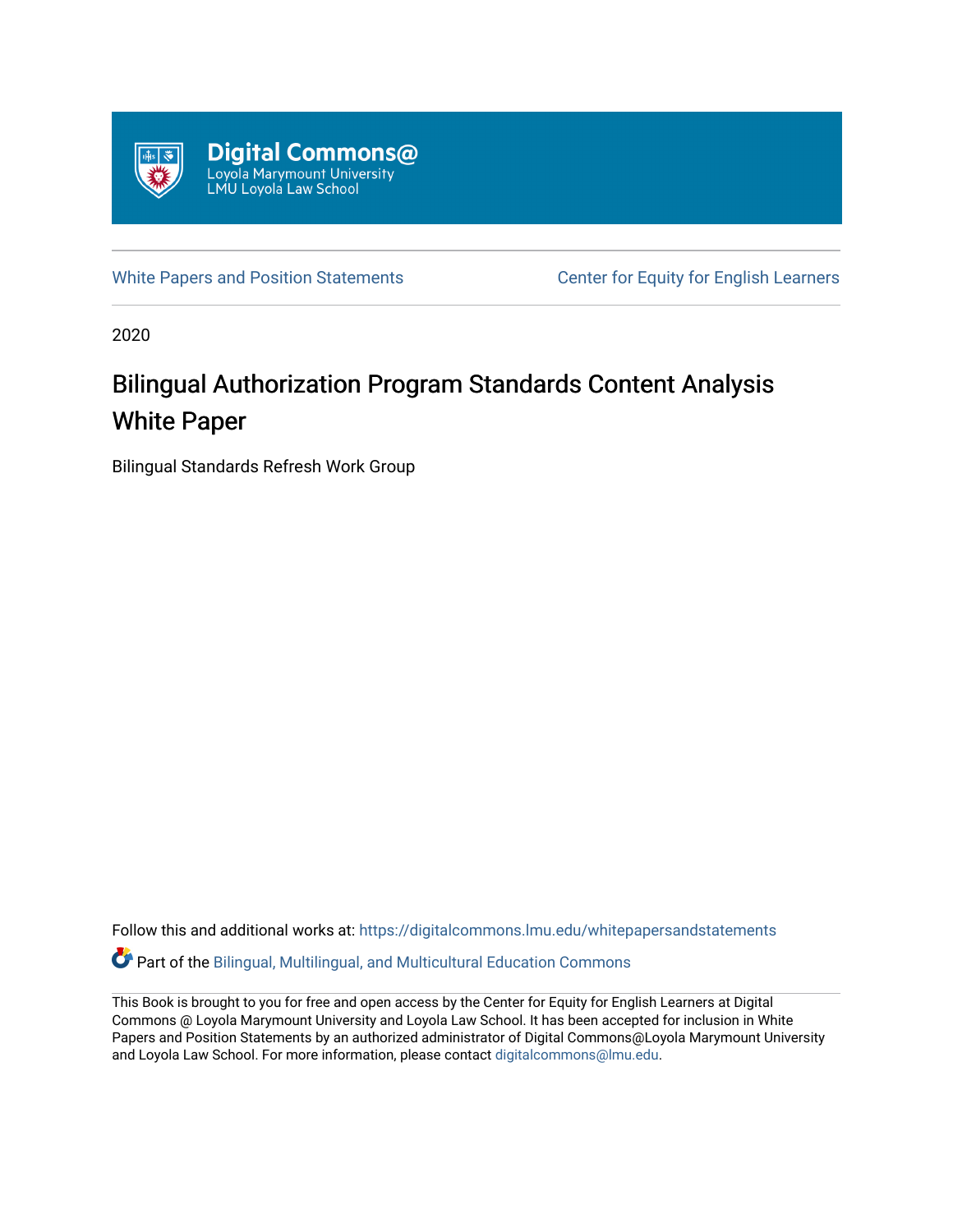# BILINGUAL AUTHORIZATION PROGRAM STANDARDS CONTENT ANALYSIS WHITE PAPER

Prepared by the Bilingual Standards Refresh Work Group

March 2020



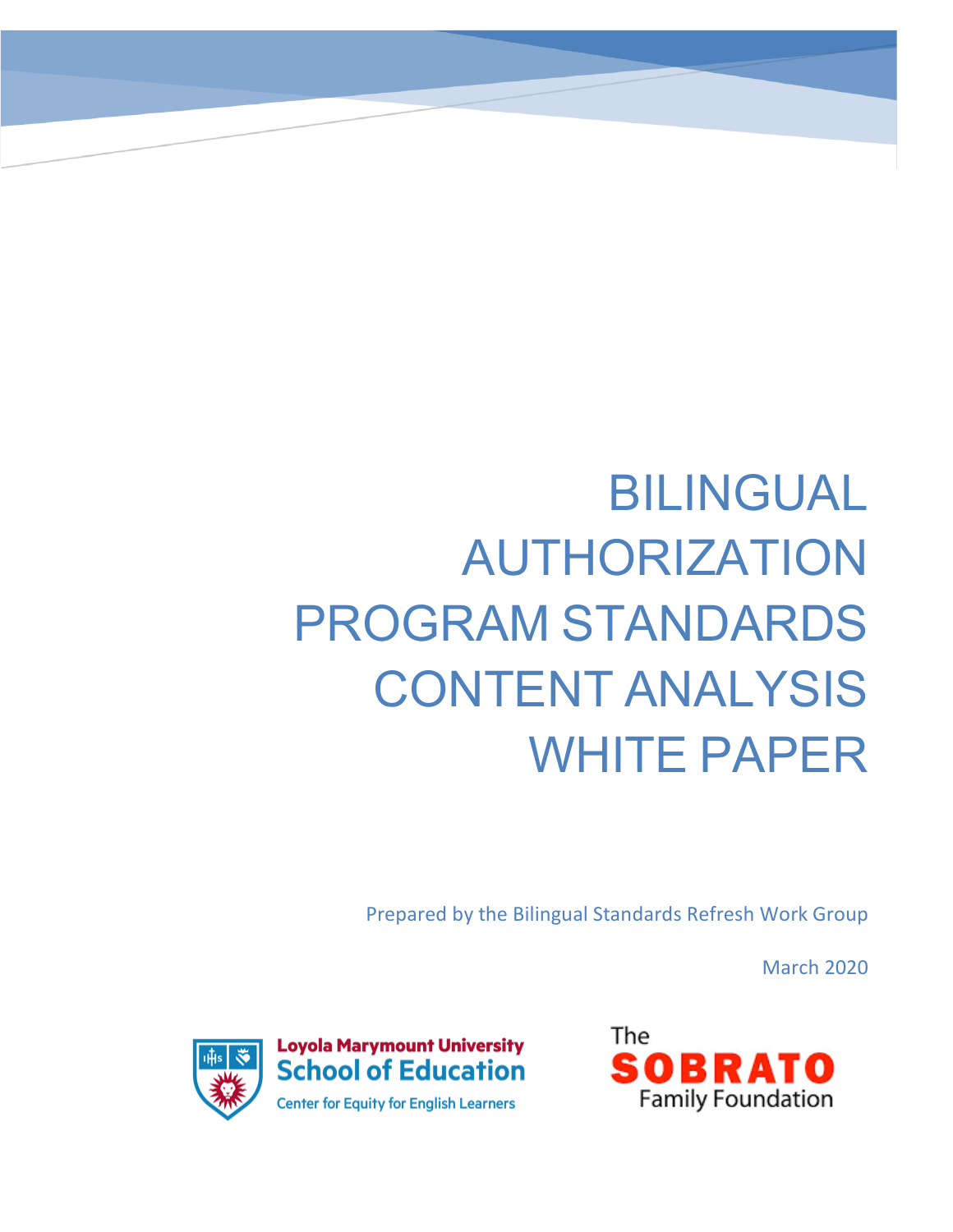# Table of Contents

| <b>Introduction</b>                                                           | 1  |
|-------------------------------------------------------------------------------|----|
| <b>Overarching Issues</b>                                                     | 3  |
| <b>Crosswalk of Standards</b>                                                 | 3  |
| <b>Standard Analysis</b>                                                      | 5  |
| Standard 1: Program Design                                                    | 5  |
| Standard 2: Assessment of Candidate Competence                                | 6  |
| Standard 3: The Context for Bilingual Education and Bilingualism              | 8  |
| Standard 4: Bilingual Methodology                                             | 8  |
| <b>Standard 5: Culture of Emphasis</b>                                        | 9  |
| <b>Recommendations and Conclusion</b>                                         | 10 |
| <b>References</b>                                                             | 11 |
| <b>APPENDIX A: Analysis Tables for Each Standard</b>                          | 25 |
| Table A1: Standard 1-Program Design                                           | 25 |
| Table A2: Standard 2-The Assessment of Candidate Competence                   | 29 |
| Table A3: Standard 3-The Context for Bilingual Education and Bilingualism     | 32 |
| Table A4: Standard 4-Bilingual Methodology                                    | 35 |
| Table A5: Standard 5-Culture of Emphasis                                      | 38 |
| APPENDIX B: Bilingual Standards Refresh Work Group Proposed Glossary of Terms | 41 |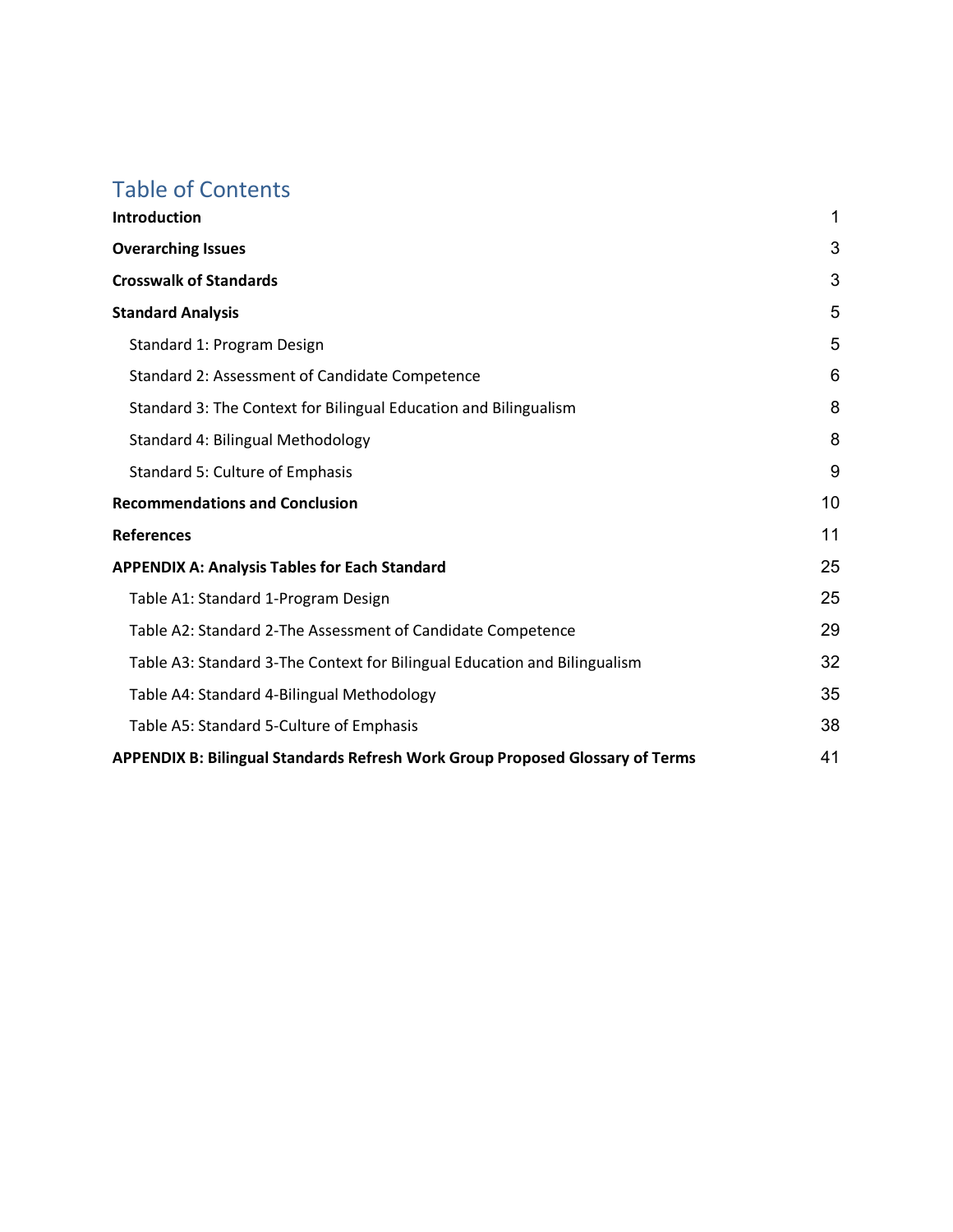#### **Bilingual Authorization Program Standards Content Analysis White Paper**

#### **Prepared by the Bilingual Standards Refresh Work Group**

#### **Introduction**

In May 2018, a collaborative between the Center for Equity for English Learners at Loyola Marymount University, California Association for Bilingual Teacher Education (CABTE), Californians Together (CalTog), and the California Association for Bilingual Education (CABE), formed to discuss a critical issue resulting from the passage of Proposition 58: a predicted shortage of highly qualified and well-prepared bilingual/dual-language teachers in the state. The California Commission on Teacher Credentialing (CTC) established a timeline to update the Bilingual Authorization Program Standards (BAPS) and the Knowledge, Skills and Abilities (KSAs) in 2022; however, this collaborative of stakeholders urged a more timely response to build and connect to the bilingual teacher education knowledge infrastructure in the state. Through an agreement with the CTC and the aforementioned organizations, and with funding from the Sobrato Family Foundation, the Bilingual Standards Refresh Work Group was formed with the following two goals.

1) *Support the accelerated timeline of the Bilingual Authorization Work Group/Expert Panel.* The CTC will convene the Bilingual Authorization Work Group/Expert Panel in 2020. The initial concern was the potential delay in implementation: by the time the Work Group/Expert Panel convenes, conducts their analyses, recommends changes to the standards, collects public feedback related to the standards, and then submits these new or revised standards for state board approval, likely two years would have passed. This brings the earliest end date of revisions to the Bilingual Authorization Program Standards to 2022. In an effort to provide initial support for the Bilingual Authorization Work Group/Expert Panel and to avoid delays to the process of advancing the standards of quality for bilingually authorized teachers in California, the Bilingual Standards Refresh Work Group could provide support via field-generated analyses of the existing standards conducted by representative colleagues.

2) *Solicit input from the field of bilingual education scholars/teacher educators/practitioners*. The aforementioned organizations represent the collective and coherent support and knowledge base for bilingual teacher preparation and professional development. As such, they urge and stand ready to support the CTC's work by offering their expertise and by collaborating with the CTC to create and analyze a statewide survey with the purpose of providing recommendations to update the content in the current Bilingual Authorization Program Standards and KSAs. These would include the integration of the Dual Language Standards that are currently being developed with the Council on the Accreditation of Educator Preparation as a part of the "refresh" of the current standards, along with other relevant and recent research in the field.

To respond to these goals, the Bilingual Standards Refresh Work Group was formed with the task of reviewing the existing Bilingual Authorization Program Standards, KSAs, and other CTC standards on teacher preparation (e.g., Preconditions, Common Standards), and analyzing these with a focus upon current research in the field of bilingualism, equity, and dual language programs. Statewide experts in bilingual teacher preparation were invited to join the work group by Dr. Magaly Lavadenz, Distinguished Professor of English Learner Policy, Research, and Practice at Loyola Marymount University (LMU) and Executive Director of LMU's Center for Equity for English Learners (CEEL). The 12 work group members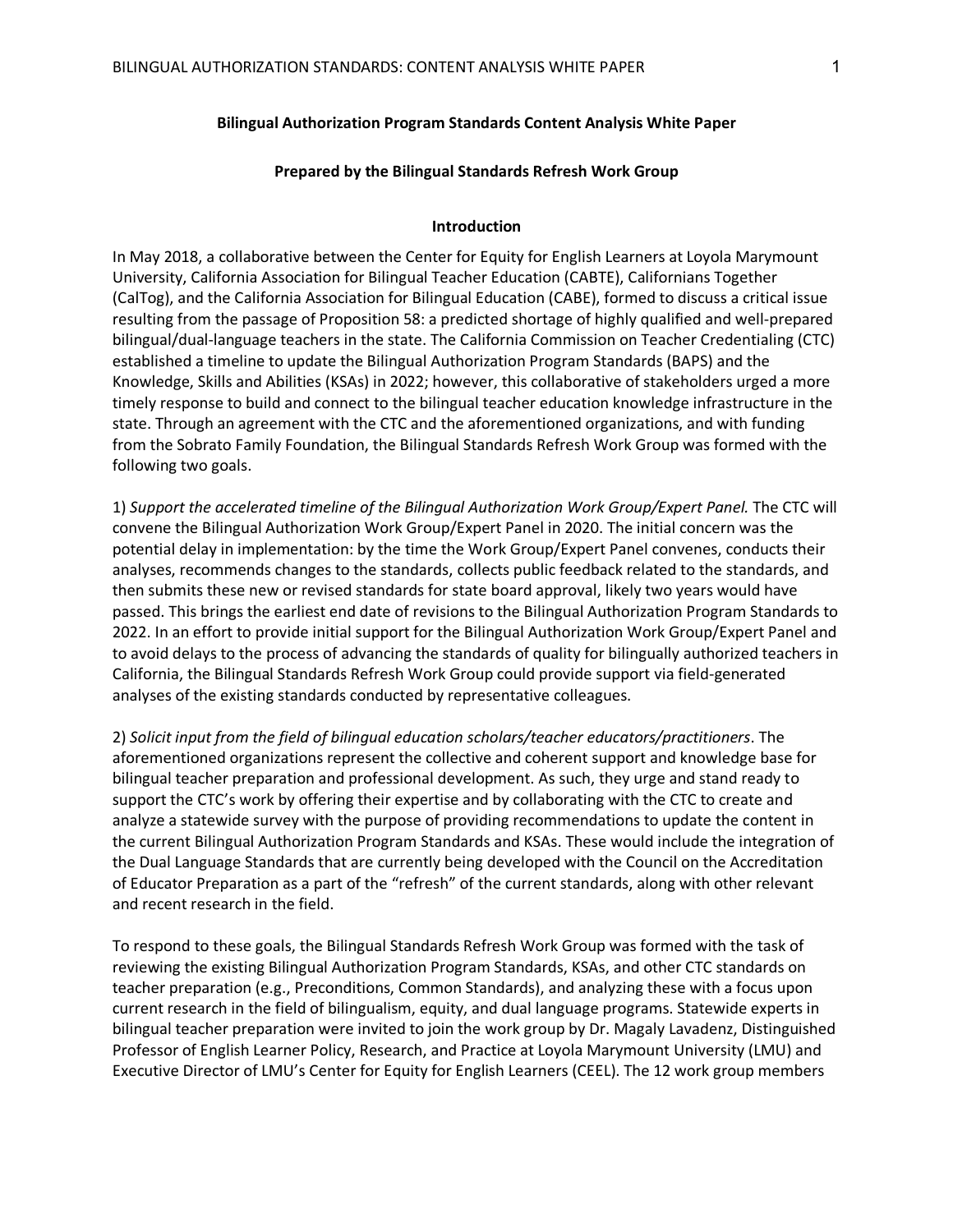included professors, directors, and scholars from two University of California campuses, three California State University campuses, and four private colleges and universities.

Cristina Alfaro, Ph.D., Interim Associate Vice President for Global Affairs, San Diego State University Clara Amador-Lankster, Ph.D., Professor & Fulbright Senior Specialist, National University Elvira Armas, Ed.D., Director of Programs and Partnerships at CEEL and Affiliate Faculty, Loyola Marymount University Rhianna Henry, Ph.D., Assistant Professor, Sonoma State University Sandy Chang, Ph.D., Assistant Director of Biliteracy at CEEL, Loyola Marymount University Grace Cho, Ph.D., Professor, CSU Fullerton Cheryl Forbes, Ed.D., Director of Teacher Education, UC San Diego Margarita Jimenez-Silva, Ph.D., Associate Professor, UC Davis Magaly Lavadenz, Ph.D., Distinguished Professor of English Learner Policy, Research and Practice and Executive Director of CEEL, Loyola Marymount University Lyn Scott, Ph.D., Assistant Professor, CSU East Bay Michelle Soto-Peña, Ph.D., Assistant Professor, CSU Stanislaus

Diane Sharken Taboada, Ph.D., Teacher Candidate Supervisor, CSU East Bay & Sonoma State University

The Bilingual Standards Refresh Work Group first convened in person on April 13, 2019 at Loyola Marymount University. A lead team consisting of members of the Work Group met a few weeks prior to draft an agenda, set activities, and create a pre-meeting reading list. During the April 13th convening, the Work Group established processes to deeply examine the content of the current Bilingual Authorization Program Standards; review and document considerations; identify the current research that could inform possible additions to the standards; discuss the survey that would go out to the field; and, draft a plan and timeline to produce recommendations. To build consistency across the analytic procedures, the entire group worked together to review one standard to calibrate processes and document how to analyze the standards. The process included using a matrix that excerpted language from the existing standard; identifying what was missing and additions that were needed; and commenting on assessment, policy, and practice implications. Additionally, the Work Group agreed to the importance of identifying references and words or phrases that should be defined for each standard. Once these procedures were agreed upon, the Work Group divided into subgroups of two to three members, and each subgroup was responsible for analyzing one standard.

The Bilingual Standards Refresh Work Group met in person an additional time on August 29, 2019 at CEEL-LMU. Between the April and August face-to-face meetings, subgroups met several times via video conference calls to complete their analyses of the standards, and the whole group met via video conference on June 6, 2019 to review each subgroup's analysis of the standard they had worked on. During the August 29<sup>th</sup> in-person meeting, the group worked on a standards crosswalk document, reviewed references and the proposed glossary of terms, $1$  decided on the contents of the white paper, created new timeline and tasks, and further discussed content and process for survey of the field. Additionally, virtual meetings were scheduled between September 2019 through January 2020 for drafting and review of standard analyses and this white paper.

 $1$  The updated reference list includes new references (in blue font) that are added to the original list from the Bilingual Authorization Program Standards Handbook. Our proposed glossary of terms to ensure consistency in the field appears in Appendix B. These terms are based on current research in the field, but it is not an exhaustive list.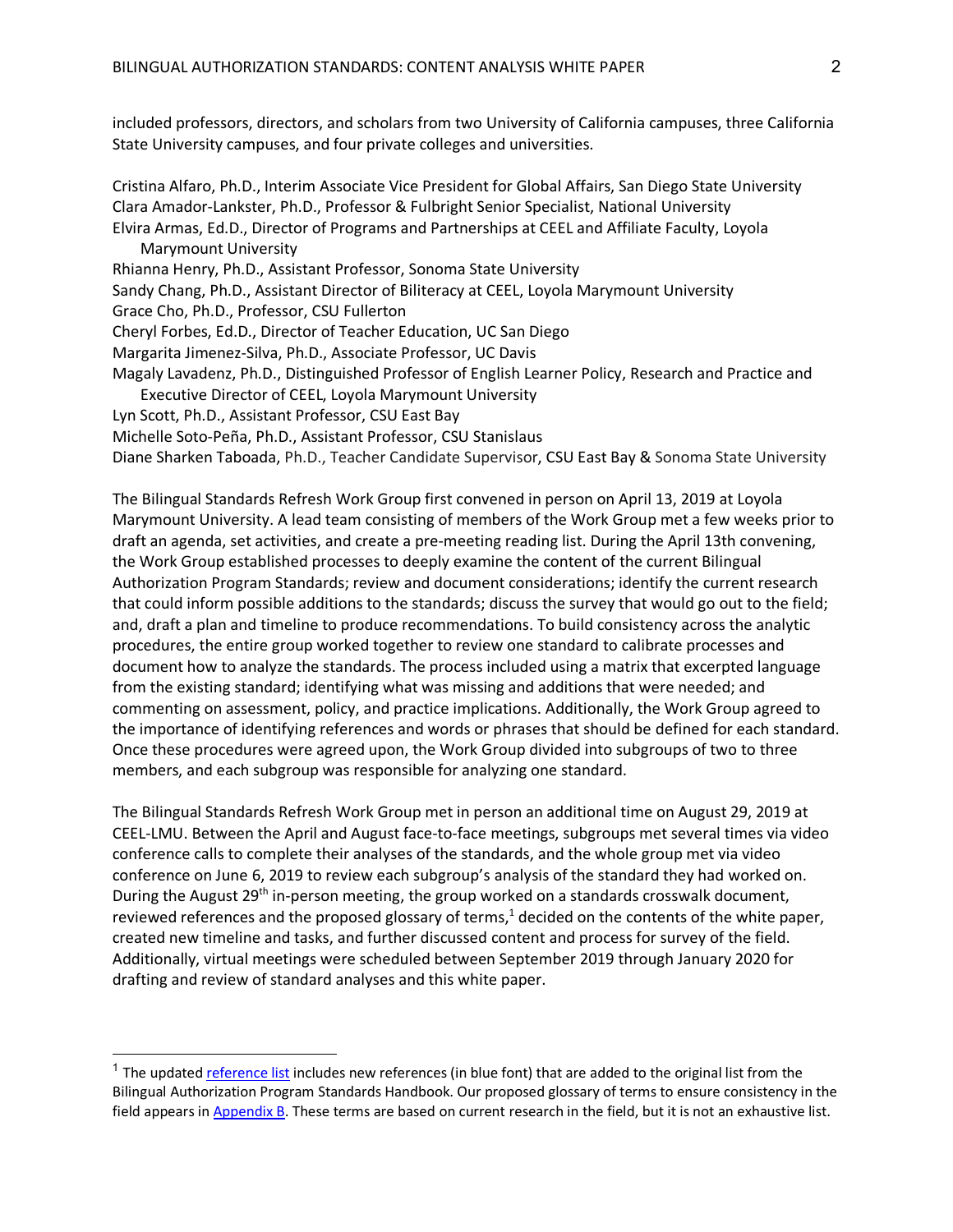The Bilingual Authorization Standards Content Analysis White Paper is thus intended to be a resource to the Bilingual Authorization Work Group/Expert Panel for their consideration and in support of the task ahead of them. It has been developed in the spirit of collaboration and mutual support in our common purpose to prepare the most highly-qualified, bilingually-authorized teachers that our TK-12 students deserve.

#### **Overarching Issues**

Across the standards, there were several issues that emerged as important considerations for the CTC's Bilingual Authorization Work Group/Expert Panel. Although the content of each standard is reviewed in this document (Appendix A), the Work Group did identify the critical issues of field work and clinical experiences in the preparation of bilingual teachers as largely absent from the current standards. Recognizing that these reside in the Program Preconditions and Conditions, and that these have changed substantially in general teacher preparation, our group affirms that learning to teach in bilingual/dual language classrooms requires field and clinical experiences in bilingual/dual language classrooms that can be accomplished in both simultaneous and sequential program designs at each institution. Thus, our recommendation to the Bilingual Authorization Work Group/Expert Panel is to address this vital component of bilingual teacher preparation accordingly.

#### **Crosswalk of Standards**

After each subgroup completed their work in analyzing each standard (Appendix A), we reconvened to identify cross-cutting themes that appeared in each of the standards, as reflected in Table 1. Themes that appeared address larger contextual issues (e.g., equity) that align with larger state policies (e.g., CA EL Roadmap) and serve as signals for discussion for the Bilingual Authorization Work Group/Expert Panel.

| <b>Theme</b>                                     | Applies to<br><b>BAPS</b> | Rationale                                                                                                                                                                                                                                                                                                                                             |
|--------------------------------------------------|---------------------------|-------------------------------------------------------------------------------------------------------------------------------------------------------------------------------------------------------------------------------------------------------------------------------------------------------------------------------------------------------|
| Equity-orientation                               | All                       | Bilingual teachers work with diverse students in multilingual<br>settings. All standards need to reflect and be responsive to<br>the socio-linguistic, socioemotional, sociocultural, and<br>sociopolitical factors for the contexts and students they will<br>serve. Teacher candidates and program leaders need to have<br>an advocacy orientation. |
| CA English Learner<br>Roadmap                    | All                       | The design of programs, curriculum, and assessments should<br>align to the TK-12 CA English Learner Roadmap principles and<br>follow an assets-based approach.                                                                                                                                                                                        |
| Bilingual<br>Learners/Emergent<br>Bilinguals/ELs | All                       | Program standards should include the use terms that<br>embrace an asset-based approach when working with<br>students of diverse language backgrounds.                                                                                                                                                                                                 |
| Current research on<br>bilingualism,             | All                       | Much research has been done on bilingualism, multilingual<br>education, translanguaging, dual language programs,                                                                                                                                                                                                                                      |

| Table 1. Themes Appearing Across Standards |
|--------------------------------------------|
|--------------------------------------------|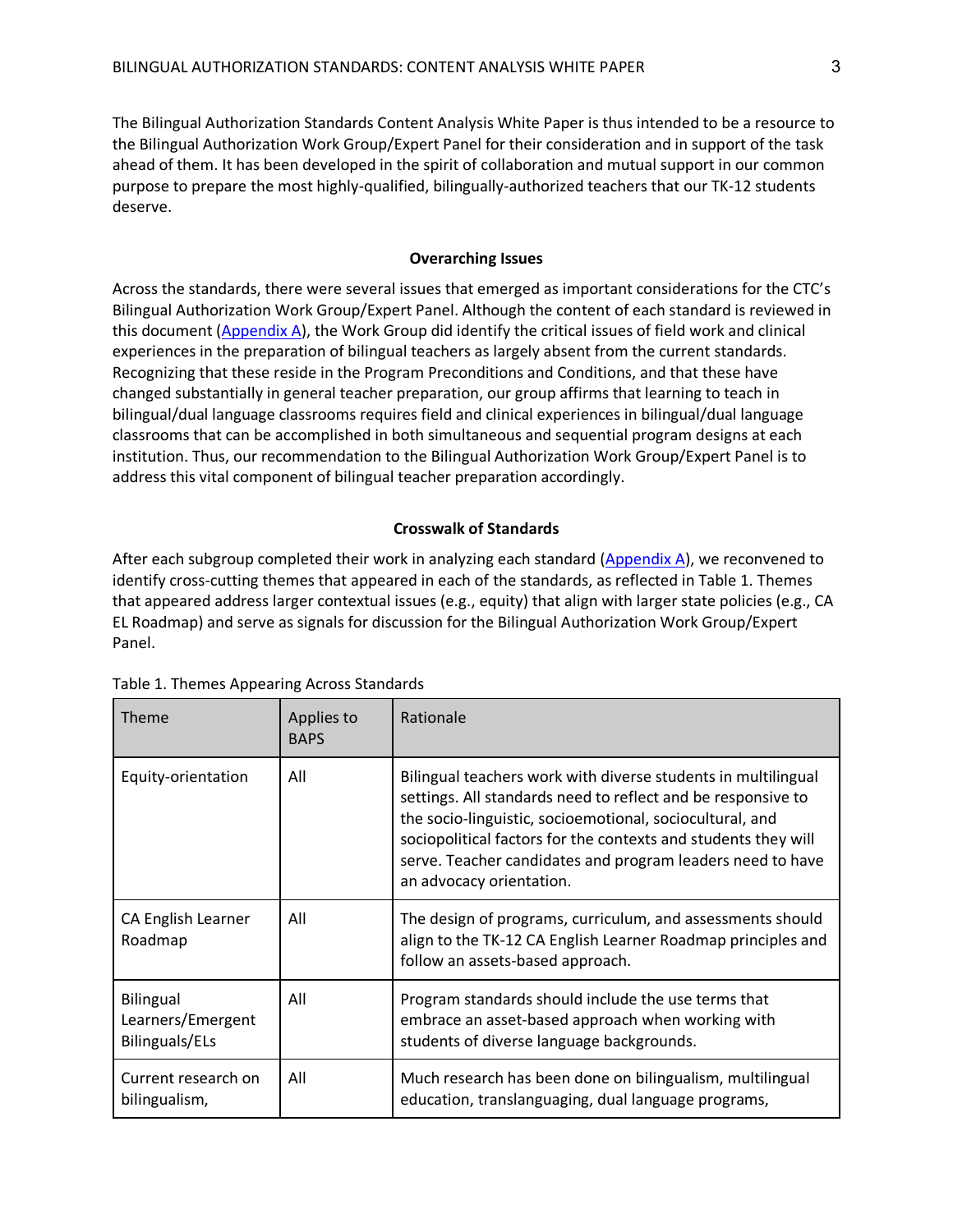| multilingualism, etc.                                                                                                     |         | culturally sustaining pedagogies, etc. since the standards<br>were first adopted in 2009. Revisions of the standards need<br>to include updated research related to these relevant fields,<br>including an update of terminology (e.g., emergent<br>bilinguals).                                              |  |
|---------------------------------------------------------------------------------------------------------------------------|---------|---------------------------------------------------------------------------------------------------------------------------------------------------------------------------------------------------------------------------------------------------------------------------------------------------------------|--|
| International/<br>binational/<br>transnational<br>perspectives for<br>bilingualism/<br>multilingualism                    | 3, 4, 5 | Revisions of the standards need to expand bilingualism<br>beyond the California context to towards a national and<br>international/global perspective for diaspora communities<br>and countries of origin. Revisions should extend the notion of<br>bilingualism to multilingualism.                          |  |
| <b>Teacher Performance</b><br><b>Expectations (TPEs)</b>                                                                  | 2, 4    | New Bilingual/Multilingual Teacher Performance Expectations<br>should be proposed and adopted.                                                                                                                                                                                                                |  |
| Necessity of<br>bilingual/dual<br>language clinical<br>fieldwork                                                          | 1, 2, 4 | Bilingual/dual language candidates should have bilingual/dual<br>language clinical fieldwork, and this should be cross-<br>referenced to the Common Standards.                                                                                                                                                |  |
|                                                                                                                           |         | Cross-reference to Common Standards: Fieldwork and clinical<br>experiences work need to be situated and contextualized in<br>educational settings designated in a range of bilingual/dual<br>language program types.                                                                                          |  |
| Integration of clinical<br>practice - connection<br>to common<br>standards, bilingual<br>TPEs, and consistency<br>of PQRs | 4       | Standards should address concerns about trends in having<br>the bilingual authorization as a "post" or sequential<br>credential program, creating a lack of opportunity for<br>practice, mentorship, and guidance in learning to teach in<br>bilingual/dual language programs.                                |  |
|                                                                                                                           |         | Focus on the need for articulated sequencing of<br>bilingual/multilingual fieldwork and clinical practice over the<br>arc of the program, honoring bilingual instructional settings<br>across a spectrum of program designs, e.g., developmental<br>bilingual, two-way immersion, heritage language programs. |  |
| Target language<br>linguistic proficiency<br>Linguistic Contrastive                                                       | 1, 2, 5 | Identify how target language linguistic proficiency works with<br>Standard 6 and in developing bilingual teachers' language<br>proficiency across a program.                                                                                                                                                  |  |
| analysis                                                                                                                  |         |                                                                                                                                                                                                                                                                                                               |  |
| Cultural literacies,<br>cross-cultural<br>understanding and<br>intercultural<br>competence                                | 1, 4, 5 | Focus on need to develop cultural knowledge, cross-cultural<br>understanding, and intercultural competence to develop<br>students' identities and sense of community.                                                                                                                                         |  |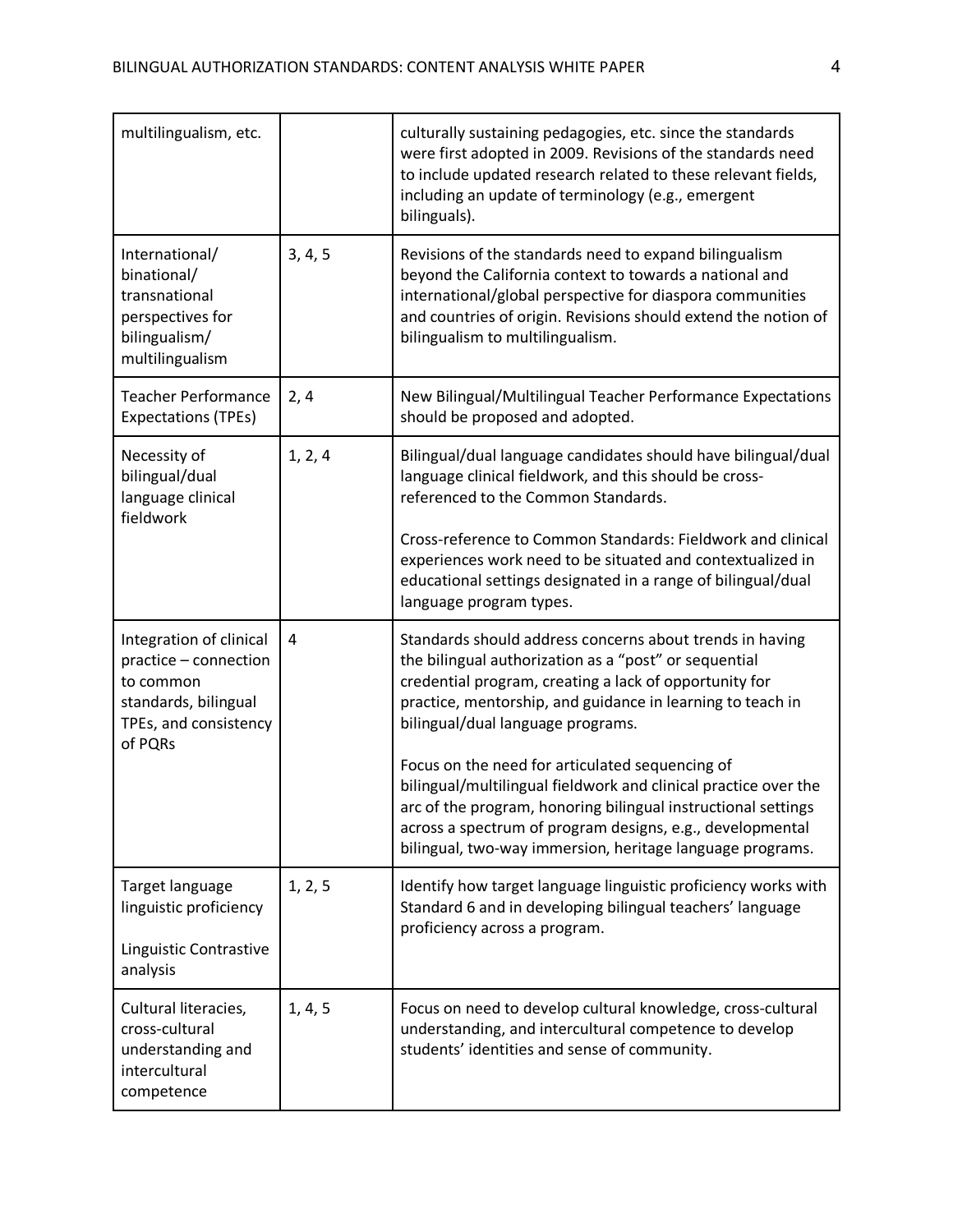The following pages provide a summary of the standard-by-standard analysis from the Bilingual Standards Refresh Work Group.

#### **Standard Analysis**

The Bilingual Standards Refresh Work Group reviewed all six of the Bilingual Authorization Program Standards and engaged in deeply analyzing Standards 1 through 5. The Work Group did not do a deep analysis of Standard 6 (Assessment of Candidate Language Competence) as we agreed that the current content is appropriate as written. Below are the analyses for Standards 1-5, which include three areas: (1) descriptions of key elements within the standard; (2) recommended revisions; and (3) implications related to assessment, policy, and practice. Tables created as part of the analysis for each standard that are referenced in the narratives below are found in the Appendix A.

#### **Standard 1: Program Design**

**Key elements**. Standard 1 affords bilingual teacher preparation programs the opportunity to develop and commit to a program philosophy that communicates an equity orientation responsive to sociolinguistic, socioemotional, sociocultural, and sociopolitical factors for diverse learners in multilingual settings. Several key elements included in the existing version of Program Standard 1 serve as a guide for program design and will benefit from significant revisions in order to reimagine, reignite, and bolster the quality and potential impact of bilingual teacher preparation programs throughout the state. The design of the program and curriculum should align to the TK-12 CA English Learner Roadmap Principles and follow an assets-based approach. Table A1 delineates these interconnected elements, including program leadership committed to the development and operationalization of an infrastructure that demonstrates high priority for bilingual/dual language teacher education. Standard 1 also addresses intentional curriculum design and candidates' developing depth of knowledge regarding research-based theories and approaches that help all learners access grade level content in multilingual settings. This is facilitated in collaboration with local district partners that have culturally and linguistically diverse student populations, including those with high numbers of English Learners (ELs) wherever possible, and those with research-based biliteracy/dual language programs. Program options are delineated as part of program design, denoting implications for course sequencing and candidate assessment.

**Recommended revisions**. Based on our analysis of the key elements for Standard 1, we recommend the following revisions (see Table A1).

- 1) Include an equity-orientation and an explicit reference to/alignment with the TK-12 CA English Learner Roadmap principles within the program philosophy. Philosophy should be based upon an assets-based approach and include an expanded version of typologies of learners in multilingual settings. Program philosophy should align with Standard 5 and include information about the socioemotional, sociolinguistics, and sociopolitical needs of ELs in bilingual and multilingual settings.
- 2) In alignment with Standards 2-6, the program leadership team includes reference to institutional infrastructure that demonstrates high priority for bilingual teacher education (e.g., resources, personnel, recruitment) and includes criteria for leadership qualifications and characteristics in socioemotional, sociolinguistics, and sociopolitical expertise, in addition to teacher preparation and bilingual/dual language instruction and education.
- 3) Expand the definition of "Collaboration with Local Districts" to include other opportunities (e.g., varied clinical experiences, school-based clinical faculty) and settings. Include criteria and expectations ensuring that selected local district partners have culturally and linguistically diverse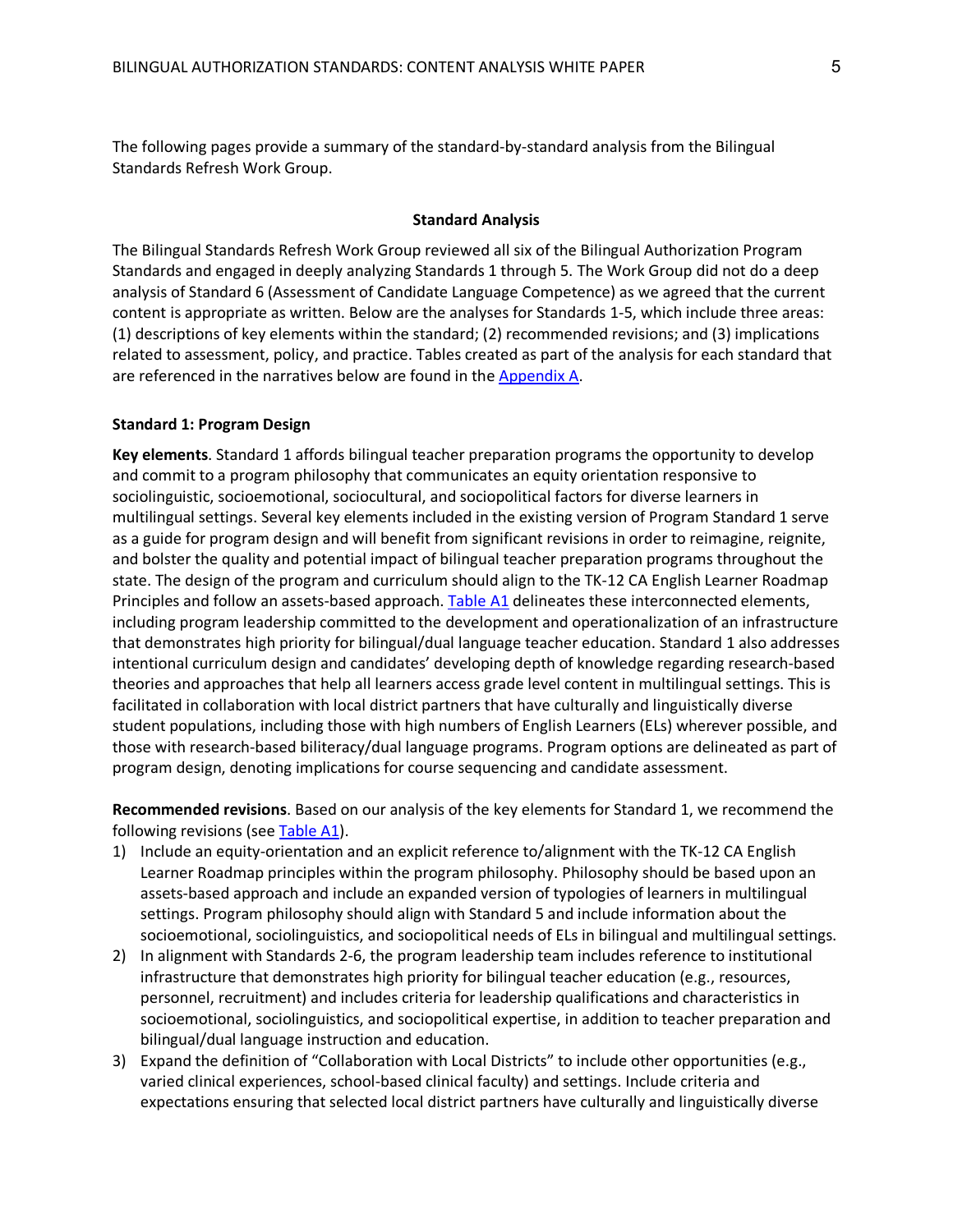contexts with high numbers of ELs (wherever possible) and have research-based biliteracy/dual language programs to assure support and preparation of receiving teachers, mentors, and educational leaders.

- 4) In alignment with Standards 2-6, the curriculum design includes language across KSAs to establish socioemotional, sociolinguistics, sociopolitical, and sociocultural elements as a critical knowledge base. Include explicit reference/alignment to TK-12 CA English Learner Roadmap principles ensuring an assets-based approach and an expanded version of typologies of learners in multilingual settings.
- 5) The language describing candidate knowledge of biliteracy research should be reframed around multiliteracy, research-based theories which include references to emerging and re-emerging literature (e.g., bicognition, bi-cognitive development, translanguaging) and include considerations for third languages, including indigenous languages, Standard English Learners (SEL), and language varieties.
- 6) Candidate knowledge of access to content and progress benchmarks should explicitly refer to access to content in multilingual settings and to monitoring progress in multiple languages. This should include current research-based practice in bilingual settings and considerations for benchmarks and assessments based on recommendations in the CA ELA/ELD Framework.
- 7) Program completion options identify/re-define options for each pathway (see Standard 2 recommendations) and include language about expectations for clinical/fieldwork experiences, including for test completers.
- 8) Criteria for Face-to-Face, Hybrid, and/or Online Program Options be established.

**Assessment, policy, and practices.** Given that Standards 1 and 2 do not include Program Planning Questions (PPQs), several recommendations for PPQs are proposed to guide program assessment and development of policies and practices for Program Design (see Table A1). These include consideration of how the program engages diverse stakeholders in the development of each element of the program (i.e., program philosophy, leadership team, collaboration with local districts, curriculum design, candidate knowledge, and completion options) and how program metrics inform continuous improvement across each element. PPQs should also explicitly address how the program identifies and operationalizes criteria for leadership team members and collaboration with local districts. Also recommended is that Common Standards address bilingual authorization through continuous improvement processes.

#### **Standard 2: Assessment of Candidate Competence**

**Key elements**. As written, Standard 2 defines a program's responsibility for assessing a bilingual teacher candidate's competence across multiple dimensions, including contexts for bilingual teaching and learning, methods and pedagogical approaches for biliteracy/dual language settings, and language proficiency competencies. This standard also specifies assessment processes that programs employ to provide formative and summative feedback and collect evidence to verify candidate competence. The key elements of this standard will require significant revisions grounded in a clear definition and delineation of research-aligned elements of multilingual education in order to hold programs accountable for documenting evidence for candidate performance. We contend that the base Teacher Performance Expectations (TPEs) do not suffice to address the competencies of specialized knowledge for bilingual teachers and thus a critical consideration for redesigning the content of this standard is to create and release new Bilingual/Multilingual Teaching Performance Expectations (BMTPEs), subsequently allowing for the creation of updated KSAs for bilingual educators prepared to serve in multilingual settings. Specific recommended revisions to existing key elements for this standard are further delineated below.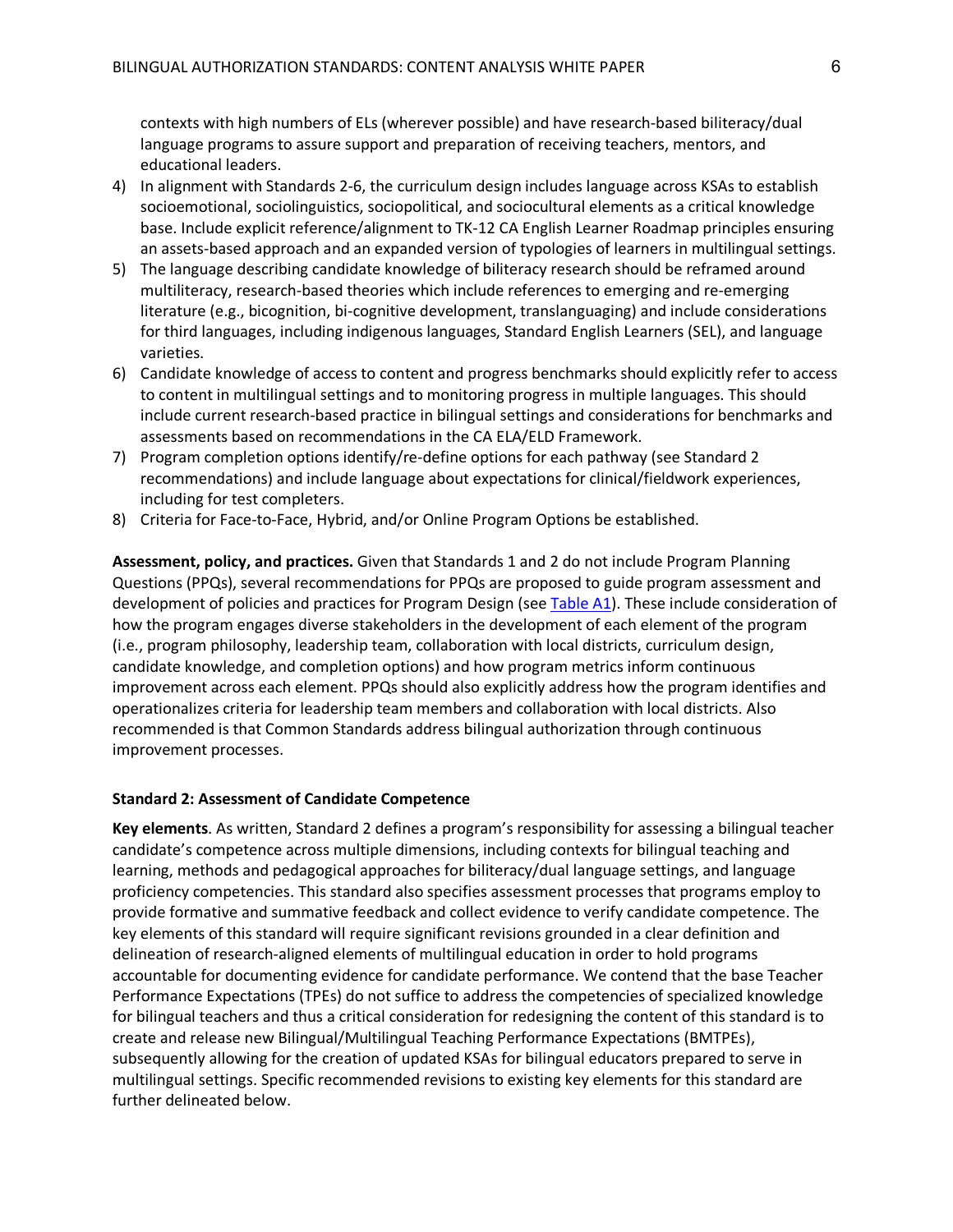**Recommended revisions.** Table A2 presents an overview of our analysis of this standard. Key recommendations for revisions are summarized here.

- 1) Align assessment of candidates' competence criteria to elements in Standard 1 and Standards 3-6.
- 2) Based on the creation and release of Bilingual/Multilingual Teaching Performance Expectations (BMTPEs), provide a clearer definition of "satisfactory performance" to guide programs in making decisions about processes and procedures to document performance evidence, inclusive of knowledge, skills, and abilities on the context of bilingual/dual language education, bilingual/dual language methodology and pedagogy, and language proficiency.
- 3) Expand the concept of "bilingual instruction" beyond technical competencies to include the full range of competencies a bilingual teacher engages in, such as initial and diagnostic assessment of bilingual learners, instructional design based on asset-based pedagogy, universal design for learning across language systems, differentiated instruction, and equity pedagogy.
- 4) Expand the concept of assessment to include diagnostic, formative, and summative assessment processes and strengthen this element of the standard by aligning assessment processes for bilingual authorization candidates to show demonstration of a full range of professional competencies as defined in the proposed Bilingual/Multilingual Teaching Performance Expectations (BMTPEs).
- 5) Consider alignment to summative teacher performance assessments (CalTPA) and create clear criteria for requirements, and document submission and assessment, including processes for calibrated bilingual assessors.
- 6) Be more specific regarding qualifications of individual(s) who verify a candidate's performance to include consideration for type of credential and specialist credentials, as well as expectations for an assessor's current knowledge base on bilingual/biliteracy teaching and learning.
- 7) Ensure that criteria for institutional and clinical practice evaluators/assessors corresponds to individuals in multiple pathways (e.g., sequential, simultaneous, residency, intern, traditional student teaching).

Currently unaddressed in this standard is consideration for robust verification of competency for multiple pathways of program completion (e.g., sequential, simultaneous, residency, intern, student teaching), as well as test-only option completers. With the growing demands to respond to the bilingual teacher shortage, our team's commitment to quality bilingual educator teacher preparation requires CTC to identify viable options for programs to establish processes to collect field-based evidence of candidate's expertise/teaching performance to substantiate verification of competence for multiple pathways as well as for test-only completers.

**Assessment, policy, and practices.** Currently, Standard 2 (as well as Standard 1) does not have PPQs to support added authorization programs in responding to the elements of the standard. Several recommended PPQs are delineated in Table A2 to guide program assessment and development of policies and practices. These include consideration of how programs specify processes for documenting evidence of satisfactory performance across required dimensions, as well as programs' definition and use of a comprehensive assessment plan (i.e., diagnostic, formative, and summative assessment processes) to guide and coach candidate performance. Related to this is a question on how program assessments align to and support candidates' performance on state-required summative assessments. To ensure quality of support and supervisory personnel, we recommend the establishment of criteria for institutional and field-based individuals responsible for monitoring, supporting, and assessing bilingual teacher candidates' performance.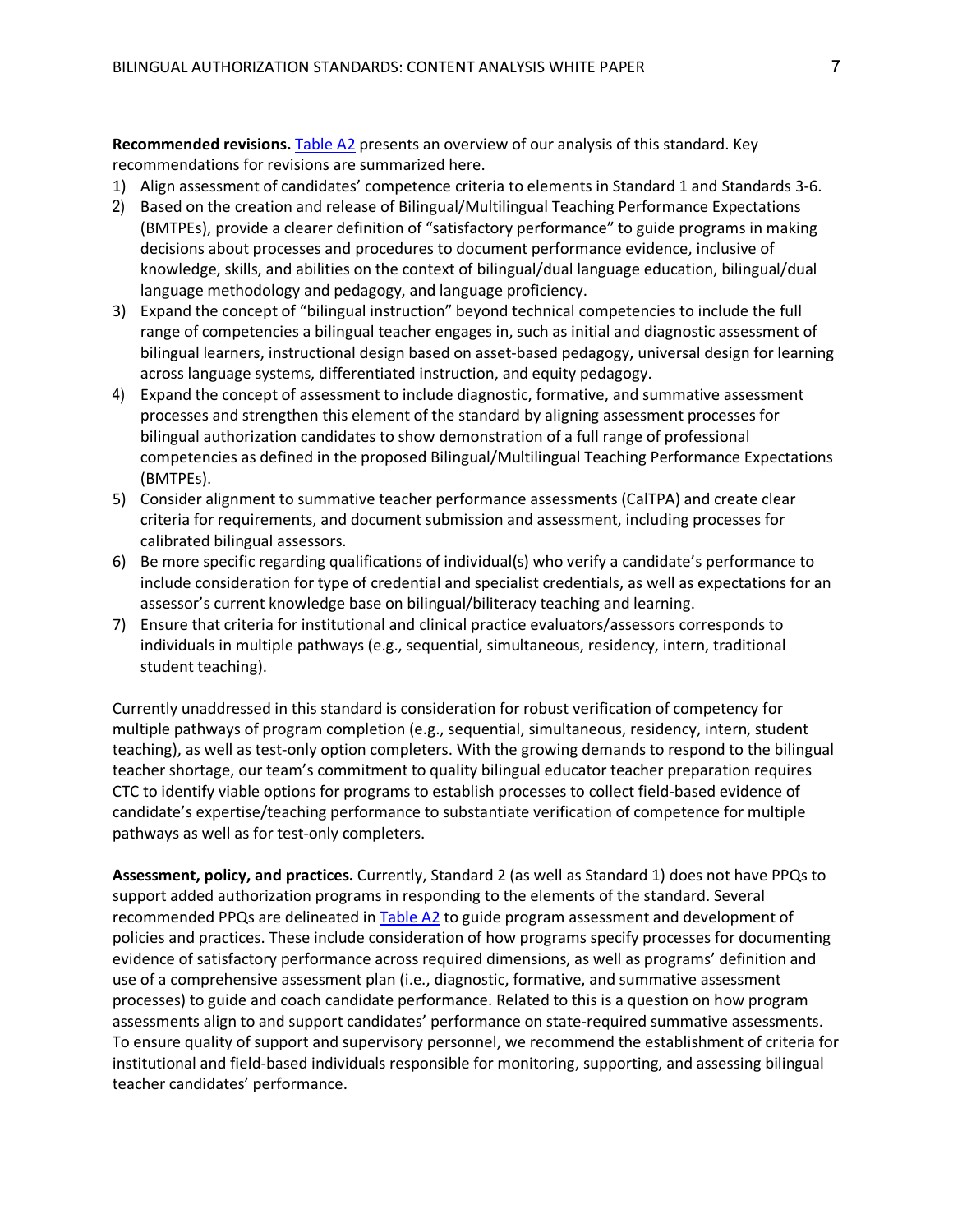#### **Standard 3: The Context for Bilingual Education and Bilingualism**

**Key Elements.** Standard 3 supports candidates in their understanding of the local, state, national, and international context of language policy, and how these contexts inform bilingual education, bilingual program models, and research associated with program effectiveness for bilingual learners in K-12 schools.

**Recommended revisions.** Since this standard confounds the context with application/instruction, our recommendation is that this standard focus more clearly on the connection between context, research, and policy. We suggest this standard concentrate on the philosophical, theoretical, legal, and legislative foundations of bilingual/dual language education as it relates to instructional practice and intercultural communication with parents and community at large. Moreover, based on our analysis of the key elements and recommended revisions found in the Table A3, we also recommend Standard 3 should focus on the context for bilingual education not only in California and the U.S., but in the global multilingual community. It must reference the local, state and national landscape as well as the global context.

Lastly, it seems beyond the scope of the standard to include the development of bilingualism and biliteracy as developmental processes connected to principles of language transfer, contrastive analysis, cognitive and metacognitive research-based processes, language use, interlanguage, and translanguaging. We would like to suggest that these themes be transferred to Standard 4 so that they would be included in bilingualism, biliteracy, and bilingual methodology. We are not proposing minor surface-level cosmetic changes to Standard 3; rather we are suggesting some structural changes to the fabric of this standard for consideration.

#### **Standard 4: Bilingual Methodology**

Standard 4 identifies the general bilingual pedagogic skills as applied to practices for bilingual candidates as they relate to the four interconnected language domains (reading, writing, listening, and speaking). This standard also addresses assessment, adaptation and use of instructional materials, knowledge of bilingual program types, and the intercultural interactions that are pedagogically and culturally responsive.

**Recommended revisions.** Based on our analysis of the key elements and recommended revisions found in the Table A4, our first recommendation is that the CA ELA/ELD frameworks and current content area frameworks be addressed throughout the methodology standard. We also recommend that integrated and designated ELD instruction is incorporated across Standard 3. We recommend the integration of bilingual student assessments and bilingual "signature" assessment for teacher candidates. Signature assignments help provide fidelity across a program. We also need to include the latest research around translanguaging, as well as incorporate linguistic and culturally sustaining pedagogies. Clinical practice using research-based practices across a variety of bilingual program models needs to be incorporated into Standard 4. We also recommend binational, international, and global perspectives and authentic materials need to be integrated across the standard.

**Assessment, policy, and practices.** We call attention to the need for the bilingual TPEs as a way to assess candidates' pedagogic abilities that can complement the non-bilingual TPEs as part of a new teacher assessment policy. Further, as applied to simultaneous versus sequential bilingual teacher program design, this issue warrants greater consideration. This consideration includes potential (mis)interpretation of the metaphor of the "common trunk" and its branches in regards to *when and*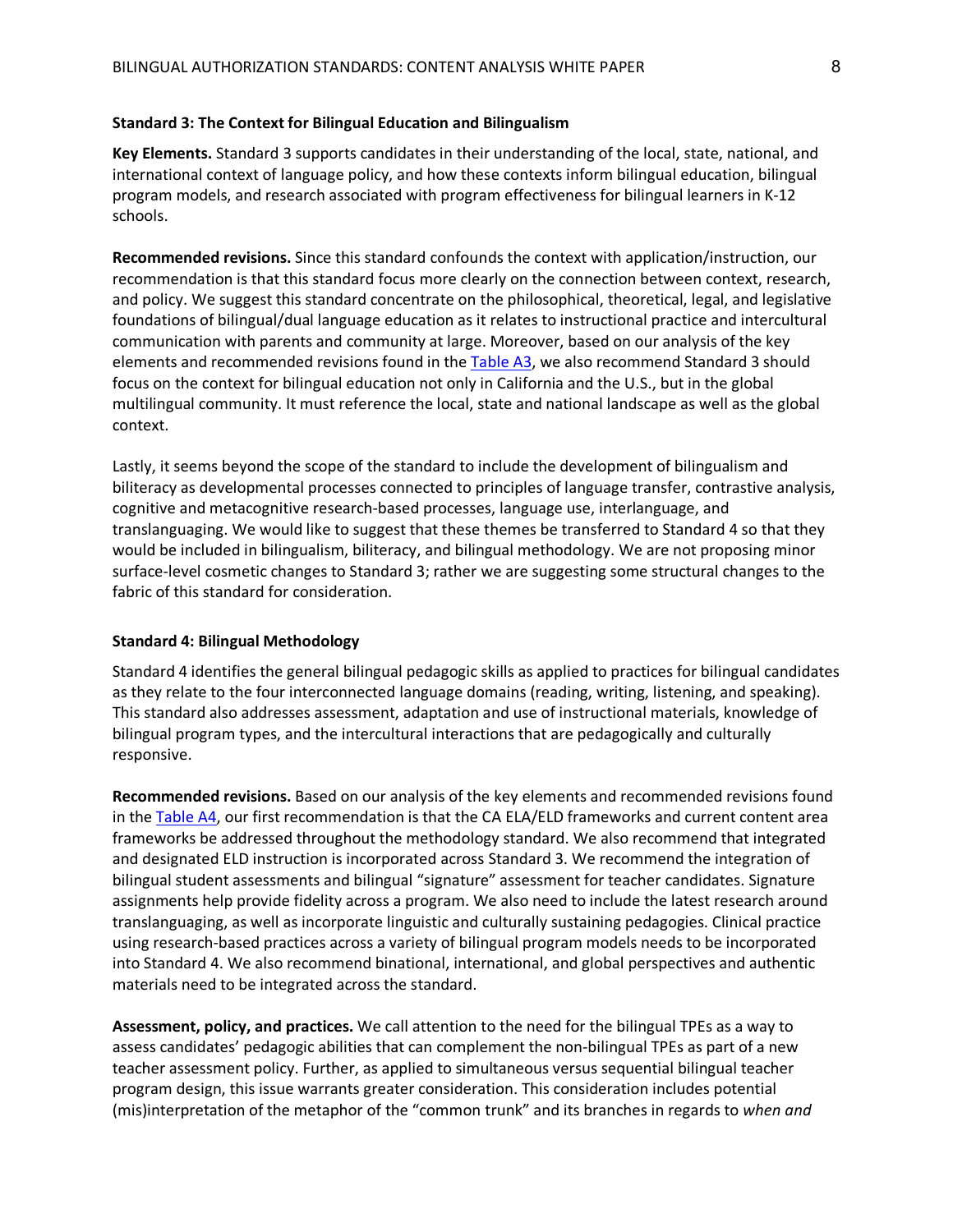*how* bilingual candidates can demonstrate these abilities in the context of research and policies supporting enhanced clinical experiences for teachers who add the authorization after initial certification.

#### **Standard 5: Culture of Emphasis**

**Key elements.** Standard 5 calls for professional teacher preparation programs to have a breadth and depth of understanding of the cultures aligned to the target languages being taught in bilingual education settings throughout California, the United States, and globally. Based on the analysis of the standard, recommendations of key elements needing to be addressed are as follows: (1) all language stating "Culture of Emphasis" needs to be reworded as "Target Ethnic Group" or an alternative to acknowledge and reflect the cultural diversity that is found within an ethnic group, nation state, or group of people with a shared language; (2) key elements addressed in the standard description should reflect the most up-to-date research inclusive of culturally sustaining pedagogies to reflect the dynamic nature of culture as it relates to the values, traditions, practices, and beliefs of the target ethnic group; and (3) professional teacher preparation programs within the field of bilingual education should also prepare candidates to develop an asset-oriented frame of reference rooted in equity and social justice.

**Recommended revisions**. Considering the key elements that needed to be addressed, there were several recommendations for revisions outlined in Table A5. To begin, there were several discrepancies found between the standards description and PPQs. For example, in the first question of the PPQ, emphasis was made in understanding the traditions, roles, status, and communication patterns of the target ethnic group; however, this expectation did not explicitly correspond with the program planning questions. Therefore, modifications and additions were made for each program planning question to mirror the expectation of the standard description (see Table A5). We also suggested additional language in the standard description to reflect the additional PPQs proposed. For example, key elements aligned to PPQ 5.6 should reflect a knowledge of the cultures, values, beliefs, experiences, and contributions of the target ethnic group to the United States. Moreover, teacher candidates should have an in-depth understanding of culturally sustaining pedagogies that complement their working knowledge of cross-cultural, intercultural, and intracultural relationships of students represented in the target ethnic group. This will equip candidates with the tools needed to value and sustain the cultural diversity of students who share membership within the target ethnic group. Lastly, a second component was added to Table A5 titled, *Additional Key Elements: Standard Language & Program Planning Questions to be Considered.* This section reflects the language omitted from the original key elements. Understanding the historical roots of bilingual education are founded in equity and social justice, so we recommend including explicit language that captures a program's ability to build an awareness among its candidates of educational inequality perpetuated by structural barriers, in addition to the tools needed to advocate for marginalized students in the target ethnic group as well as engage community members of the importance of educational equity in compulsory classroom settings.

**Assessment, policy, and practices.** In order to successfully achieve the recommended revisions aforementioned, we included and/or revised additional program planning questions to the Standard 5 description. These additional questions can be found in the third column of Table A5. PPQs reflect the change in language from "culture of emphasis" to "target ethnic group." Throughout the PPQ revisions and additions, we also included language that emphasizes the importance of social justice education and equity-oriented instruction strategies rooted in culturally sustaining pedagogies. One element not included in Table A5, but in need of further examination, is guidance in how Standard 5 can be operationalized across bilingual authorization programs. This guidance can be inclusive of program logic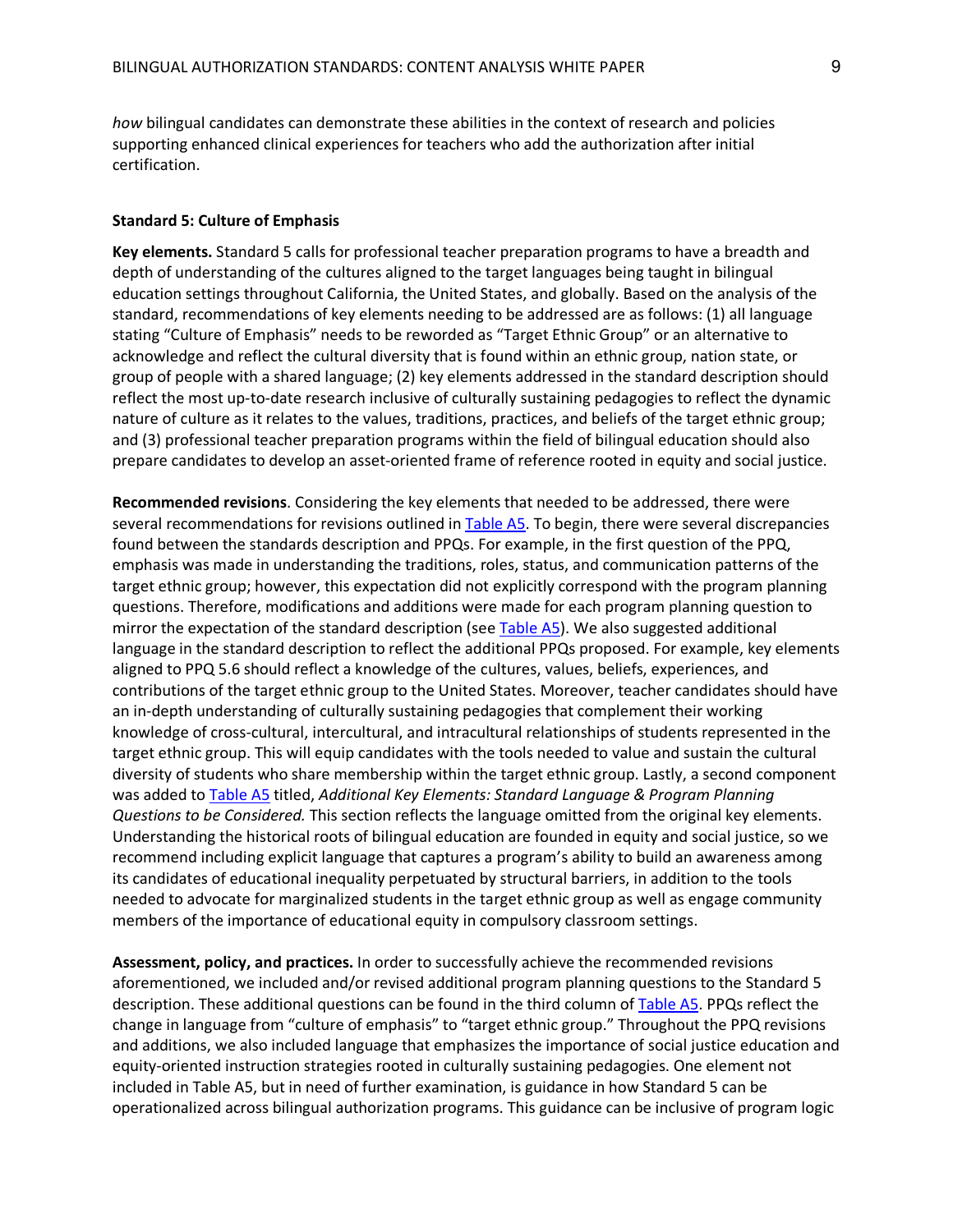models and/or vignettes. In our analysis, we grappled with the best way to approach Standard 5. For example, should Standard 5 be operationalized as a class taught in the target language? Can a credential program develop a course inclusive of all Standard 5 PPQs to reflect a region (e.g., Latin American, South East Asia, Middle East) rather than a specific nation-state (e.g., Mexico, Korea, Portugal, Saudi Arabia)? Does the LOTE reflect and/or align with the current research as it relates to the experiences of the target ethnic group, and/or should it be revised to reflect the revised program standards? These questions have not yet been resolved, and warrant further analysis.

#### **Recommendations and Conclusion**

The Bilingual Standards Refresh Work Group engaged in this eighteen-month process in the service of the formal CTC's Bilingual Authorization Work Group/Expert Panel. This white paper is intended to support the statewide preparation of bilingual/dual language teachers so that they can, in turn, deliver the most up-to-date practices to support their students' biliteracy development and academic success. The time has come to intentionally reverse the harm Proposition 227 has caused our current teacher candidates and thousands of students in grades PreK-12. In addition to the standards-specific recommendations, the following considerations are essential to the process:

- Determining appropriate terminology(ies) to be used for ELs, multilingual learners, emergent bilingual, etc.;
- Clarifying implementations of the Common trunk (see Standard 4 recommendations) as it relates to bilingual authorization;
- Addressing Bilingual Teacher Performance Expectations;
- Updating the Common Standards and Preconditions to address bilingual/dual language teachers; and
- Integrating the updated Common Standards and Preconditions in design of the program to address bilingual/dual language clinical practice as well as through the standards.

We must find ways to certify bilingual teachers who are not only highly skilled in their content areas, but most importantly in the linguistic abilities (Faltis & Valdés, 2016) needed to meet rigorous biliteracy standards. Collaboration, shared resources, and joint commitments amongst university systems and across departments are necessary to ensure maximum success. It is incumbent on those of us that continue to advocate for quality bilingual/dual language education to organize ourselves to meet the growing demands and current challenges in preparing highly qualified bilingual teacher candidates in California.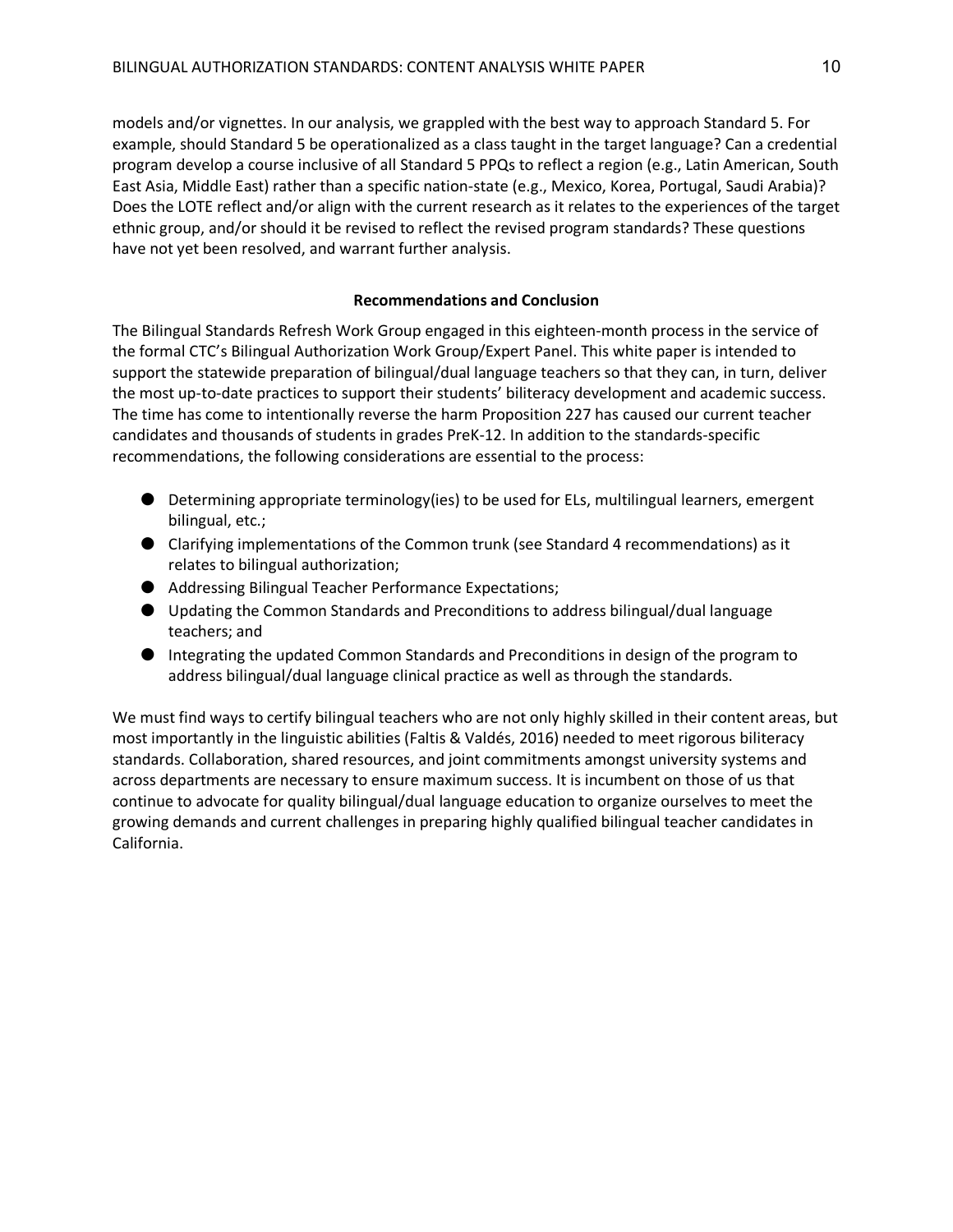#### **References**

(Note: This reference list includes new references in blue font that are added to the original list from the Bilingual Authorization Program Standards Handbook, which appears in black font.)

Acosta, R., & Blanco, G. (1978). *Competencies for university programs in bilingual education* (Report No. DHEW-OE-78-07903). Washington, DC: Office of Bilingual Education. Retrieved from ERIC database.

Acuña, R. (2014). *Occupied America: A History of Chicanos* (8th ed.)*.* New York, NY: Pearson.

Aguila, V. (2009). Schooling English Learners: Contexts and Challenges. *Educating English Learners: Research-Based Approaches*. Sacramento: California Department of Education.

Alfaro, C. (2019). Preparing critically conscious dual-language teachers: Recognizing and interrupting dominant ideologies. *Theory into Practice*, *58*(2), 194-203. DOI: 10.1080/00405841.2019.1569400

Alfaro, C. & Bartolomé, L. (2017). Preparing ideologically clear bilingual teachers: Honoring working-class non-standard language use in the bilingual education classroom. *Issues in Teacher Education*, *26*(2), 11- 34.

Alim, H. S. (2016). Introducing raciolinguistics. In H. S. Alim, J. R. Rickford, & A. F. Ball (Eds.), *Raciolinguistics: How language shapes our ideas about race* (pp. 1-30). New York, NY: Oxford University Press.

Anaya, R. (1972). *Bless Me, Ultima*. Berkeley, CA: Tonatiuh-Quinto Sol International, Inc.

Anzaldúa, G. (2012). *Borderlands/La frontera: The new Mestiza.* San Francisco, CA: Aunt Lute Books.

Anzaldúa, G. (2015). *Light in the dark/Luz en lo oscuro: Rewriting identity, spirituality, reality.* Durham, NC: Duke University Press Books.

Aquino-Sterling, C. R., & Rodríguez-Valls, F. (2016). Developing teaching-specific Spanish competencies in bilingual teacher education: Toward a culturally, linguistically, and professionally relevant approach. *Multicultural Perspectives, 18*(2), 73-81.

August, D., & Shanahan, T. (Eds.). (2006). *Developing literacy in second-language learners: Report of the National Literacy Panel on Language-Minority Children and Youth*. Mahwah, NJ: Lawrence Erlbaum.

August, D., Goldenberg, C., & Rueda, R. (2011). Restrictive state language policies: Are they scientifically based? In P. Gándara & M. Hopkins (Eds.), *Forbidden language: English learners and restrictive language policies*. New York, NY: Teachers College Press.

Baker, C. (2017). *Foundations of bilingual education and bilingualism* (6th ed.). Buffalo, NY: Multilingual Matters.

Bankston, C., & Zhou, M. (1995). Effects of minority-language literacy on the academic achievement of Vietnamese in New Orleans. *Sociology of Education*, *68*, 1–17.

Betancur-García, M. C. (2014). Mestizaje lingüístico y cultural. *Revista Venezolana de Análisis de Coyuntura, 20*(2), 103-129.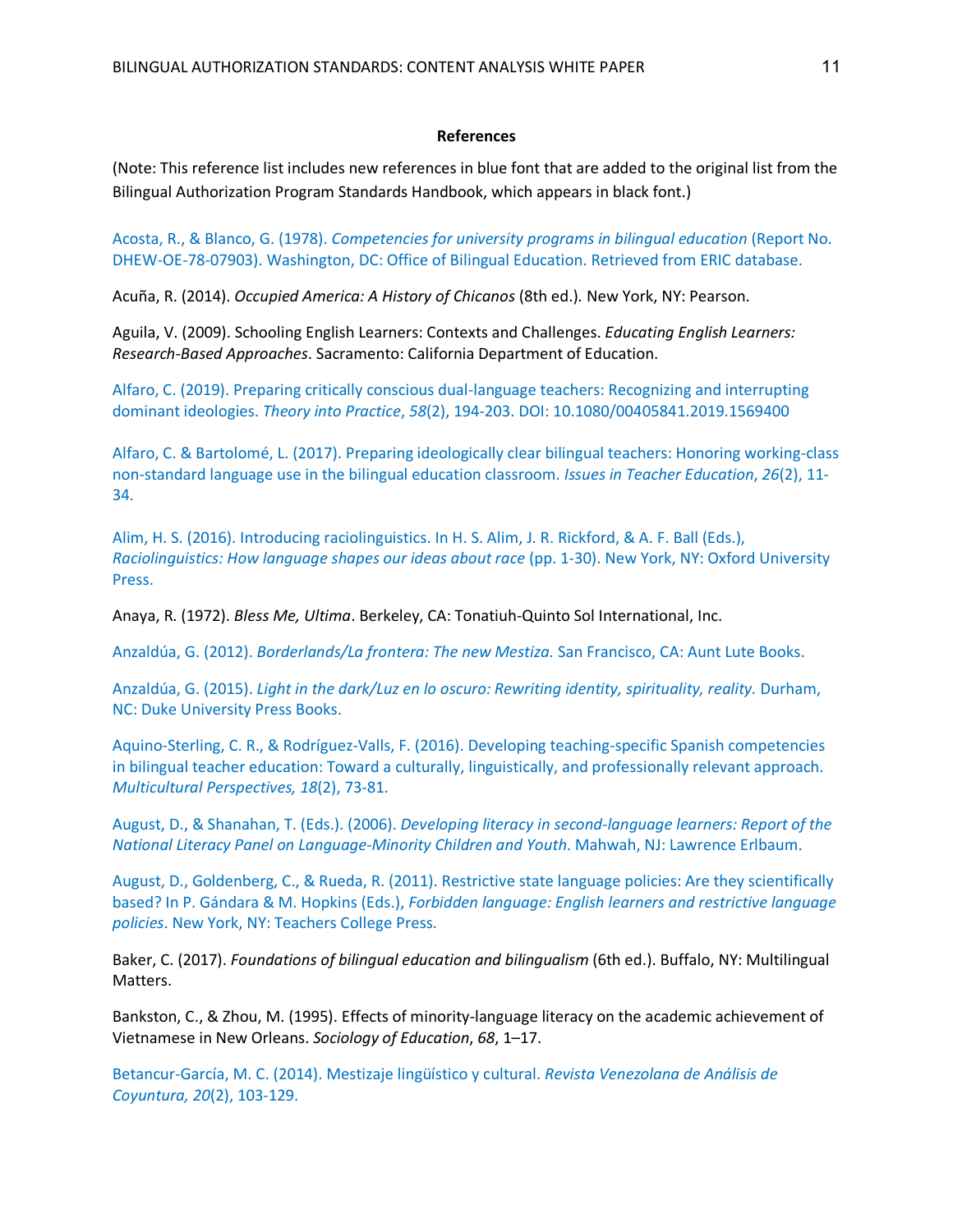Beykont, Z., Editor. (2000). *Lifting every voice: Pedagogy and politics of bilingualism*. Cambridge, MA: Harvard Publishing Group.

Bialystok, E., Craik, F., Klein, R., & Viswantathan, M. (2004). Bilingualism, aging, and cognitive control: Evidence from the Simon Task. *Psychology and Aging, 19*(2), pp 290-303.

Boyer, J., & Baptiste, H., Jr. (1996). The crisis in teacher education in America: Issues of recruitment and retention of culturally different (minority) teachers. In J. Sikula (Ed.), *Handbook of research on teacher education* (2nd ed., pp. 779–794). New York, NY: Schuster Macmillan.

Boyle, A., August, D., Tabaku, L., Cole, S., & Simpson-Baird, A. (2015). *Dual language education programs: Current state policies and practices.* Washington, DC: American Institute of Research.

Brisk, M. E. (2005). *Bilingual education: From compensatory to quality schooling* (2nd ed.). Mahwah, NJ: Lawrence Erlbaum Associates.

Brown, J. E., Smallman, S., & Hitz, R. (2008). Partnerships to recruit and prepare bilingual teachers. *Metropolitan Universities*, *19*(3), 54–67.

Burns, A. F. (1993). *Maya in exile: Guatemalans in Florida.* Philadelphia: Temple University Press.

Cadiero-Kaplan, K., & Rodríguez, J. L. (2008). The preparation of highly qualified teachers of English language learners: Educational responsiveness for unmet needs. *Equity & Excellence in Education, 41*(3), 372–387.

Cadiero-Kaplan, K. (2004). *The literacy curriculum and bilingual education: A critical examination.* New York, NY: Peter Lang Inc., International Academic Publishers.

Caldas, B., Palmer, D., & Schwedhelm, M. (2019). Speaking educación in Spanish: Linguistic and professional development in a bilingual teacher education program in the US-Mexico borderlands. *International Journal of Bilingual Education and Bilingualism*, *22*(1), 49-63.

California Department of Education. (2009). *Improving Education for English Learners: Research-Based Approaches.* Sacramento, California Department of Education.

California Department of Education. (2018). *California English learner roadmap: Strengthening comprehensive educational policies, programs, and practices for English learners*. Sacramento, CA: Author. Retrieved from https://www.cde.ca.gov/sp/el/rm/rmpolicy.asp

California Department of Education. (2015). *English Language Arts/English Language Development Framework for California public schools: Kindergarten through grade twelve*. Sacramento, CA: Author. Retrieved from

https://www.mydigitalchalkboard.org/cognoti/content/file/resources/documents/ac/ac1376ba/ac1376 ba78a91e80241cb0e458caaa57310d0763/elaeldfmwkfeb17.pdf

California Law: California Education Code (2009). Sections 300-313. Accessed at http://www.leginfo.ca.gov/cgi-bin/calawquery?codesection=edc&codebody=&hits=20 on March 6, 2009.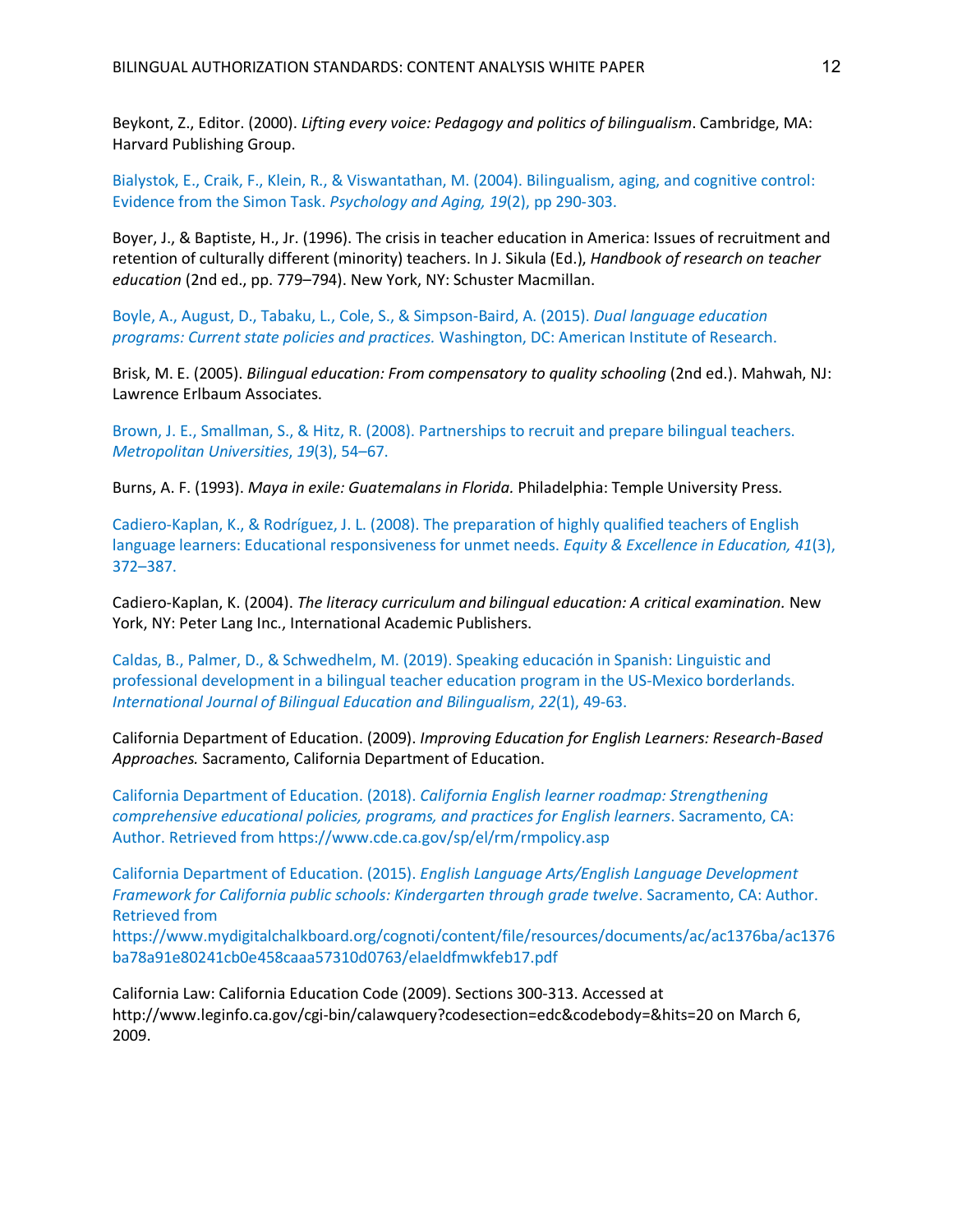Capdevila-Gutierrez, M. & Rodríguez-Valls, F. (2018). El español como herramienta para forjar una globalización inclusiva: Equidad lingüística en las aulas de doble inmersión de California. *Ikala: Revista de Lenguaje y Cultura, 23*(2), 287-302.

Caplan, N., Choy, M. H., & Whitmore, J. K. (1991). *Children of the boat people: A study of educational success.* Ann Arbor, MI: University of Michigan Press.

Caplan, N., Whitmore, J. K., & Choy, M. (1989). *The boat people and achievement in America: A study of family life, hard work, and cultural values*. Ann Arbor, MI: University of Michigan Press.

Carver-Thomas, D., & Darling-Hammond, L. (2017). Bilingual teacher shortages in California: A problem likely to grow [Fact Sheet]. Retrieved from https://learningpolicyinstitute.org/sites/default/files/productfiles/Bilingual\_Teacher\_Shortages\_California\_FACTSHEET.pdf

Castaneda, A., & Gray, T. (1974). Bicogntive processes in multicultural education. *Educational Leadership, 32*(3), 203-207. Retrieved from http://www.ascd.org/ASCD/pdf/journals/ed\_lead/el\_197412\_castaneda.pdf

Castek, J., Leu, D. J., Jr., Coiro, J., Gort, M., Henry, L. A., & Lima, C. (2008). Developing new literacies among multilingual learners in the elementary grades. In L. Parker (Ed.), *Technology-based learning environments for young English learners: In and out of school connections* (pp. 111-153). Mahwah, NJ: Erlbaum.

Celce-Murcia, M., & Olshtain, E. (2000). *Discourse and context in language teaching: A guide for language teachers*. Cambridge, UK: Cambridge University Press.

Cervantes-Soon, C. G., Dorner, L., Palmer, D., Heiman, D., Schwerdtfeger, R., & Choi, J. (2017). Combating inequalities in two-way language immersion programs: Toward critical consciousness in bilingual education spaces. *Review of Research in Education 41*(1), 407-427.

Cervantes-Soon, C. G. (2014). A critical look at dual language immersion in the new Latin@ diaspora. *Bilingual Research Journal, 37*(1), 64-82.

Chang, E., & Diaz-Veizades, J. (1999). *Ethnic peace in the American city*. New York, NY: New York University Press.

Charmaz, K. (2006). *Constructing grounded theory: A practical guide through qualitative analysis.*  London, UK: Sage.

Cheng, L., & Yang, P. (2000). "Model minority" deconstructed. In M. Zhou & J. Gatewood (Eds.). *Contemporary Asian America: A multidisciplinary reader.* (1st ed., pp. 459- 482). New York, NY: New York University Press.

Cho, G., Shin, F., & Krashen, S. (2004). What do we know about heritage languages? What do we need to know about them? *Multicultural Education, 11*(4), 23-26.

Cho, G. (2001). The role of heritage language in social interactions and relationships: Reflections from a language minority group. *Bilingual Research Journal, 24*(4), 369-384.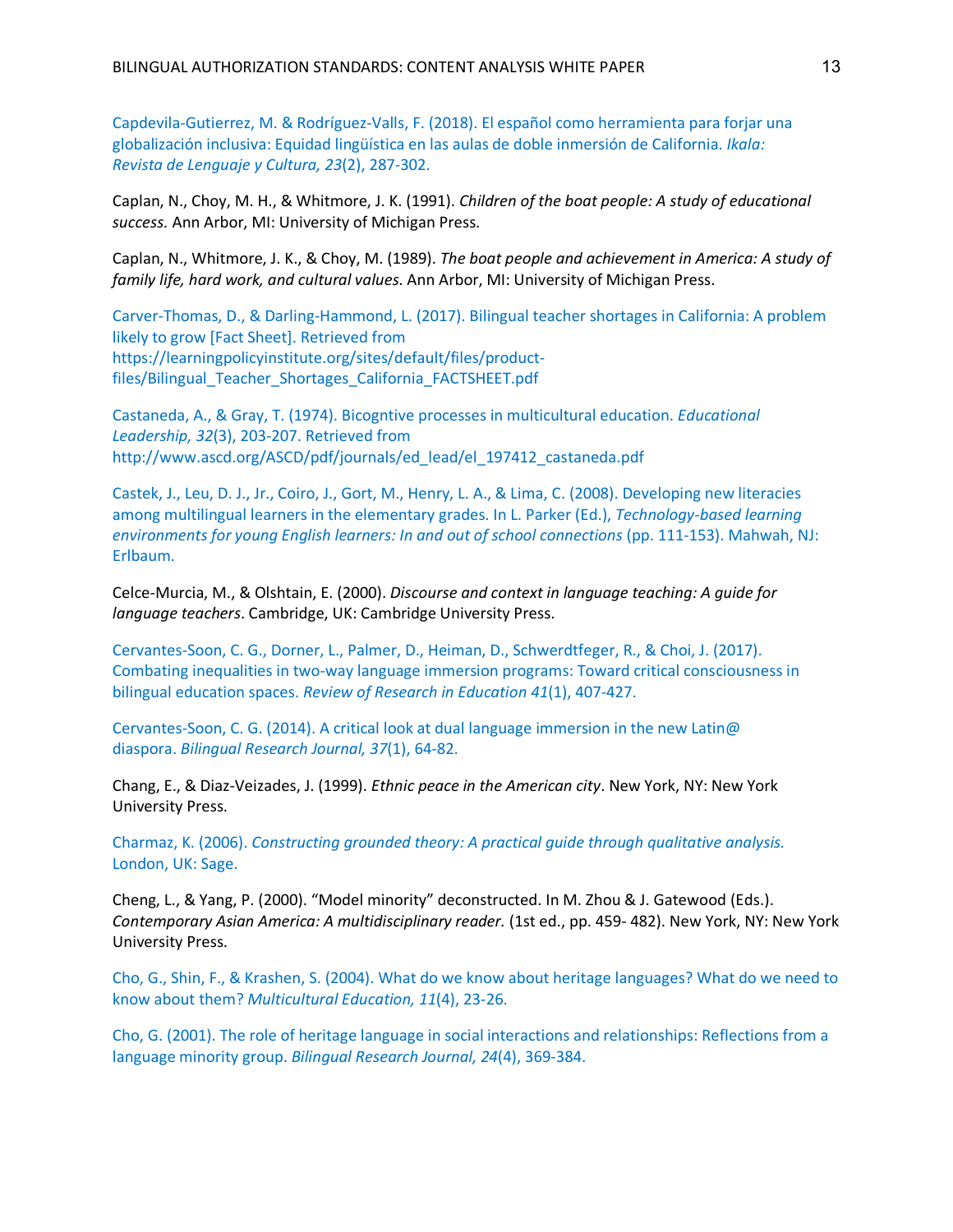Cho, G. (2015). Perspectives vs. reality of heritage language development: Second-generation Korean-American high school students. *Multicultural Education, 22*(2), 30-38.

Cho, G., & Krashen, S. (1998). The negative consequences of heritage language loss and why we should care. In S. Krashen, L. Tse, and J. McQuillan (Eds.), *Heritage language development* (pp. 31-39). Culver City, CA: Language Education Associates.

Chun, K. T. (1980). The myth of Asian American success and its educational ramifications. *IRCD Bulletin*, *15*(1 & 2), 1-12. Retrieved from https://files.eric.ed.gov/fulltext/ED193411.pdf

Collier, V. (1985). University models for ESL and bilingual teacher training. *Proceedings of a conference on issues in English language development for minority language education: English language development* (pp. 81-90). Washington, DC: National Clearinghouse for Bilingual Education.

Colón Muñiz, A., & Lavadenz, M. (Eds.). (2016). *Latino civil rights in educational: La lucha sigue (The struggle continues)*. New York, NY: Routledge.

Corson, D. (1998). *Language policies in schools.* England: Multilingual Matters.

Crawford, J. (1989). *Bilingual education: History, politics, theory, and practice* (5th ed.)*.* Trenton, NJ: Crane Publishing.

Crawford, J. (2000). *At War with diversity: US language policy in an age of anxiety*. England: Multilingual Matters.

Crawford, J. (2004). *Educating English learners: language diversity in the classroom* (5th ed.)*.* Los Angeles, CA: Bilingual Education Services.

Crawford, J., & Krashen, S. (2015). *English learners in American classrooms: 101 questions, 101 answers*  (2nd ed.). Portland, OR: DiversityLearningK12.

Crenshaw, K. (1989). Demarginalizing the intersection of race and sex: A black feminist critique of antidiscrimination doctrine, feminist theory and antiracist politics. *University of Chicago Legal Forum*, *1989*(1), 139-167. Retrieved from http://chicagounbound.uchicago.edu/uclf/vol1989/iss1/8

Cummins, J., Brown K., & Sayers, D. (2007). *Literacy, technology, and diversity: Teaching for success in changing times*. Boston, MA: Allyn & Bacon.

Cummins, J. (2009). Transformative multiliteracies pedagogy: School-based strategies for closing the achievement gap. *Multiple Voices for Ethnically Diverse Exceptional Learners*, *11*(2), 38-56.

Darder, A., Torres, R., & Gutiérrez, H. (1997). *Latinos and education*: *A critical reader.* New York: Routledge.

De Avila, E. & Duncan, S. (1981a). Bilingualism and the metaset. In Durán, R. (Ed.) Latino language and communicative behavior. (pp. 337-354). Norwood, NJ: Ablex Publishing Corporation.

Delgado-Gaitan, Concha. (1994). *Sociocultural change through literacy: Toward the empowerment of families.*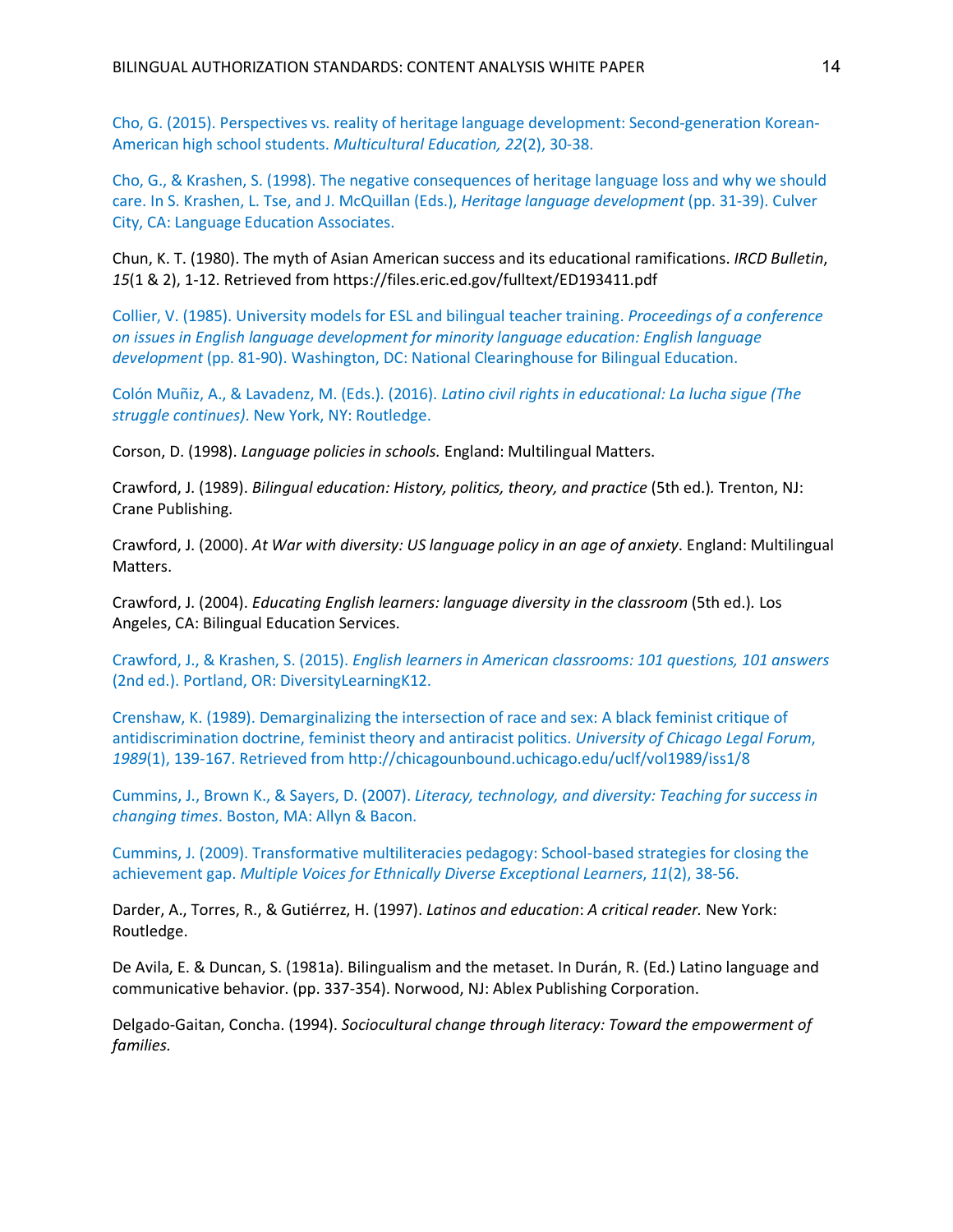del Rosal, K., Roman, D., & Basarba, D. (2018). Debemos escuchar a los maestros: Perspectives of bilingual teacher candidates in teacher education partnerships. *Bilingual Research Journal, 41*(2), 187- 205.

Dover, A., & Rodríguez-Valls, F. (2018). Learning to "brave up": Collaboration, agency, and authority in multicultural, multilingual, and radically inclusive classrooms. *International Journal of Multicultural Education, 20*(3), 59-79.

Dow, P., Krashen, S., & Tinajero, J. (2009/2010). Early (grade 2) reading ability in the first language correlates with subsequent (grade 6) reading ability in the second language: A longitudinal confirmation of the Interdependence Hypothesis. *International Journal of Foreign Language Teaching 5*(2), 2-3.

Dow, P., Tinafero, J., & Krashen, S. (2011). A note on English language development in one-way and twoway bilingual programs. *TABE Journal, 13*(1), 82-87.

Escobedo, D. (1999). Propositions 187 and 227: Latino immigrant rights to education. *Human Rights Magazine* (summer), pp. 13–15.

Espiritu, Y. L. (1992). *Asian American Panethnicity.* Philadelphia: Temple University Press.

Every Student Succeeds Act (ESSA) of 2015, Public Law No. 114-95, S.1177, 114th Cong. (2015). Retrieved from https://www.congress. gov/114/plaws/publ95/PLAW-114publ95.pdf

Faltis, C., & Hudelson, S. (1998). *Bilingual Education in Elementary and Secondary School Communities: Toward Understanding and Caring*. New York, NY: Pearson.

Faltis, C., & Valdez, G. (2016). Preparing teachers to teach in and advocate for linguistically diverse classrooms: A vade mecum for teacher educators. In D. Gitomer & C. Bell (Eds.), *Handbook of research on teaching* (5th ed., pp. 549-592). Washington, DC: American Educational Research Association.

Feiman-Nemser, S. (1983). Learning to teach. In L. Shulman & G. Syk es (Eds.), *Handbook of teaching and policy* (pp. 1–40). New York: Longman.

Ferdman, B., Weber, R., & Ramirez, A. (Eds.), *Literacy across Languages and Cultures*. Albany, NY: University of New York Press.

Flores, N., & Rosa, J. (2015). Undoing appropriateness: Raciolinguistic ideologies and language diversity in education. *Harvard Educational Review*, *85*(2), 149-171.

Freeman, D., & Freeman, Y. (2009). *La enseñanza de la lectura y escritura en español en el aula bilingüe*  (2nd ed.)*.* Portsmouth, NH: Heinemann.

Freidman, T. L. (2007) *The world is flat 3.0: A brief history of the Twenty-First century* (3rd ed.)*.* New York, NY: Picador Publishers.

Freire, P., Macedo, D., Koike, D., & Oliviera, A. (1998). *Teachers as cultural workers: Letters to those who dare to teach.* Boulder, CO: Westview Press.

Gándara, P., & Escamilla, K. (2017). Bilingual education in the United States. In O. García, A. Lin, & S. May (Eds.), *Bilingual and multilingual education, encyclopedia of language and education* (pp. 439-452). New York, NY: Springer International Publishing.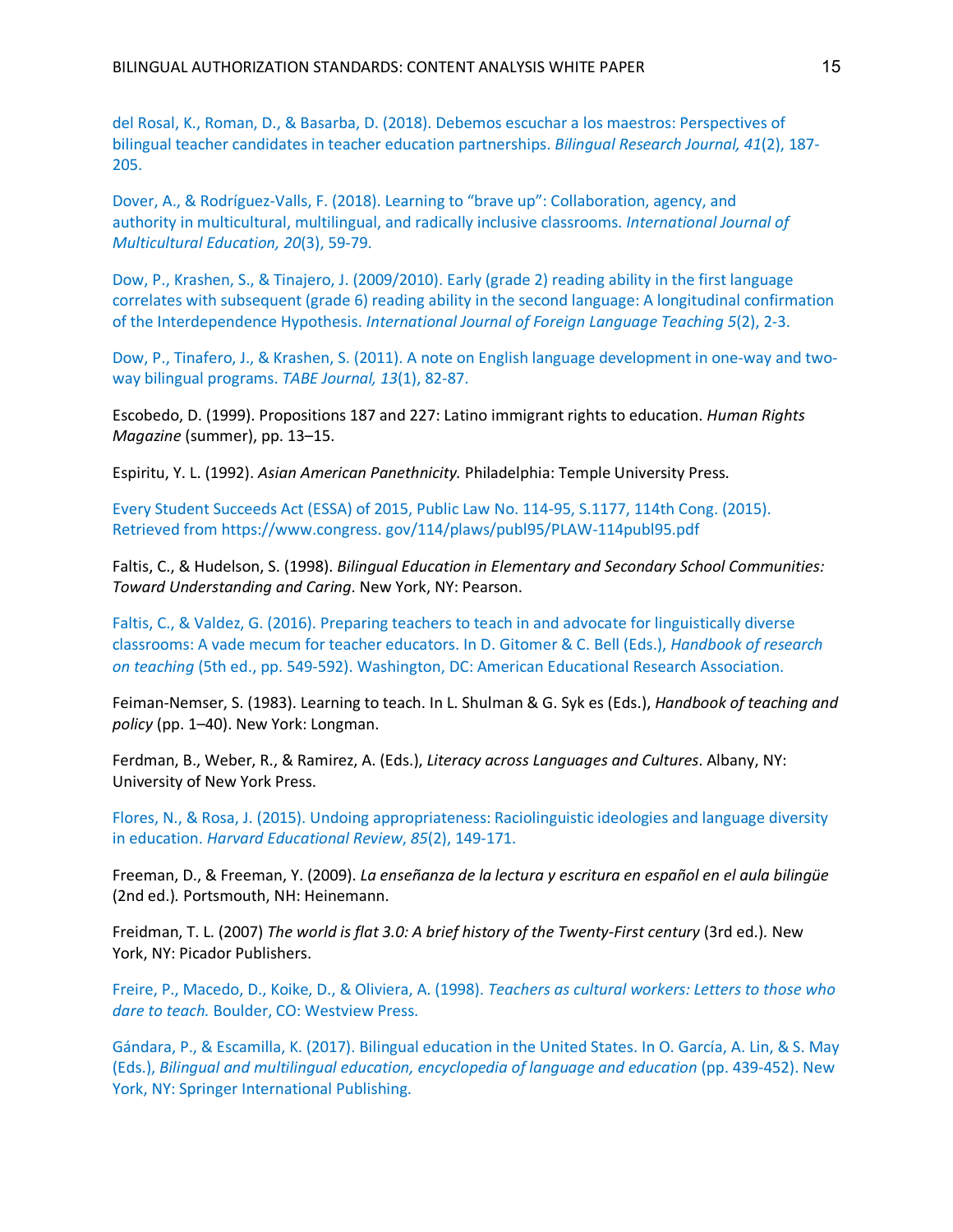Gándara, P., Maxwell-Jolly, J., & Driscoll, A. (2005). *Listening to teachers of English language learners: A survey of California teachers' challenges, experiences, and professional development needs*. Santa Cruz, CA: Center for the Future of Teaching and Learning.

Garcia, A. (2017). *Leveraging school district and university partnerships to grow the bilingual teacher pipeline.* Retrieved from https://www.newamerica.org/education-policy/edcentral/school-district-anduniversity-partnerships-bilingual-teacher-pipeline/

García, O., & Otheguy, R. (1988). The language situation of Cuban Americans. In S. McKay & S. Wong, *Language diversity: problem or resource?* Boston, MA: Heinle & Heinle, Inc.

García, O. (2017). Reflections on Turnbull's reframing of foreign language education: Bilingual epistemologies. *International Journal of Bilingual Education and Bilingualis*m, *22*(5), 628-638. DOI: 10.1080/13670050.2016.1277512

García, O., & Wei, L. (2013). *Translanguaging: Language, bilingualism and education*. New York, NY: Palgrave MacMillan.

García, O., Johnson, S. I., Seltzer, K., & Valdés, G. (2017). *The translanguaging classroom: Leveraging student bilingualism for learning*. Philadelphia, PA: Caslon.

Genesee, F., Lindholm-Leary, K., Saunders, W., & Christian, D. (2007). *Educating English Language Learners: A synthesis of research evidence*. New York, NY: Cambridge University Press.

Gergen, K. J. (1991). *The saturated self: Dilemmas of identity in contemporary life*. New York: Basic Books.

Goldenberg, C. (2008). *Teaching English language learners: What the research does – and does not– say. American Educator*, *32*(2), 8-24, 42-44.

Gonzalez, N., Moll, L., & Amanti, C. (2005) *Funds of knowledge: Theorizing practices in households, communities and classrooms*. Mahwah, NJ.: Lawrence Erlbaum Associates.

Goodwin, A., L., Genishi, C., Asher, N., & Woo, K. A. (1997). Voices from the margins: Asian American teachers' experiences in the profession. In D. M. Byrd & D. J. McIntyre (Eds.), *Teacher education yearbook* (Vol. 5, pp. 219–241). Thousand Oaks, CA: Association of Teacher Educators and Corwin Press.

Gordon, J. (1994). Why students of color are not entering teaching: Reflections from minority teachers. *Journal of Teacher Education*, *45*, 346–353.

Gordon, J. (2000). Asian American resistance to selecting teaching as a career: The power of community and tradition. *Teachers College Record*, *102*(1), 173–196.

Gort, M., & Pontier, R. W. (2013). Exploring bilingual pedagogies in dual language preschool classrooms. *Language and Education, 27*(3), 223-245. DOI: 10.1080/09500782.2012.697468

Guyton, E., & McIntyre, D. J. (1990). Student teaching and school experiences. *Handbook of Research on Teacher Education*. New York: Macmillan.

Guzman Johannessen, B. G. (2016). Current conditions of bilingual teacher preparation programs in public universities in USA. *Education and Society, 34*(2), 27-48.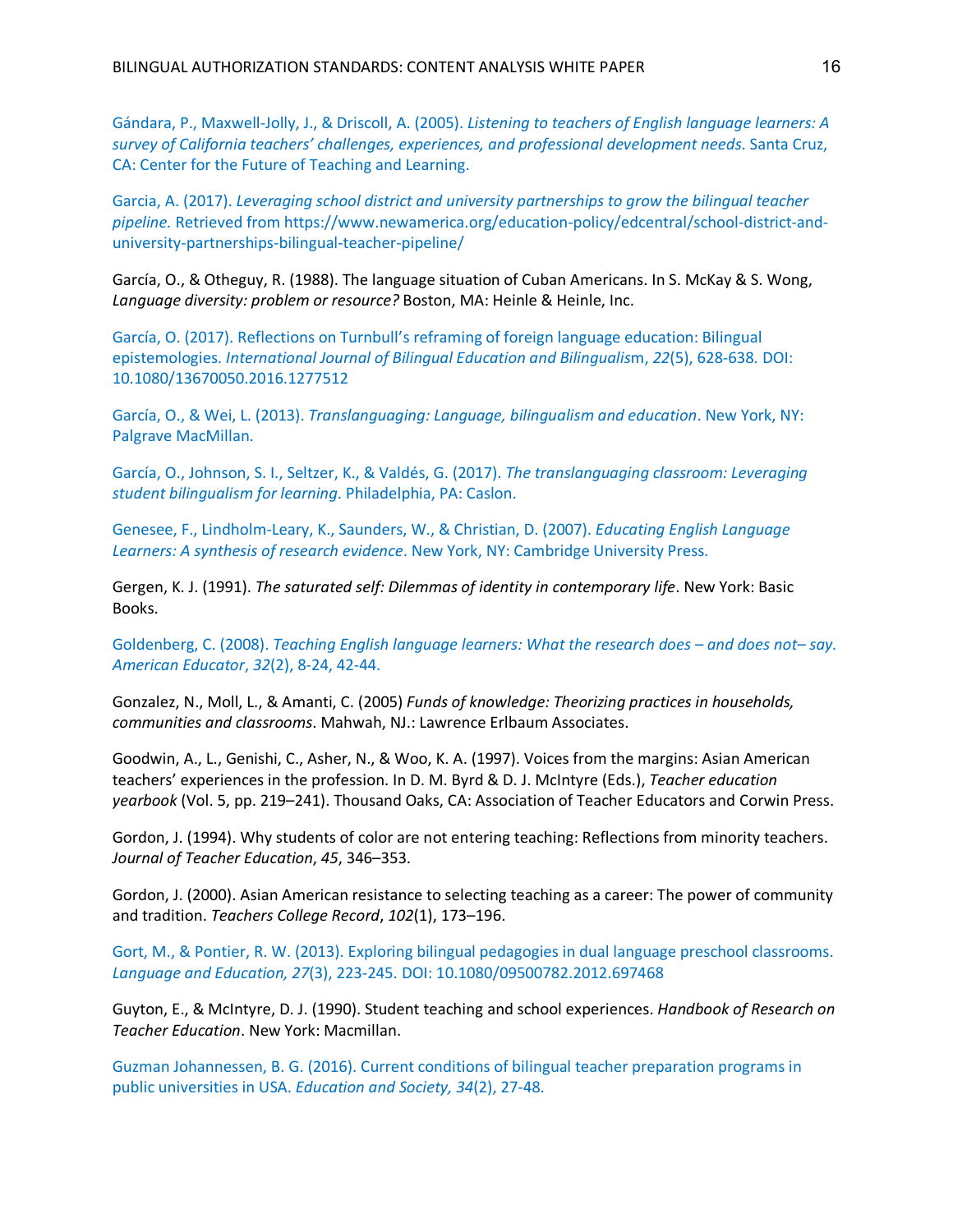Hernández, A. M. (2017). Reflective and transformative practice in bilingual teacher preparation examining cross-cultural and linguistic equity. *Issues in Teacher Education, 26*(2), 67-86.

Hofer, B., & Pintrich, P. (1997). The development of epistemological theories: Beliefs about knowledge and knowing and their relation to learning. *Review of Educational Research*, *62*(1), 88-140.

Holland, D., Lachicotte, W., Skinner, D., & Cain, C. (2001). *Identity and agency in cultural worlds*. Cambridge, MA: Harvard University Press.

Hollins, E. (2011). Teacher preparation for quality teaching. *Journal of Teacher Education, 62*(4), 395– 407.

Hopkins, M. (2013). Building on our teaching assets: The unique pedagogical contributions of bilingual educators. *The Journal of the National Association of Bilingual Educators, 36*(3), 350-370.

Hopkins, M., & Heineke, A. J. (2017). Teacher learning through culturally relevant literature. *Teacher Education and Practice*, *30*(3), 501-522.

Howard, E. R., Lindholm-Leary, K. J., Rogers, D., Olague, N., Medina, J., Kennedy, B., Suarman, J., & Christian, D. (2018). *Guiding principles for dual language education* (3rd ed.). Washington, DC: Center for Applied Linguistics.

Hsu, S. (2005). Help-seeking behavior of student teachers. *Educational Research, 47*(3), 308–318.

Hutchinson, S. (2001). Education and grounded theory. In R. Sherman & R. B. Webb (Eds.), *Qualitative research in education: Focus and methods* (pp. 122-139)*.* London, UK: Routledge-Falmer.

Ima, K., & Rumbaut, R. G. (1989). Southeast Asian refugees in American schools: A comparison of fluent-English-proficient and limited-English-proficient students. *Topics in Language Disorders*, *9*(3), 54-75.

Jimenez, R. T. (1997). The strategic reading abilities and potential of five low-literacy Latina/o readers in middle school. *Reading Research Quarterly, 32*(3), 224-243.

Johnson, D. M. (1992). *Approaches to research in second language learning*. White Plains, NY: Longman.

Joseph, T., & Evans, L. M. (2018). Preparing preservice teachers for bilingual and bicultural classrooms in an era of political change. *Bilingual Research Journal*, *41*(1), 52-68.

Kincheloe, J. (2004). The knowledges of teacher education: Developing a critical complex epistemology. *Teacher Education Quarterly, (31)*1, 49-66.

Kitano, H. (1969). *Japanese Americans: The evolution of a subculture*. Englewood Cliffs, New Jersey: Prentice Hall.

Kloss, H. (1999). *The American bilingual traditio*n (Language in Education, Book 88). McHenry, IL: Center for Applied Linguistics and Delta Systems.

Kloss, Heinz. (1998). *The American bilingual tradition. Language in Education: Theory and Practice*  No.88. Washington D.C.: Eric Clearinghouse on Languages and Linguistics.

Knobel, M. & Lankshear, C. (Eds.). (2007). *A new literacies sampler*. New York, NY: Peter Lang.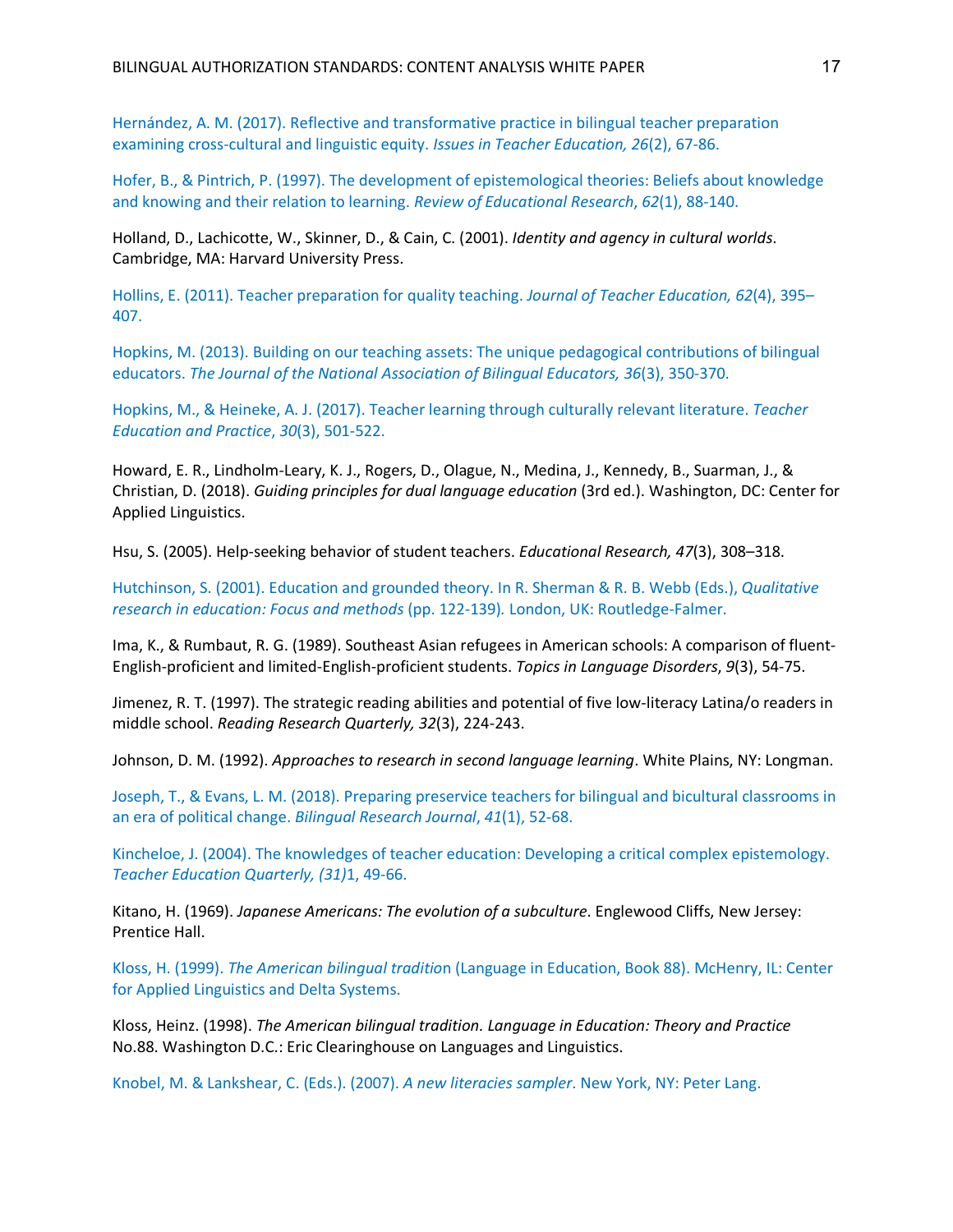Koda, K. (2005). Learning to read across writing systems: Transfer, metalinguistic awareness and secondlanguage reading development. In V. Cook & B. Bassetti (Eds.), *Second language writing systems* (pp. 311-334). Bristol, UK: Multilingual Matters.

Krashen, S. (1998). Do other countries do bilingual education? *CABE Newsletter, 21*(5), 14,15-36. Retrieved from http://www.languagepolicy.net/archives/UW-euro.htm

Krashen, S. (1998). Heritage language development: Some practical arguments. In S. Krashen, L. Tse, & J. McQuillan (Eds.), *Heritage Language Development* (pp. 3-13). Culver City, CA: Language Education Associates.

Krashen, S. (1998). Language shyness and heritage language development. In S. Krashen, L. Tse, & J. McQuillan (Eds.), *Heritage Language Development* (pp. 41-49). Culver City, CA: Language Education Associates.

Krashen, S. (2002). Does transition really happen? Some case histories. *The Multilingual Educator, 3*(1), 50-54.

Krashen, S. (2005). The acquisition of English by children in two-way programs: What does the research say? In V. Gonzales & J. Tinajero (Eds.), *NABE Review of research and practice* (Vol. 3, pp. 3-19). Mahwah, NJ: Lawrence Erlbaum.

Krashen, S. (2010). Does the power of reading apply to all languages? *Language Magazine, 9*(9), 24-27.

Krashen, S., & Brown, C. L. (2005). The ameliorating effects of high socioeconomic status: A secondary analysis. *Bilingual Research Journal, 29*(1), 185-196.

Ladson-Billings, G. (1994). Who will Teach our Children? Preparing Teachers to Teach African American Learners. In E. Hollins, J. King, & W. Hayman (Eds.), *Teaching diverse learners: Formulating a knowledge base for teaching diverse populations* (pp. 129–158). Albany, NY: State University Press.

Lavadenz, M., & Duque de Reyes, S. (2001). *Los Estándares de Lecto-Escritura en Español, K-12* (2nd ed.). San Diego, CA: San Diego County Office of Education.

Lavadenz, M. (2005). Como hablar en silencio: Culture and language identity of Central Americans in Los Angeles. In: Zentella, A. *Latinos and language socialization in families, communities, and schools: Anthropolitical Perspectives*. New York, NY: SUNY Press.

Lavadenz, M. (2011). *Pedagogies of questioning: Bilingual teachers and transformative inquiry*. Covina, CA: California Association for Bilingual Education.

Lavadenz, M., & Baca, R. (2017). Introduction: Preparing bilingual teachers. *Issues in Teacher Education, 26*(2), 3-9.

Lavadenz, M., & Colón Muñiz, A. (2018). The education of Latino/a teachers: A LatCrit analysis of the role of university centers and Latino/a teacher development. In P. C. Ramirez, C. J. Faltis, & E. de Jong (Eds.), *Learning from emergent bilingual Latinx learners in K-12: Critical teacher education* (pp. 79-102)*.* New York, NY: Routledge.

Lemlech, J. K., & Hertzog-Foliart, H. (1993). Linking school and university through collegial student teaching. *Teacher Education Quarterly*, *20*(4), 19–28.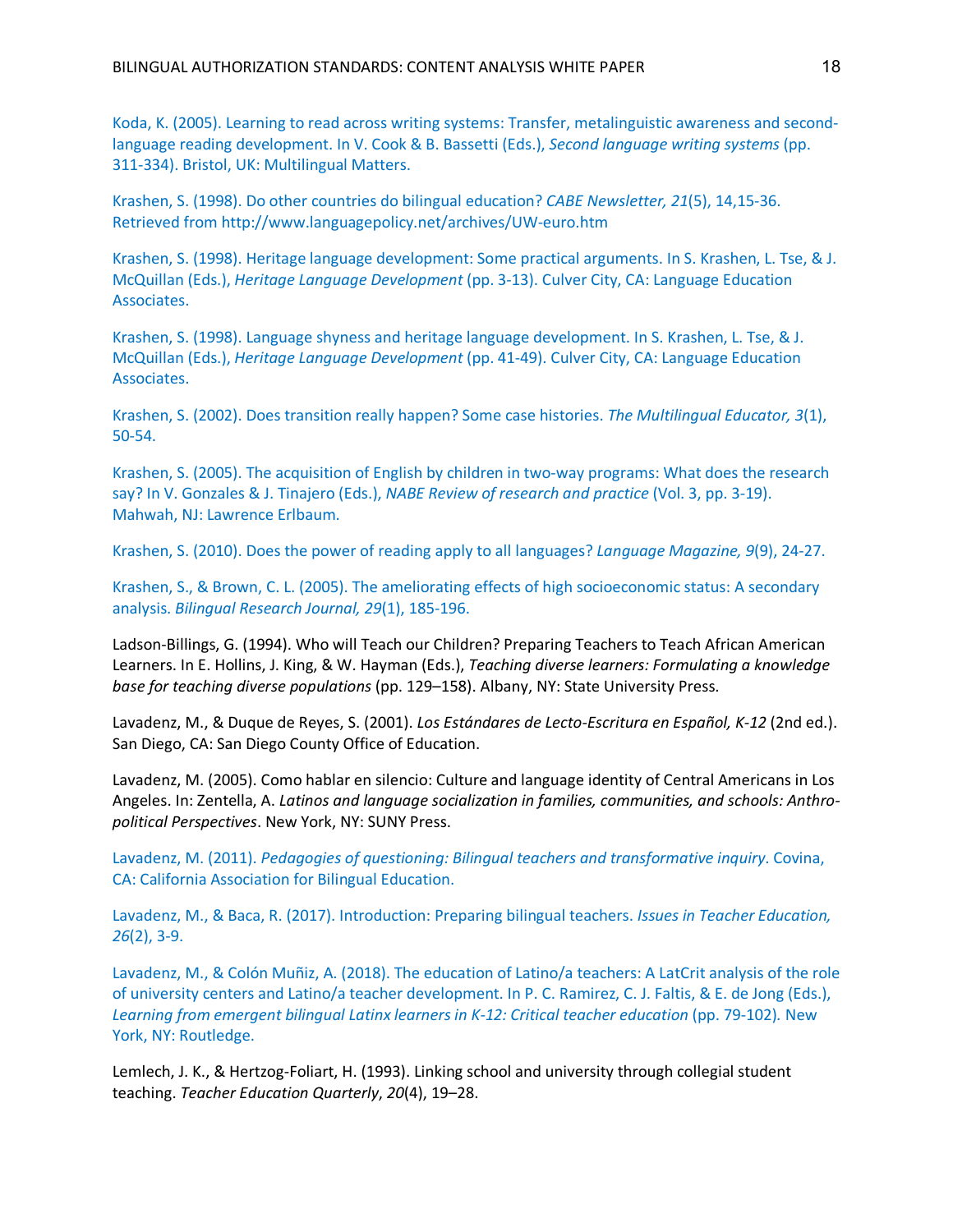Lindholm-Leary, K., & Genesee, F. (2009). Dual language programs for English Learners. *Educating English Learners: Research-Based Approaches*. Sacramento, CA: California Department of Education.

Lindholm-Leary, K. (2001). *Dual language education.* Clevedon, UK: Multilingual Matters.

Lipman, P. (1998). *Race, class, and power in school restructuring*. Albany, NY: State University of New York Press.

Lippi-Green, R. (2011). *English with an accent* (2nd ed.)*.* New York, NY: Routledge, Inc.

López, F., & Santibañez, L. (2018). Teacher preparation for emergent bilingual students: Implications of evidence for policy. *Education Policy Analysis Archives, 24*(36) 2-47.

López, G. R., Scribner, J. D., & Mahitivanichcha, K. (2001). Redefining parental involvement**:** Lessons from high-performing migrant-impacted schools. *American Educational Research Journal,* 38, 253-288.

Lortie, D. C. (2002). *Schoolteacher: A sociological study* (2nd ed). Chicago, IL: The University of Chicago Press.

Lüdi, G., & Py, B. (2009). To be or not to be…a plurilingual speaker. *International Journal of Multilingualism, 6*(2)*,* 154-167. DOI: 10.1080/14790710902846715

Macclure, M. (1993). Arguing for Your Self: Identity as an organization principle in teachers' Jobs and Lives. *British Educational Research Journal*, *19*, 311–322.

Makaroff, J. (1967). America's other racial minority: Japanese Americans. *Contemporary Review*, 210: 310-314.

Malakoff, M., & Hakuta, K. (1990). History of language minority education in the United States. In: A. Padilla, H. Fairchild, & C. Valadez (Eds.), *Advances in Language Education: Theory, Research, and Practice.* New York: Sage Publications.

Manning, D. T. (1977). The influence of key individuals on student teachers in urban and suburban Settings. *The Teacher Educator*, *13*(2), 2–8.

Martinez, R. R., & O'Donnell, J. (1993, April). *Understanding the support systems of Hispanic teacher candidates: A study through In-depth Interviews*. Paper presented at the Annual Meeting of the American Educational Research Association, Atlanta, GA, April 12–16.

Martínez-Álvarez, P., Cuevas, I., & Torres-Guzmán, M. (2017). Preparing bilingual teachers: Mediating belonging with multimodal explorations in language, identity, and culture. *Journal of Teacher Education, 68*(2), 155-178.

McField, G., & McField, D. (2014). The consistent outcome of bilingual education programs: A metaanalysis of meta-analyses. In G. McField (Ed.), *The Miseducation of English Learners* (pp. 267-299). Charlotte, NC: Information Age Publishing.

McKay, S. L., & Wong, S. L. C. (Eds.). (1996). *New immigrants in the United States*. Cambridge, UK: Cambridge University Press.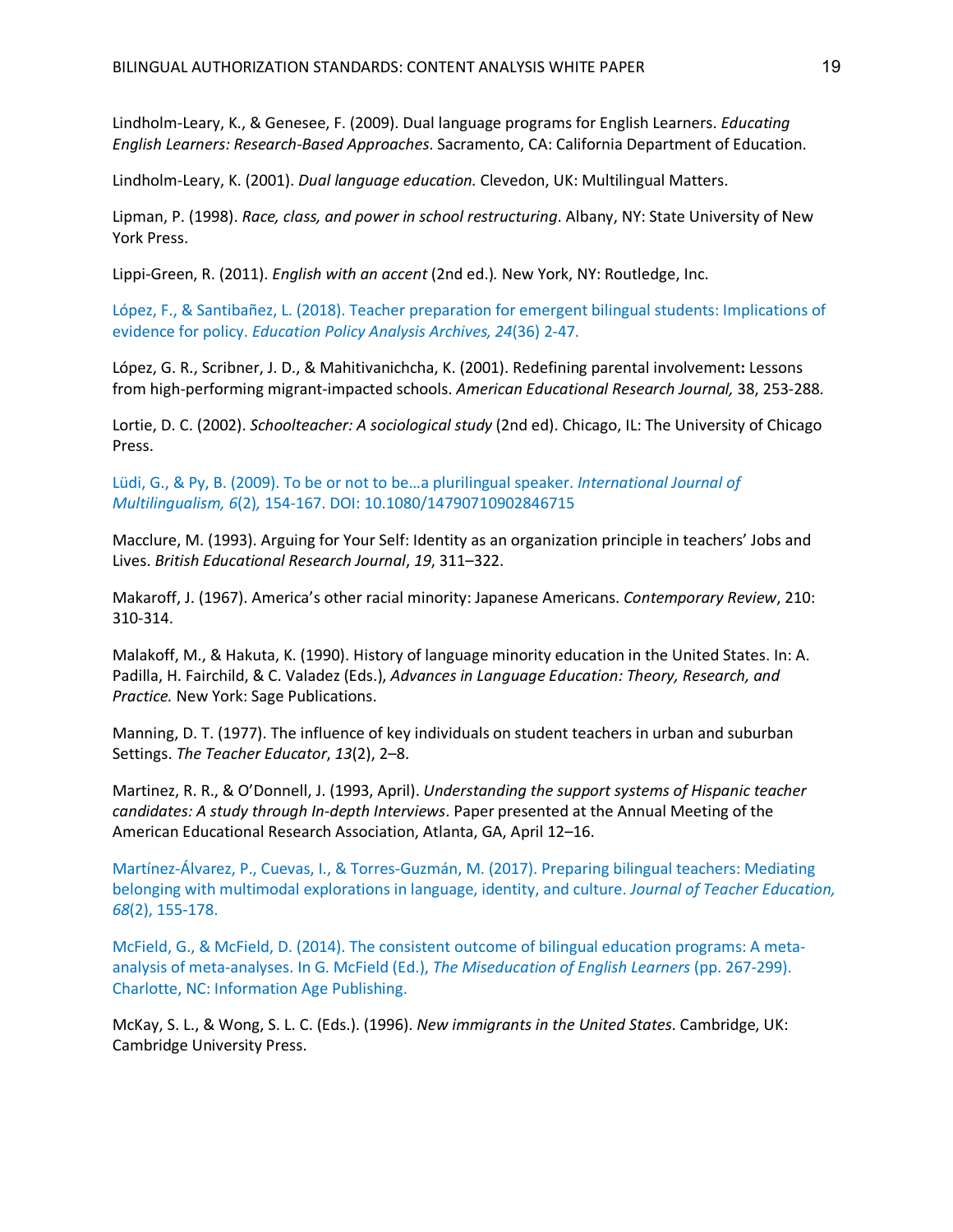Menken, K., & Antuñez, B. (2001). *An overview of the preparation and certification of teachers working with limited English proficient (LEP) students* (ED455231). Washington, DC: National Clearinghouse for Bilingual Education.

Mitchell, A. (1998). African American teachers: Unique roles and universal lessons. *Education and Urban Society*, *31*(1) 104–122.

Moll, L., & Greenberg, J. B. (2005). Creating zones of possibilities: Combining social contexts for instruction. In *Vygotsky and Education: Instructional Implications and Applications of Sociohistorical Psychology*. New York: Cambridge University Press.

Moll, L. C., & Diaz, R. (1987) Changes as the goal of educational research. *Anthropology and Education Quarterly*, *18*(4), 300-311.

Mouavangsou, K. (2018). Because I am a daughter: A Hmong woman's educational journey. *Journal of Southeast Asian American Education and Advancement*, *13*(1), 1-11.

National Academies of Sciences, Engineering, and Medicine. (2017). *Promoting the Educational Success of Children and Youth Learning English: Promising Futures*. Washington, DC: The National Academies Press. Retrieved from https://doi.org/10.17226/24677

Nero, S., & Ahmad, N. (2014). *Vernaculars in the classroom: Paradoxes, pedagogy, possibilities*. New York, NY: Routledge.

Nguyen, A., Shin, F., & Krashen, S. (2001). Development of the first language is not a barrier to secondlanguage acquisition: Evidence from Vietnamese immigrants to the United States. *International Journal of Bilingual Education and Bilingualism, 4*(3), 159-164.

Nguyen, D. H. (1972). *Some aspects of Vietnamese culture*. Carbondale, IL: Center for Vietnamese Studies, University of Southern Illinois.

Nguyen, H. T. (2007). Educating Vietnamese American Students. Multicultural Education, *15*(1), 23-26.

Nguyen, H. T. (2008a). Conceptions of teaching by five Vietnamese American preservice teachers. *Journal of Language, Identity & Education, 7*(2), 113 -136.

Nguyen, M. H., & Haines, D. W. (1996). Vietnamese. In: D. W. Haines (Ed.), *Refugees in America in the 1990s: A reference handbook* (pp. 305–330). Westport, CT: Greenwood Press.

Nieto, S. (2000). Placing equity front and center: Some thoughts on transforming teacher education for a new century. *Journal of Teacher Education*, *51*(3), 180-187.

Nieto, S. (2017). Becoming sociocultural mediators: What all educators can learn from bilingual and ESL teachers. *Issues in Teacher Education*, *26*(2), 129-141.

No Child Left Behind Act of 2001*.* (2002, July 11). *Summary and overview*. Retrieved March 25, 2003 from http://www.ed.gov/offices/OESE/esea/summary.html

Olivios, E. (2006). *The power of parents*. New York, NY: Peter Lang Inc., International Academic Publishers.

Omi, M., & Winant, H. (2014). *Racial formation in the United States*. New York, NY: Routledge.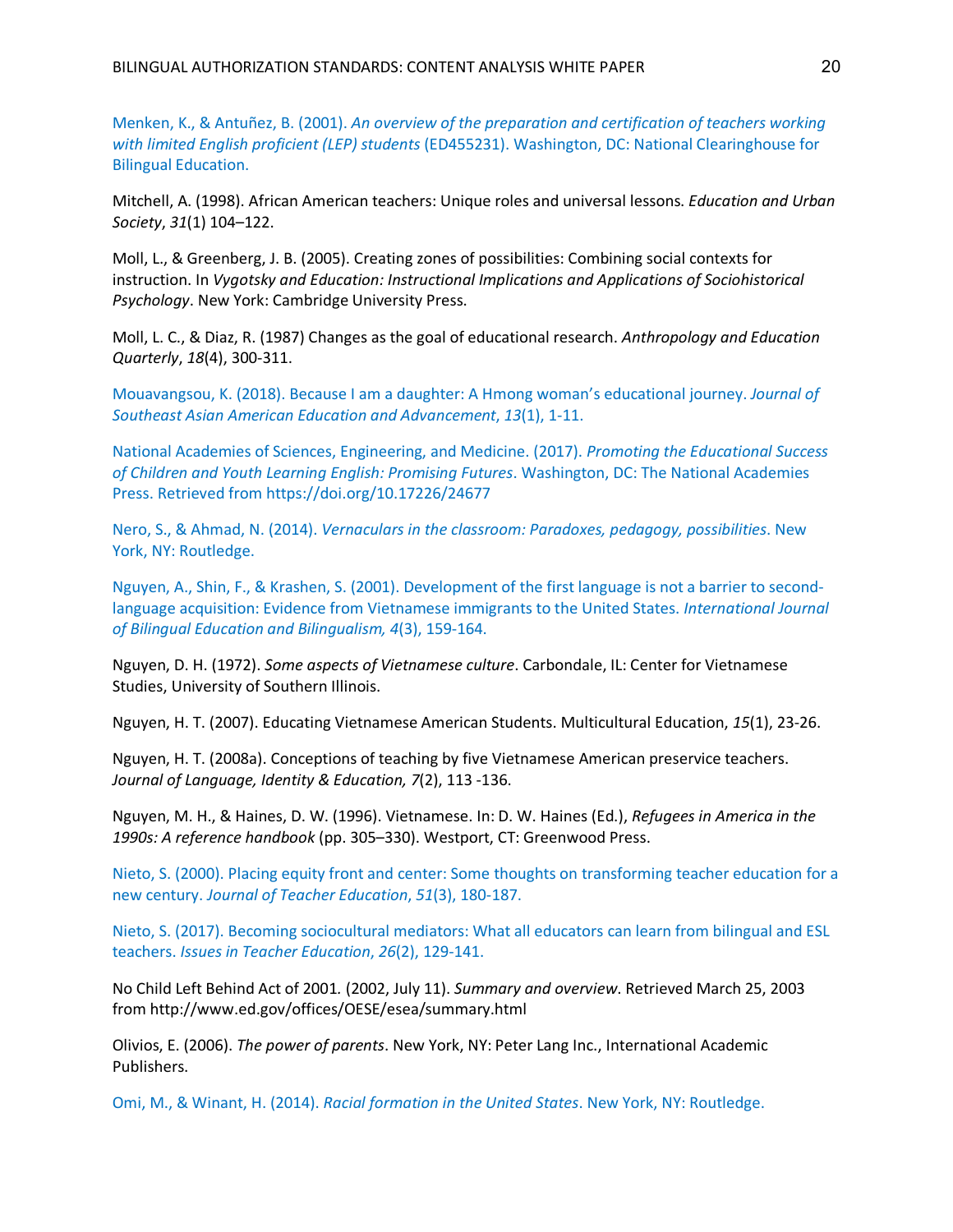Ovando, C. J. (2003). Bilingual education in the United States: Historical development and current issues. *Bilingual research journal*, *27*(1), 1-24.

Palmer, D. K. (2018). *Teacher leadership for social change in bilingual and bicultural education*. Bristol, UK: Multilingual Matters.

Paris, D., & Alim, H. S. (2014). What are we seeking to sustain through culturally sustaining pedagogy? A loving critique forward. *Harvard Educational Review*, *84*(1), 85-100.

Paris, D. (2012). Culturally sustaining pedagogy: A needed change in stance, terminology, and practice. *Educational Researcher*, *41*(3), 93-97.

Parrish, T., Merickel, M., Pérez, M., Linquanti, R., Socias, M., Spain, M., Speroni, C., Esra, P., Brock, L., & Delancy, D. (2006). *Effects of the implementation of Proposition 227 on the education of English Learners: K–12 findings from a five-year evaluation*. San Francisco, CA: American Institute of Research and WestEd.

Petitto, L. A. (2005). How the brain begets language: On the neural tissue underlying human language acquisition. In J. McGilvray (Ed.), *The Cambridge Companion to Chomsky* (pp. 84-101). Cambridge, UK: Cambridge University Press.

Ramírez, M. (2017). A bicognitive-multicultural model for a pluralistic education. In O. N. Saracho (Ed.), *Cognitive Style in Early Education* (pp. 151-158). London, UK: Routledge.

Ramirez, M., & Castaneda, A. (1974). *Cultural democracy: Bicognitive development and education*. New York, NY: Academic Press.

Ramírez, P. C., Vickery, A. E., Salinas, C. S., & Ross, L. (2016). Advocating for language rights: Critical Latina bilingual teachers creating bilingual space in Arizona. *Bilingual Research Journal, 39*(3–4), 296– 308.

Ramos, F., & Krashen, S. (2013). Arnold's advantages: How Governor Schwarzenegger acquired English through de facto bilingual education. *International Multilingual Research Journal, 7*(3), 220-229.

Ramos-Harris, V., & Sandoval-Gonzalez, A. (2017). *Unveiling California's growing bilingual teacher shortage: Addressing the urgent shortage and aligning the workforce to advances in pedagogy and practice in bilingual education*. Long Beach, CA: Californians Together.

Reyes, R. (2008). "Cheating" as good pedagogy: Bilingual teachers defying English-only to foster student achievement. *Multicultural Perspectives, 10*(4), 209-213. DOI: 10.1080/15210960802526136

Rodríguez, R. G., & Villarreal, A. (2005). Effective bilingual teacher preparation: An action agenda. *IDRA Newsletter*, *32*(5), 8-10.

Rodriguez-Mojica, C., Briceno, A., & Munoz-Munoz, E. R. (2019). Combatting linguistic hegemony: Preparing and sustaining bilingual teacher educators in the United States. *Teacher Education Quarterly, 46*(3), 57-78.

Romaine, S. (1995). *Bilingualism* (2nd ed.). Hoboken, NJ: Wiley-Blackwell.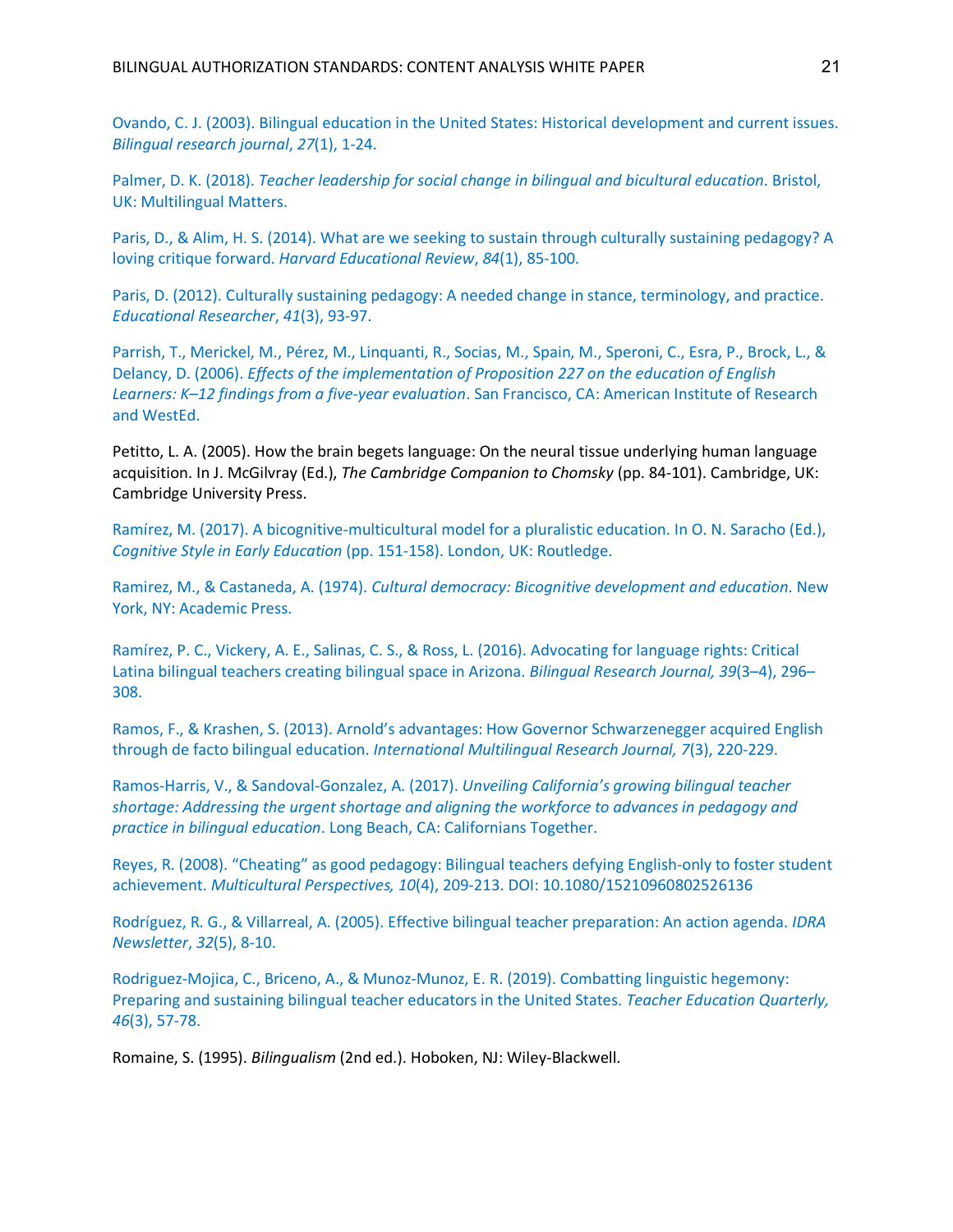Rong, X. L., & Preissle, J. (1997). The continuing decline in Asian American teachers. *American Educational Research Journal*, *34*(2), 267–293.

Rosa, J. (2018). *Looking like a language, sounding like a race: Raciolinguistic ideologies and the learning of Latinidad*. New York, NY: Oxford University Press.

Rosa, J., & Flores, N. (2017). Unsettling race and language: Toward a raciolinguistic perspective. *Language in Society*, *46*(5), 621-647.

Rueda, R., & Stillman, J. (2012). The 21<sup>®</sup> century teacher: A cultural perspective. *Journal of Teacher Education*, *63*(4), 245-253.

Rumberger, R. W., & Gandara, P. (2004). Seeking equity in the education of California's English learners. *Teachers College Record, 106*(10), 2032–2056. New York, NY: Columbia University.

Santa Ana, O. (1993). Chicano English and the nature of the Chicano language setting. *The Hispanic Journal of Behavioral Sciences, 15*(1). Thousand Oak, CA: Sage Publications.

Santibañez, L., & Gándara, P. (2018). *Teachers of English language learners in secondary schools: Gaps in preparation and support*. Los Angeles, CA: The Civil Rights Project.

Santibañez, L., & Snyder, C. (2018). *Teaching English learners in California: How teacher credential requirements in California address their needs*. Retrieved from http://gettingdowntofacts.com/sites/default/files/2018-09/GDTFII\_Report\_Santibanez.pdf

Scalafani, C. (2017). Strategies for educators of bilingual students: A critical literature review of literature. *International Journal of Education & Literacy Studies*, *5*(2), 1-8.

Schall-Leckrone, L. (2018). Coursework to classroom: Learning to scaffold instruction for bilingual learners. *Teacher Education Quarterly*, *45*(1), 31-56.

Sensoy, O., & DiAngelo, R. (2017). *Is everyone really equal? An introduction to key concepts in social justice education*. New York, NY: Teachers College Press.

Seperson, M. A., & Joyce, B. R. (1973). Teaching styles of student teachers as related to those of cooperating teachers. *Educational Leadership Research Supplement* 146–151.

Shin, F., & Krashen, S. (1998). Do people appreciate the benefits of advanced first language development? Attitudes toward continuing first language development after "transition." In S. Krashen, L. Tse, & J. McQuillan (Eds.), *Heritage Language Development* (pp. 89-94). Culver City, CA: Language Education Associates.

Shoris, E. (2001). *Latinos: A Biography of the people* (Rev. ed.)*.* New York, NY: W.W. Norton & Company.

Shulman, L. S. (1986). Those who understand: Knowledge growth in teaching. *Educational Researcher, 15*(2), 4-14.

Skutnabb-Kangas, T., & McCarty, T. (2008). Key concepts in bilingual education: Ideological, historical, epistemological and empirical foundations. In J. Cummins & N. Hornberger (Eds.), *Encyclopedia of Language and Education* (2nd ed., pp. 3-17). New York, NY: Springer.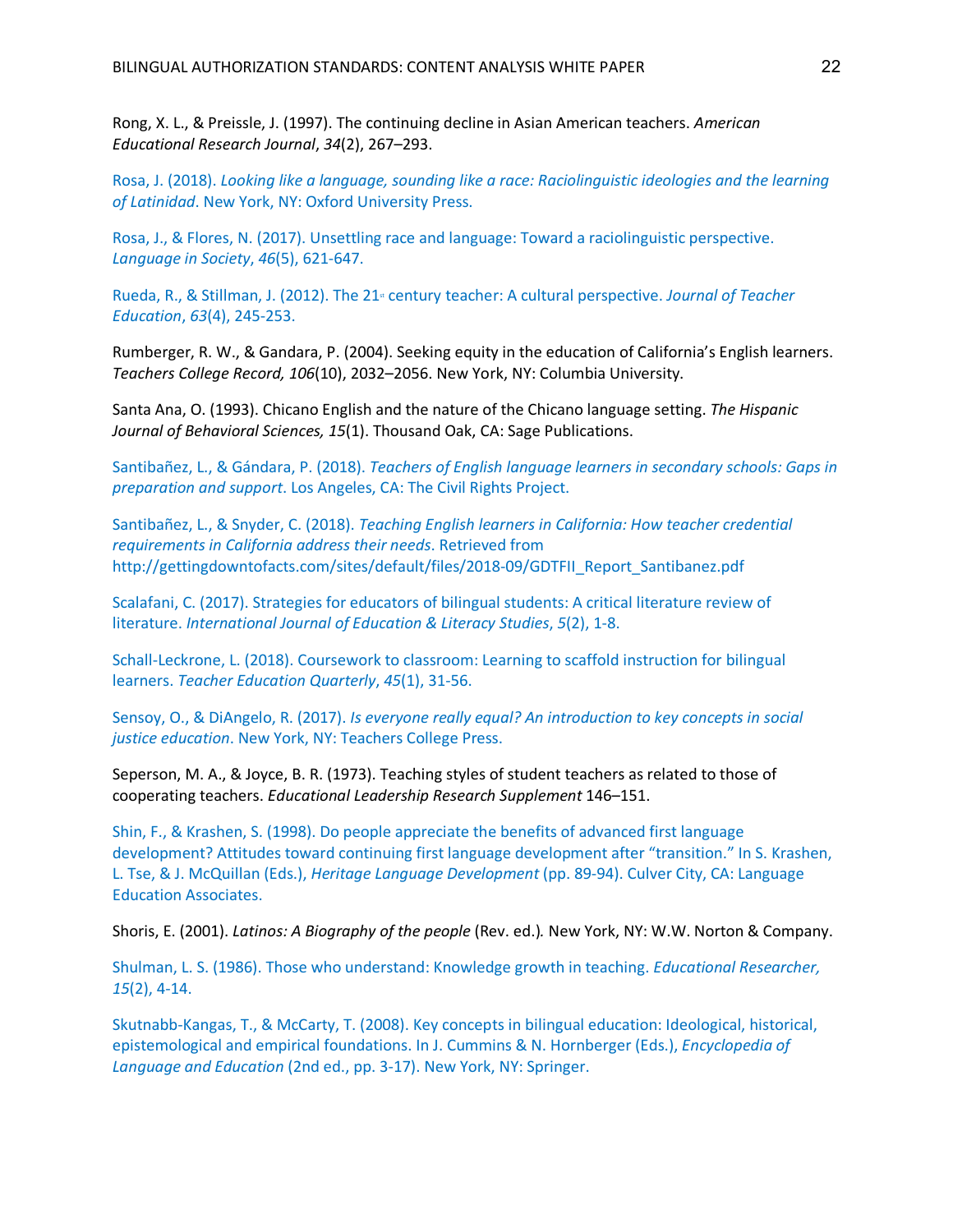Soltero, S. W. (2004). *Dual Language: Teaching and learning in two languages*. Boston: Pearson Education.

Spring, J. (2002). *Political agendas for education: From the religious right to the green party* (2nd ed.). Mahwah, NJ: Lawrence Erlbaum Associates.

Staats, C. (2016). Understanding implicit bias: What educators should know. *American Educator*, *39*(4), 29-33, 43.

Su, Z. (1996). Why Teach: Profiles and entry perspectives of minority students as becoming teachers. *Journal of Research and Development in Education*, *29*(3), 117–133.

Suárez-Orozco, C., & Suárez- Orozco, M. (2010). *Learning a new land: Immigrant students in American society*. Cambridge, MA: Belknap Press.

Tajfel, H., & Turner, J. C. (1979). An integrative theory of intergroup conflict. In W. G. Austin & S. Worchel (Eds.), *The social psychology of intergroup relations* (pp. 33-37). Monterey, CA: Brooks/Cole.

Thomas, W. P., & Collier, V. P. (2002). *A national study of school effectiveness for language minority students' long term academic achievement. Final Report*. Washington, DC: Center for Research on Education Diversity & Excellence.

Tierney, W. G. (2002). Parents and families in precollege preparation: The lack of connection between research and practice. *Educational Policy, 16*, 588-606.

Tintiangco-Cubales, A., Kohli, R., Sacramento, J., Henning, N., Agarwal-Rangnath, R., & Sleeter, C. (2015). Toward an ethnic studies pedagogy: Implications for K-12 schools from the research. *The Urban Review*, *47*(1), 104-125.

Tollefson, J.W. (2002). *Language policies in education: Critical issues*. Mahwah, NJ: Lawrence Erlbaum Associates.

Tse, L. (2001). Resisting and reversing language shift: Heritage-language resilience among U.S. native biliterates. *Harvard Educational Review, 71*(4), 676-706.

Turner, C. (2017). *Improving diverse and inclusive teacher pipelines with a focus on Latinas/Latinos/Hispanics*. Washington, DC: United States Department of Education, White House Initiative of Educational Excellence for Hispanics.

Ulloa, J. (2016, October 16). Bilingual education has been absent from California public schools for almost 20 years. But that may soon change. *Los Angeles Times*. Retrieved from http://www.latimes.com/politics/la-pol-ca-proposition-58-bilingual-education-20161012-snapstory.html

Valdés, G., & Figueroa, R. (1994). *Bilingualism and Testing: a Special Case of Bias.* Norwood, NJ: Ablex.

Valdés, G. (1988). The language situation of Mexican-Americans. In S. McKay & S. Wong (Eds.), *Language diversity: Problem or resource?* Boston, MA: Heinle & Heinle, Inc.

Valdés, G. (2001). *Learning and not learning English: Latino students in American schools.* New York, NY: Teachers College Press.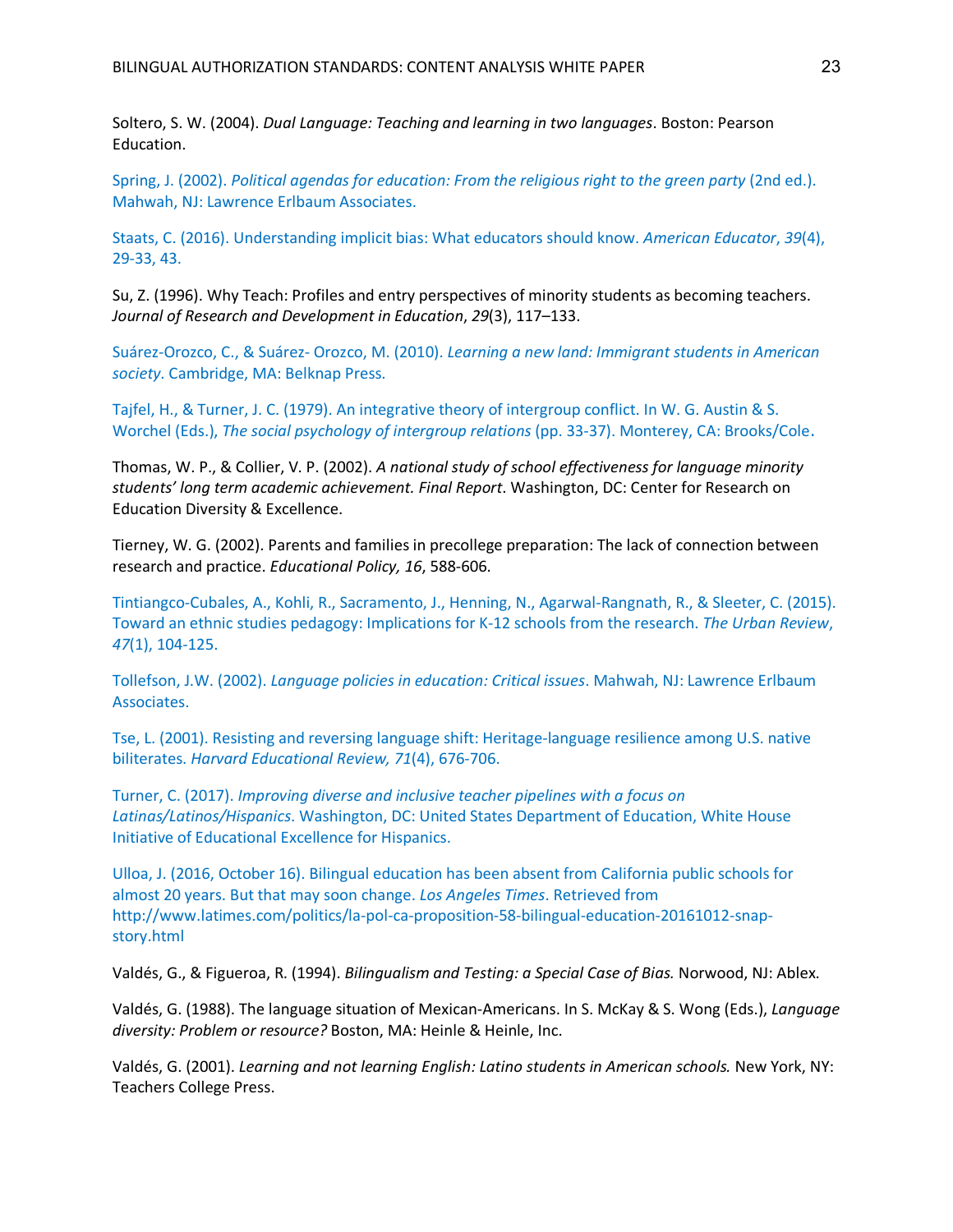Valdés, G. (2018). Analyzing the curricularization of language in two-way immersion education: Restating two cautionary notes. *Bilingual Research Journal, 41*(4). 388-412*.* Doi 100.1080/15235882.2018.1539886.

Valenzuela, A. (Ed.) (2016). *Growing critically conscious teachers: A social justice curriculum for educators of Latino/a youth.* New York, NY: Teachers College Press.

Veenman, S. (1984). Perceived problems of beginning teachers. *Review of Educational Research,* 54(2), 143–178.

Villegas, A. M. (1996). Increasing the racial and ethnic diversity in the U.S. teaching force. In B. Biddle, T. Good, & I. Goodson (Eds.), *International handbook on teachers and teaching*. The Netherlands: Kluwer.

Winitsky, N., Stoddart, T., & O'Keefe, P. (1992). Great expectations: Emergent professional development schools. *Journal of Teacher Education*, *42*(1), 52–65.

Wollenberg, C. (1975). *All deliberate speed: Segregation and exclusion in California schools, 1855–1975*. Berkeley, CA: University of California Press.

Yee, A. H. (1969). Do cooperating teachers influence the attitudes of student teachers? *Journal of Educational Psychology,* LX, 327.

Yin, R. K. (2013). *Case study research: Design and methods* (5th ed.). Thousand Oaks, CA: SAGE Publications, Inc.

Yosso, T. J. (2005). Whose culture has capital? A critical race theory discussion of community cultural wealth. *Race ethnicity and education*, *8*(1), 69-91.

Zeichner, K. M., & Gore, M. J. (1990). Teacher socialization. In W. R. Houston (Ed.), *Handbook of research on teacher education* (pp. 329 348). New York, NY: Macmillan.

Zentella, A. (2005). *Latinos and language socialization in families, communities, and schools: Anthropolitical perspectives*. New York, NY: SUNY Press.

Zentella, A. C. (1988). The language situation of Puerto Ricans. In S. McKay & S. Wong (Eds.), *Language diversity: Problem or resource?* Boston, MA: Heinle & Heinle, Inc.

Zinn, H. (2003). *A people's history of the United States*. New York, NY: Perennial Classics.

Zúñiga, C. E., Henderson, K. I., & Palmer, D. K. (2017). Language policy toward equity: How bilingual teachers use policy mandates to their own ends. *Language and Education, 32*(1), 60-76.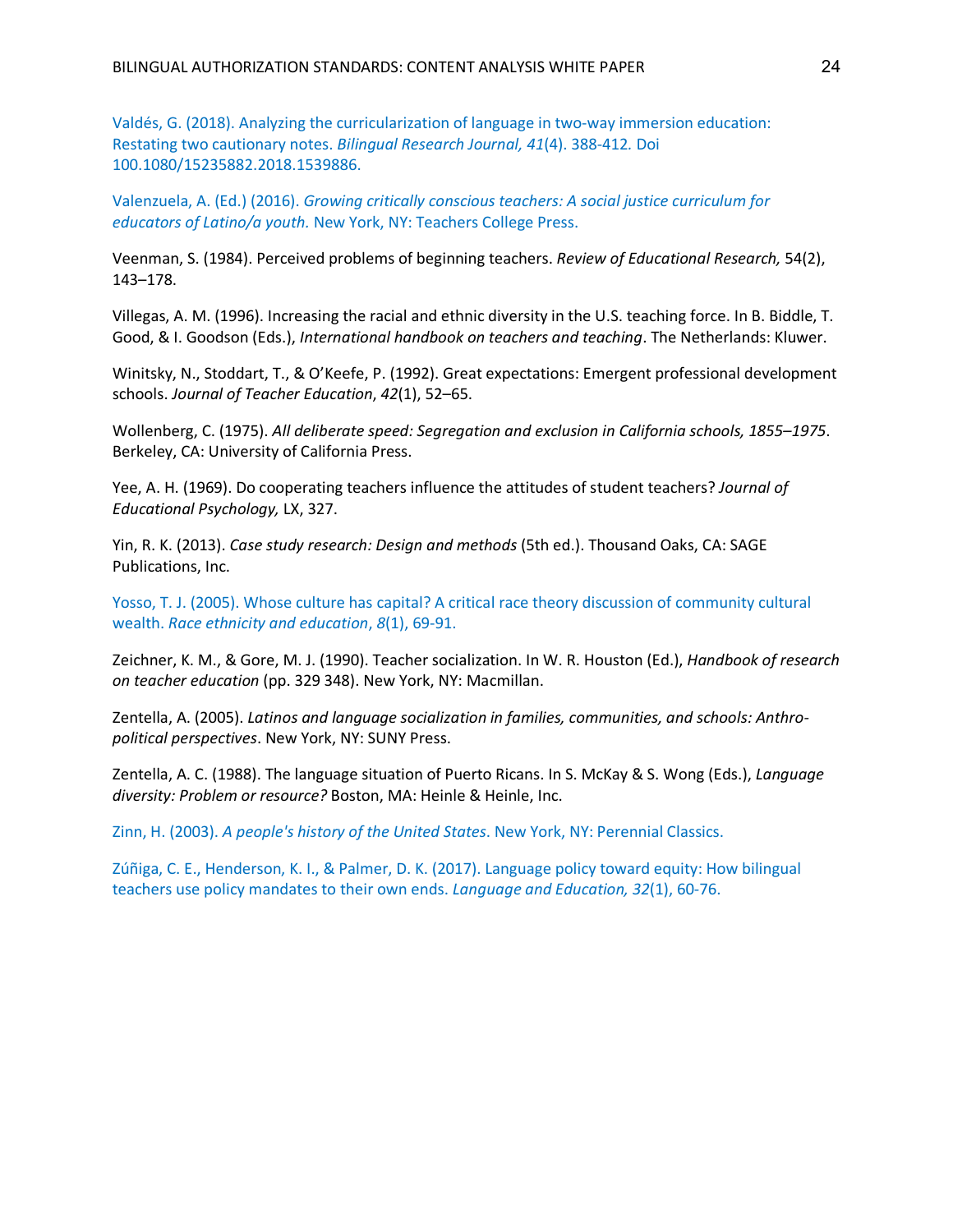## **APPENDIX A: Analysis Tables for Each Standard**

Table A1: Standard 1-Program Design

| Key elements<br>(Quoted directly from the<br>standard)                                                                                                                                                                                                                                                                                                                                                            | <b>Recommended revisions</b>                                                                                                                                                                                                                                                                                                                                                                                                                            | Assessment, policy, & practice<br>PPQ = Program planning<br>questions                                                                                                                                                                                                                                                                                                                                                                     |
|-------------------------------------------------------------------------------------------------------------------------------------------------------------------------------------------------------------------------------------------------------------------------------------------------------------------------------------------------------------------------------------------------------------------|---------------------------------------------------------------------------------------------------------------------------------------------------------------------------------------------------------------------------------------------------------------------------------------------------------------------------------------------------------------------------------------------------------------------------------------------------------|-------------------------------------------------------------------------------------------------------------------------------------------------------------------------------------------------------------------------------------------------------------------------------------------------------------------------------------------------------------------------------------------------------------------------------------------|
| The design of the<br>professional bilingual<br>teacher preparation<br>program follows from an<br>explicit statement of<br>program philosophy and<br>purpose and is<br>coordinated effectively in<br>accordance with a<br>cohesive design that has a<br>cogent rationale. The<br>program philosophy<br>articulates a clear<br>understanding of the<br>instructional needs of<br>learners in bilingual<br>settings. | <b>PROGRAM PHILOSOPHY</b><br>Include equity-orientation in program<br>philosophy.<br>Include reference/alignment to TK-12<br>CA English Learner Roadmap Principles:<br>assets-based approach, and<br>expanded version of typologies<br>$\bullet$<br>of learners in multilingual<br>settings.<br>Include information about<br>socioemotional, sociolinguistics, and<br>socio-political needs of ELs in<br>multilingual settings.<br>Align to Standard 5. | Standard 1 does not currently<br>include PPQs.<br><b>Add PPQs:</b><br>How does the program<br>philosophy communicate an<br>equity orientation responsive<br>to socio-linguistic, socio-<br>emotional, and socio-political<br>factors for diverse learners in<br>multilingual settings?<br>How does the program engage<br>diverse stakeholders to inform<br>program design?<br>How do program metrics<br>inform continuous<br>improvement? |
| The sponsoring institution<br>shows a high priority to the<br>program by providing<br>appropriate support for<br>the program and a<br>demonstrated<br>commitment to teacher<br>preparation and to<br>bilingual education. The<br>program has a leadership<br>team whose members are<br>qualified in the areas of<br>teacher preparation and<br>bilingual instruction.                                             | <b>LEADERSHIP TEAM</b><br>Include reference to program<br>infrastructure that demonstrates high<br>priority for bilingual teacher education:<br>resources, personnel, recruitment.<br>Include criteria for leadership<br>qualifications and characteristics in<br>socioemotional, sociolinguistics, and<br>socio-political expertise, in addition to<br>teacher preparation and<br>bilingual/biliteracy instruction.<br>Align to Standards 2-6.         | Standard 1 does not currently<br>include PPQs.<br><b>Add PPQs:</b><br>How does the program<br>identify and use criteria for<br>bilingual program leadership<br>team members? How does the<br>program provide ongoing<br>professional learning and<br>development for leaders and<br>staff?<br>How does the program engage<br>diverse stakeholders to inform<br>program infrastructure and<br>resource prioritization?                     |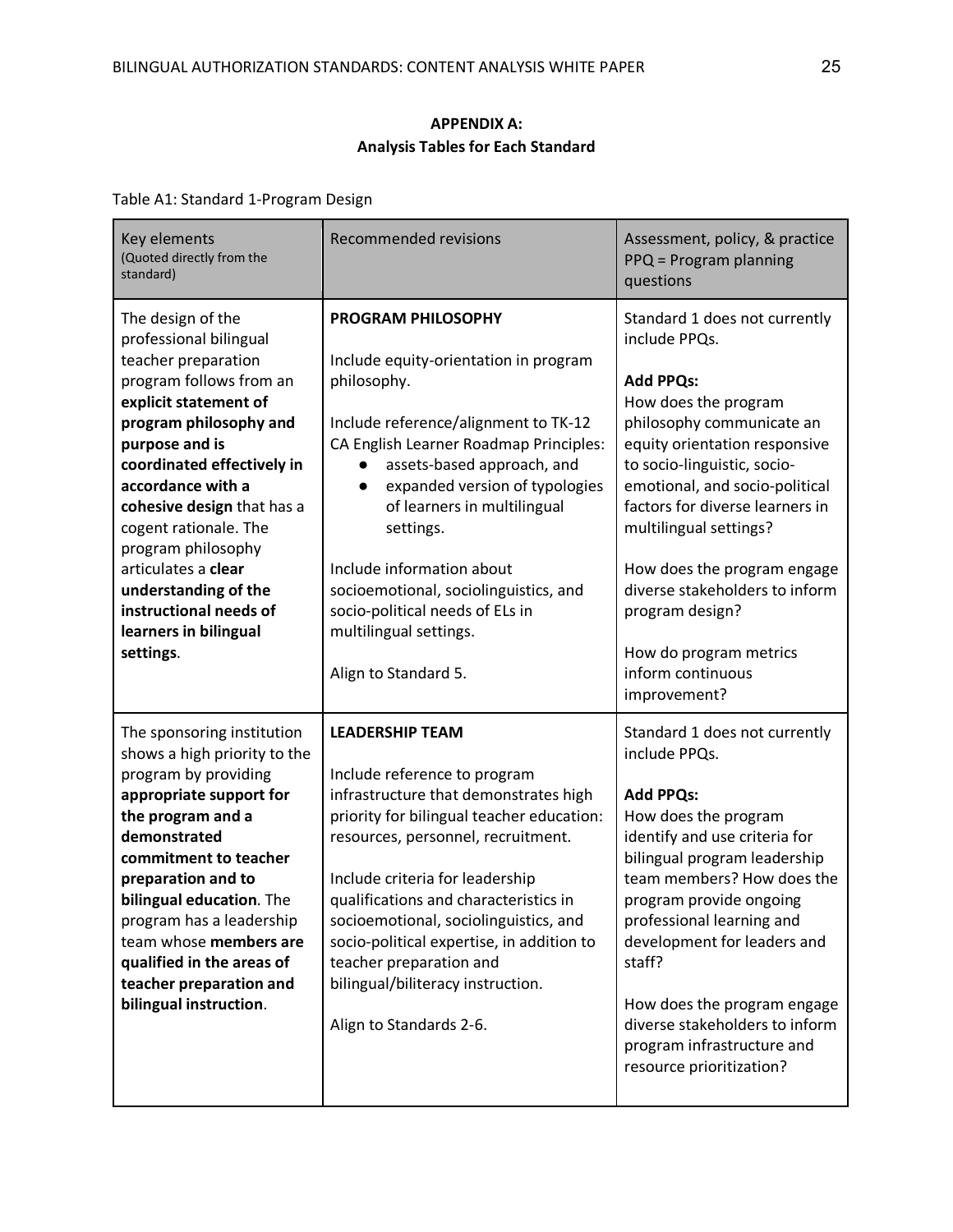|                                                                                                                                                                                                                                                                                                                                                                                                                                                          |                                                                                                                                                                                                                                                                                                                                                                                                                                                                                                                                                                                                                  | How do program metrics<br>inform continuous<br>improvement?                                                                                                                                                                                                                                                                                                                                                                                                                                                                                                   |
|----------------------------------------------------------------------------------------------------------------------------------------------------------------------------------------------------------------------------------------------------------------------------------------------------------------------------------------------------------------------------------------------------------------------------------------------------------|------------------------------------------------------------------------------------------------------------------------------------------------------------------------------------------------------------------------------------------------------------------------------------------------------------------------------------------------------------------------------------------------------------------------------------------------------------------------------------------------------------------------------------------------------------------------------------------------------------------|---------------------------------------------------------------------------------------------------------------------------------------------------------------------------------------------------------------------------------------------------------------------------------------------------------------------------------------------------------------------------------------------------------------------------------------------------------------------------------------------------------------------------------------------------------------|
| The program demonstrates<br>initial and ongoing<br>collaboration with local<br>school districts in order to<br>reflect the needs of<br>teachers serving in<br>bilingual programs at the<br>local and state level. This<br>on-going coordination<br>between the bilingual<br>program and other teacher<br>development programs is<br>designed to strengthen the<br>learning-to-teach<br>continuum for teachers of<br>learners in bilingual<br>classrooms. | <b>COLLABORATION WITH LOCAL</b><br><b>DISTRICTS</b><br>Expand definition of collaboration to<br>include other opportunities (e.g., varied<br>clinical experiences, school-based<br>clinical faculty).<br>Include criteria for local district<br>partners that have culturally and<br>linguistically diverse contexts, with high<br>numbers of ELs (wherever possible) and<br>have research-based dual<br>language/bilingual//biliteracy<br>programs.<br>Include language about expectations to<br>work with local districts to assure<br>support and preparation of receiving<br>teachers, mentors, and leaders. | Standard 1 does not currently<br>include PPQs.<br><b>Add PPQs:</b><br>How does the program<br>identify and operationalize<br>criteria for collaboration with<br>partner districts?<br>How does the program<br>collaborate with local districts<br>to provide ongoing<br>professional learning and<br>development for receiving<br>teachers, mentors, and<br>leaders?<br>How does the program engage<br>diverse stakeholders to inform<br>development of clinical and<br>practicum experiences?<br>How do program metrics<br>inform continuous<br>improvement? |
| The curriculum is designed<br>around the Knowledge,<br><b>Skills, and Abilities (KSAs)</b><br>for Bilingual Methodology<br>and Culture.                                                                                                                                                                                                                                                                                                                  | <b>CURRICULUM DESIGN</b><br>Include reference/alignment to TK-12<br>CA English Learner Roadmap Principles:<br>assets-based approach, and<br>expanded version of typologies<br>of learners.<br>Include language across KSAs to<br>establish socioemotional,<br>sociolinguistics, sociopolitical, and<br>sociocultural elements as critical<br>knowledge base.                                                                                                                                                                                                                                                     | Standard 1 does not currently<br>include PPQs.<br><b>Add PPQs:</b><br>How are the program's<br>signature assignments aligned<br>to KSAs? What dimensions of<br>the signature assignments<br>demonstrate candidates'<br>development of<br>socioemotional,<br>sociolinguistic, sociopolitical,<br>and sociocultural awareness<br>and application in biliteracy                                                                                                                                                                                                  |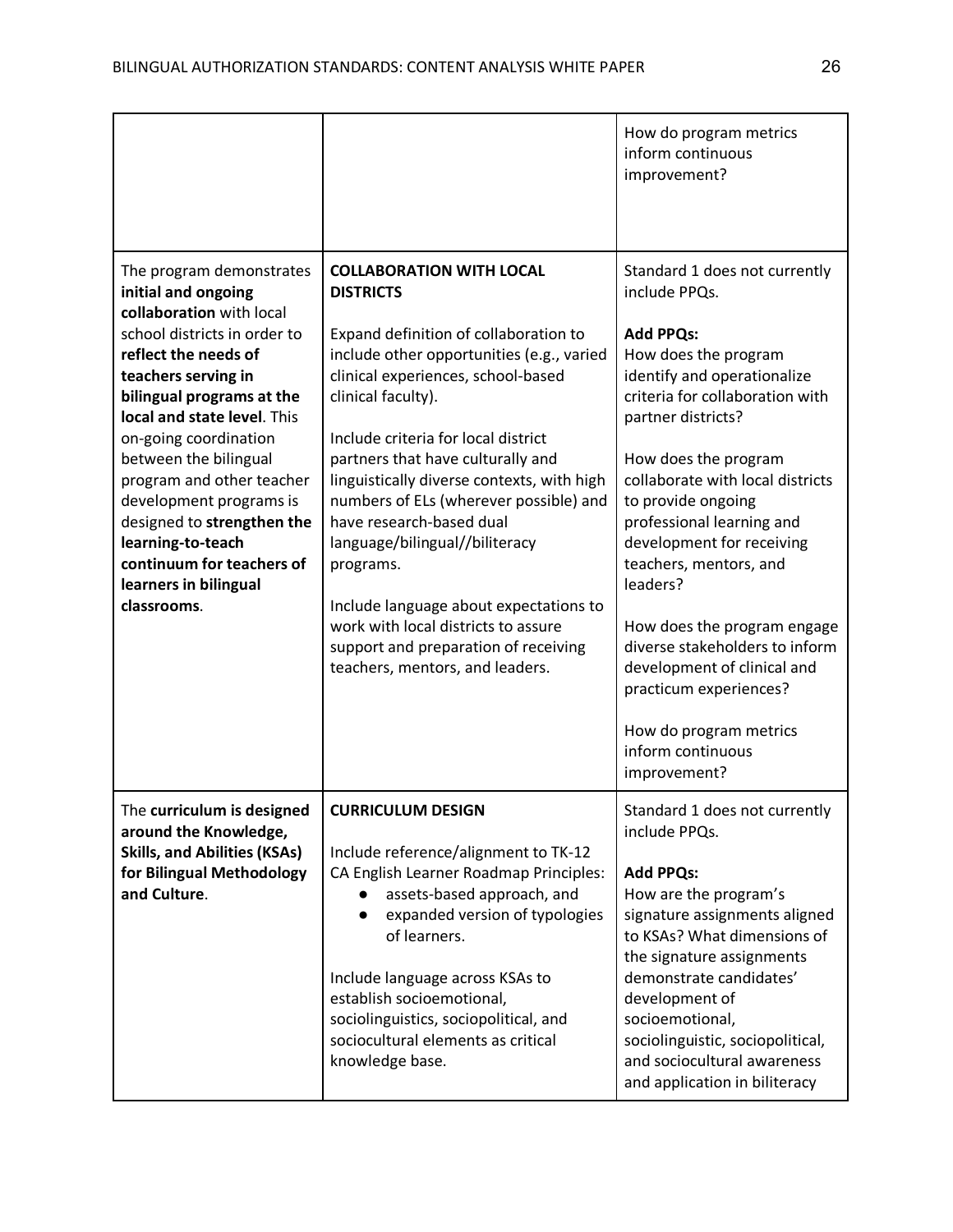|                                                                                                         | Align to Standards 2-6.                                                                                       | teaching and learning?                                                                                                                                                             |
|---------------------------------------------------------------------------------------------------------|---------------------------------------------------------------------------------------------------------------|------------------------------------------------------------------------------------------------------------------------------------------------------------------------------------|
|                                                                                                         |                                                                                                               | What research-based practices<br>for bilingual teacher<br>preparation and adult<br>learning, including reflective<br>practices, are evident in the<br>program's curriculum design? |
|                                                                                                         |                                                                                                               | How does the program engage<br>diverse stakeholders in<br>designing curriculum?                                                                                                    |
|                                                                                                         |                                                                                                               | How do program metrics<br>inform continuous<br>improvement?                                                                                                                        |
| It provides candidates with<br>a depth of knowledge                                                     | <b>CANDIDATE KNOWLEDGE OF</b><br><b>BILITERACY RESEARCH</b>                                                   | Standard 1 does not currently<br>include PPQs.                                                                                                                                     |
| regarding current<br>research-based theories<br>and research in academic<br>and content literacy in two | Reframe language around multiliteracy,<br>research-based theories.                                            | <b>Add PPQs:</b><br>What dimensions of the<br>signature assignments                                                                                                                |
| languages, building upon<br>both SB 2042 and California<br><b>Teachers of English</b>                   | Include reference to bicognition and<br>translanguaging.                                                      | demonstrate candidates'<br>development of depth of<br>knowledge regarding                                                                                                          |
| Learners (CTEL)<br>Competencies.                                                                        | Include considerations for third<br>language, including indigenous<br>languages, SELs, varieties of language. | research-based theories for<br>instruction in multilingual<br>settings?                                                                                                            |
|                                                                                                         |                                                                                                               | How does the program engage<br>diverse stakeholders in<br>designing curriculum?                                                                                                    |
|                                                                                                         |                                                                                                               | Reference PPQs for Standard<br>4-Bilingual Methodology.                                                                                                                            |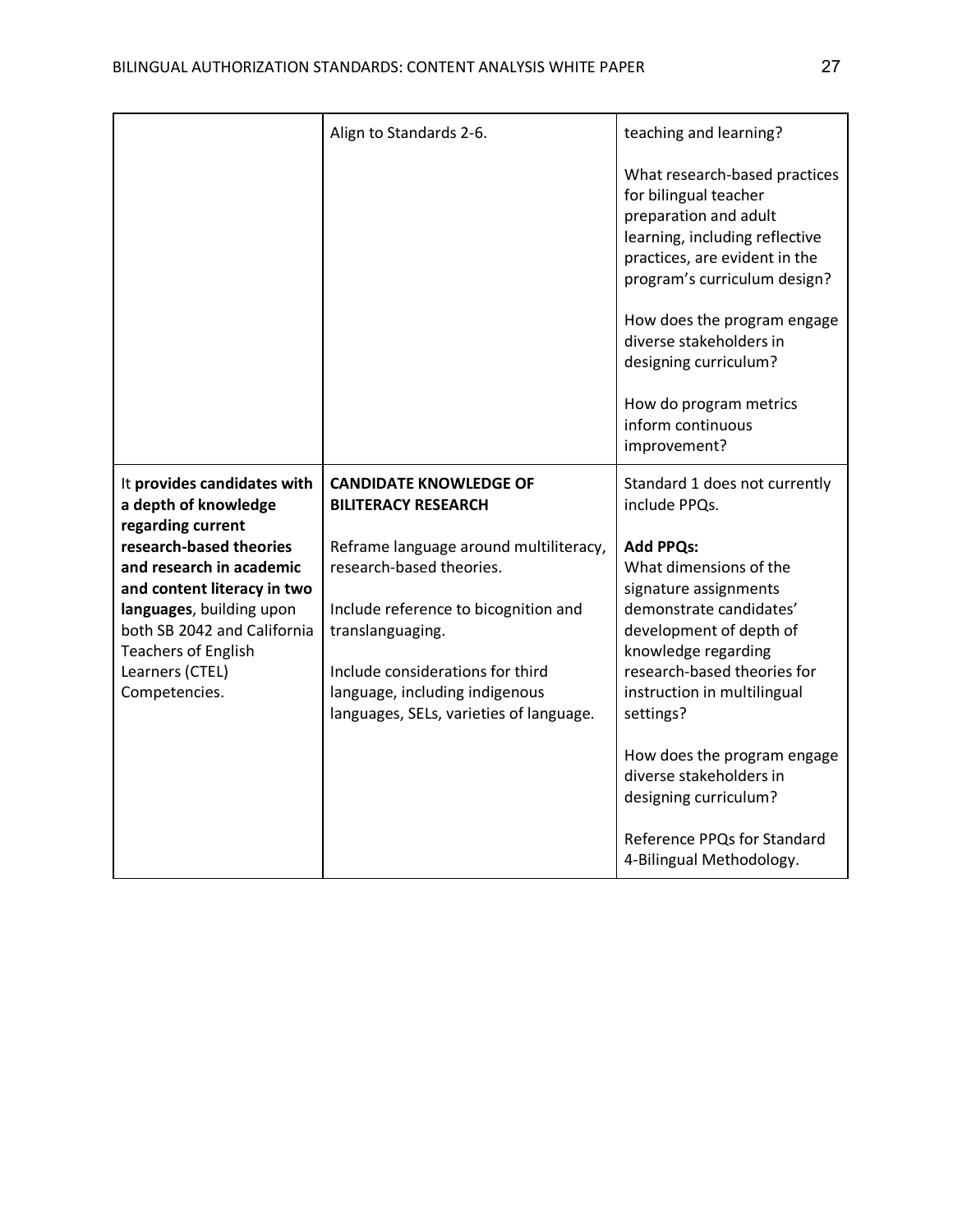| The program shows<br>candidates how to help<br>learners to access the K-12                                                                                                                                         | <b>CANDIDATE KNOWLEDGE OF ACCESS</b><br><b>TO CONTENT AND PROGRESS</b><br><b>BENCHMARKS</b>                                                                                                                                                                                                                                    | Standard 1 does not currently<br>include PPQs.                                                                                                                                                                                                                                                                                                                                                                                                                                                                                                                                                                           |
|--------------------------------------------------------------------------------------------------------------------------------------------------------------------------------------------------------------------|--------------------------------------------------------------------------------------------------------------------------------------------------------------------------------------------------------------------------------------------------------------------------------------------------------------------------------|--------------------------------------------------------------------------------------------------------------------------------------------------------------------------------------------------------------------------------------------------------------------------------------------------------------------------------------------------------------------------------------------------------------------------------------------------------------------------------------------------------------------------------------------------------------------------------------------------------------------------|
| grade level content<br>instruction and how to<br>provide benchmarks of<br><b>English Learners' progress</b><br>toward meeting standards<br>as defined in the California<br><b>Curriculum Frameworks</b><br>(2006). | Include reference to providing access to<br>content in multilingual settings and<br>monitoring progress in multiple<br>languages.<br>Include current research-based practice<br>in bilingual settings.<br>Include considerations for benchmarks<br>and assessments based on<br>recommendations in the CA ELA/ELD<br>Framework. | <b>Add PPQs:</b><br>What dimensions of the<br>signature assignments<br>demonstrate candidates'<br>development of depth of<br>knowledge regarding<br>approaches to helping all<br>learners access grade level<br>content in multilingual<br>settings?<br>How does the program<br>provide varied experiences for<br>candidates to observe,<br>document, analyze, and<br>describe ELs' progress in two<br>or more languages?<br>How does the program engage<br>diverse stakeholders to inform<br>the development of<br>coursework coupled with<br>clinical and practicum<br>experiences to model, co-<br>teach, and debrief |
|                                                                                                                                                                                                                    |                                                                                                                                                                                                                                                                                                                                | approaches?<br>How do program metrics<br>inform continuous                                                                                                                                                                                                                                                                                                                                                                                                                                                                                                                                                               |
|                                                                                                                                                                                                                    |                                                                                                                                                                                                                                                                                                                                | improvement?<br>Reference PPQs for Standard<br>4: Bilingual Methodology<br>metrics.                                                                                                                                                                                                                                                                                                                                                                                                                                                                                                                                      |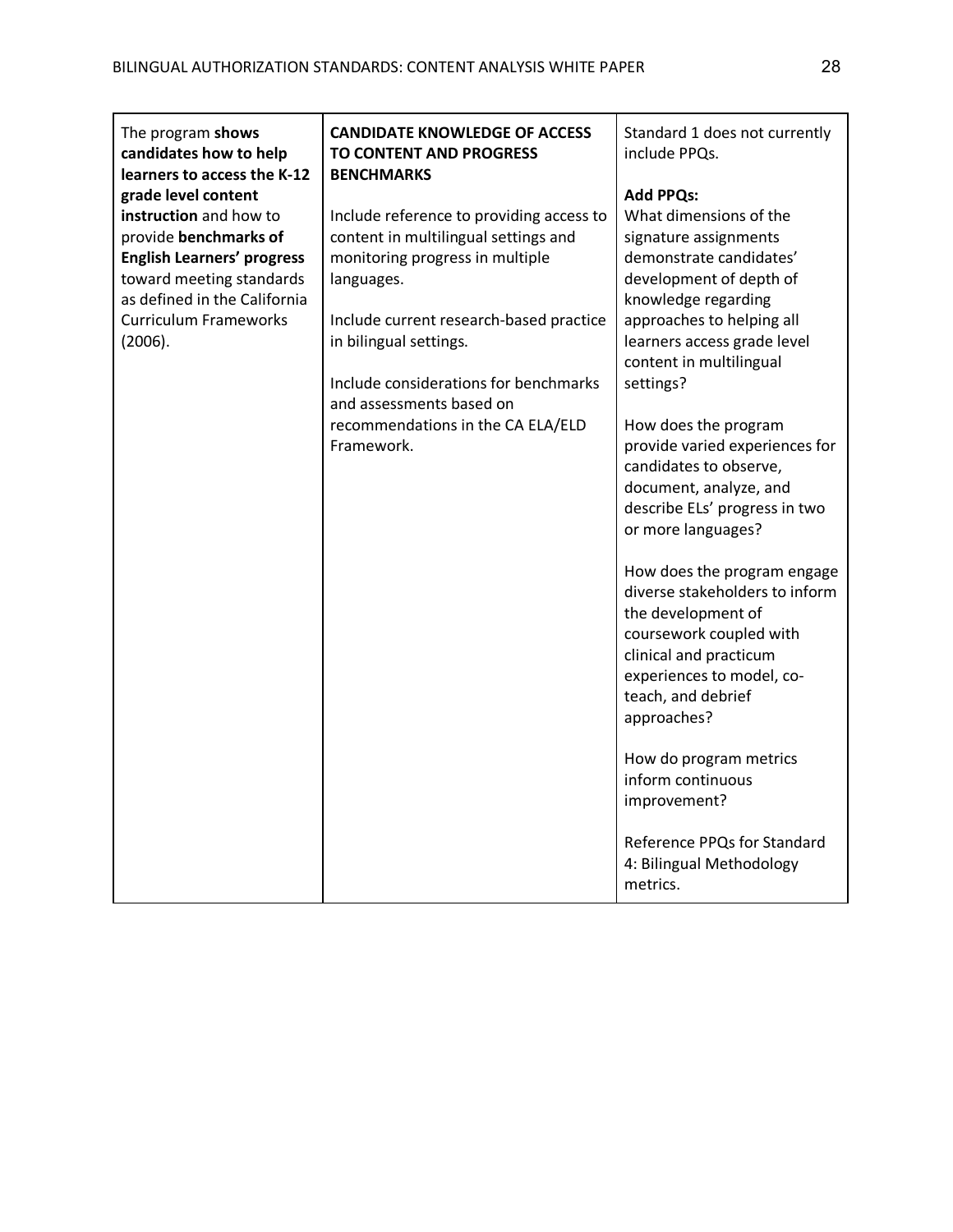| The design of the program<br>clearly indicates the<br>options for completion of<br>the program in a<br>concurrent model and/or<br>as a post-credential<br>Model. | <b>PROGRAM COMPLETION OPTIONS</b><br>Need to identify/re-define options for<br>each pathway (see Standard 2<br>recommendations).<br>Include language about expectations<br>for clinical/fieldwork experiences,<br>including for test completers (see<br>Standard 2 recommendations). | Standard 1 does not currently<br>include PPQs.<br><b>Add PPQs:</b><br>How are program options<br>defined for each pathway?<br>What criteria are used to<br>ensure all options provide<br>substantive clinical/fieldwork<br>experiences? |
|------------------------------------------------------------------------------------------------------------------------------------------------------------------|--------------------------------------------------------------------------------------------------------------------------------------------------------------------------------------------------------------------------------------------------------------------------------------|-----------------------------------------------------------------------------------------------------------------------------------------------------------------------------------------------------------------------------------------|
|                                                                                                                                                                  | Include established criteria for<br>designing Face-to-Face, Hybrid, and/or<br><b>Online Program Options.</b><br>Include established criteria for<br>monitoring quality of Face-to-Face,<br>Hybrid, and/or Online Program Options.                                                    | How does the program engage<br>diverse stakeholders to inform<br>the development of program<br>options?<br>How do program metrics<br>inform continuous<br>improvement?                                                                  |

## Table A2: Standard 2-The Assessment of Candidate Competence

| Key elements<br>(Quoted directly from the<br>standard)                                                                                                                                                                                                                     | Recommended revisions                                                                                                                                                                                                                                                                                                                                                                              | Assessment, policy, & practice<br>PPQ = Program Planning<br>Questions                                                                                                                                                                                                   |
|----------------------------------------------------------------------------------------------------------------------------------------------------------------------------------------------------------------------------------------------------------------------------|----------------------------------------------------------------------------------------------------------------------------------------------------------------------------------------------------------------------------------------------------------------------------------------------------------------------------------------------------------------------------------------------------|-------------------------------------------------------------------------------------------------------------------------------------------------------------------------------------------------------------------------------------------------------------------------|
| Prior to recommending<br>each candidate for a<br>bilingual authorization, one<br>or more persons<br>responsible for the<br>program determine on the<br>basis of thoroughly<br>documented evidence that<br>each candidate has<br>demonstrated a<br>satisfactory performance | Clearly define what research-aligned<br>elements of multilingual education are<br>critical to hold programs accountable<br>for documenting evidence for<br>"satisfactory performance." This should<br>be in alignment with elements specified<br>in Standard 1 and Standards 3-6.<br>Create and release new<br><b>Bilingual/Multilingual Teaching</b><br><b>Performance Expectations (BMTPEs).</b> | Standard 2 does not currently<br>include PPQs.<br><b>Add PPQs:</b><br>How does the program<br>document evidence for<br>satisfactory performance,<br>inclusive of knowledge, skills,<br>and abilities, on the context of<br>bilingual and/or dual language<br>education? |
| on the full range of<br>program standards                                                                                                                                                                                                                                  | These should be above and beyond the<br>base TPEs to address the competencies                                                                                                                                                                                                                                                                                                                      | How does the program                                                                                                                                                                                                                                                    |
| including language                                                                                                                                                                                                                                                         | of specialized knowledge for bilingual                                                                                                                                                                                                                                                                                                                                                             | document evidence for                                                                                                                                                                                                                                                   |
| proficiency as they apply to                                                                                                                                                                                                                                               | teachers.                                                                                                                                                                                                                                                                                                                                                                                          | satisfactory performance of                                                                                                                                                                                                                                             |
| bilingual authorization.                                                                                                                                                                                                                                                   | Create and release updated KSAs for<br>bilingual educators prepared to serve in<br>multilingual settings.                                                                                                                                                                                                                                                                                          | bilingual methodology<br>inclusive of evidence from<br>clinical and field experiences?                                                                                                                                                                                  |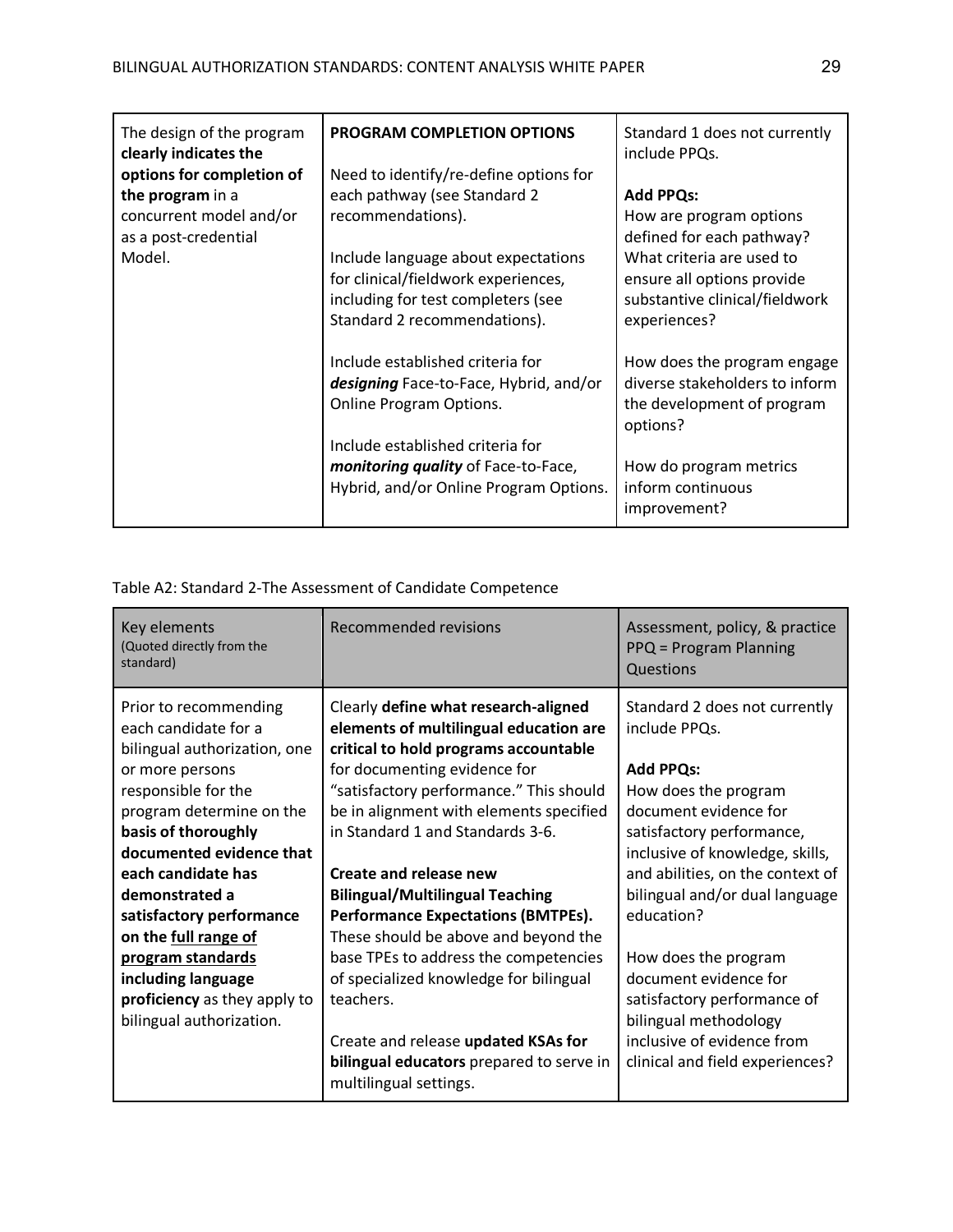|  | Based on the release of new<br><b>Bilingual/Multilingual Teaching</b><br><b>Performance Expectations (BMTPEs),</b><br>we are proposing the following<br>recommendations:<br><b>Recommendation 1:</b><br>Program documents evidence on<br>candidate's BMTPE Knowledge, Skills<br>and Abilities (KSAs) in bilingual learning<br>programs in the context of Bilingual<br>and/or Dual Language Education.<br><b>Recommendation 2:</b><br>Program documents evidence on<br>satisfactory candidate performance<br>in BMTPEs Field Experiences<br>demonstrating Bilingual Methodology in<br>Bilingual and/or Dual Language<br>Programs.<br><b>Recommendation 3:</b><br>Program documents evidence on<br>satisfactory candidate performance in<br><b>BMTPEs Clinical Practice demonstrating</b><br>Bilingual Methodology in Bilingual<br>and/or Dual Language Programs.<br><b>Recommendation 4:</b><br>Program documents evidence on<br>satisfactory levels of candidate<br>language proficiency in the target<br>language (Listening, Speaking, Reading<br>and Writing) to be used in either<br>language instruction, support, or<br>translanguaging. | What processes has the<br>program established to<br>document evidence of<br>candidate's language<br>proficiency in listening,<br>speaking, reading, and<br>writing? |
|--|------------------------------------------------------------------------------------------------------------------------------------------------------------------------------------------------------------------------------------------------------------------------------------------------------------------------------------------------------------------------------------------------------------------------------------------------------------------------------------------------------------------------------------------------------------------------------------------------------------------------------------------------------------------------------------------------------------------------------------------------------------------------------------------------------------------------------------------------------------------------------------------------------------------------------------------------------------------------------------------------------------------------------------------------------------------------------------------------------------------------------------------------|---------------------------------------------------------------------------------------------------------------------------------------------------------------------|
|--|------------------------------------------------------------------------------------------------------------------------------------------------------------------------------------------------------------------------------------------------------------------------------------------------------------------------------------------------------------------------------------------------------------------------------------------------------------------------------------------------------------------------------------------------------------------------------------------------------------------------------------------------------------------------------------------------------------------------------------------------------------------------------------------------------------------------------------------------------------------------------------------------------------------------------------------------------------------------------------------------------------------------------------------------------------------------------------------------------------------------------------------------|---------------------------------------------------------------------------------------------------------------------------------------------------------------------|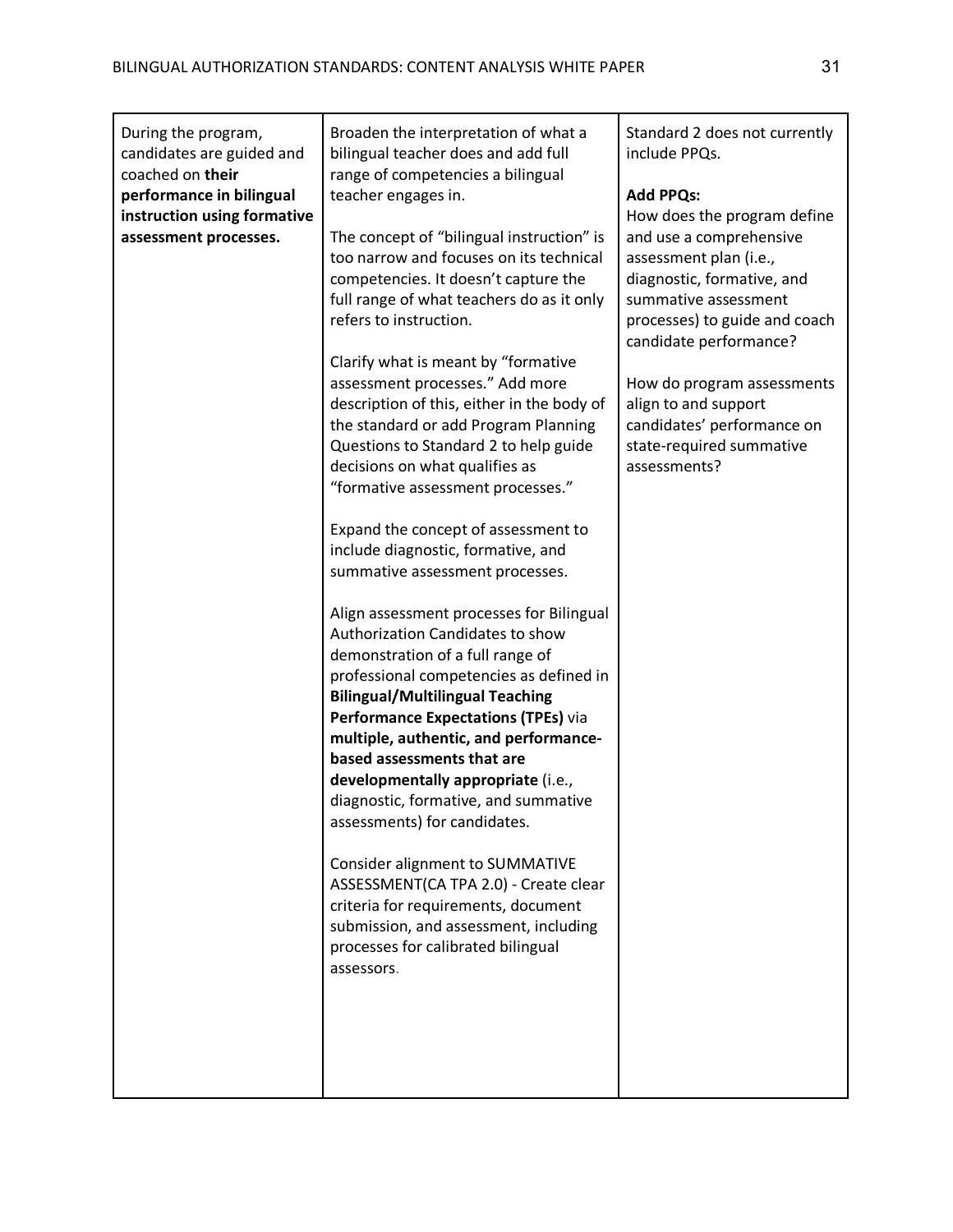| Verification of candidate's<br>performance is provided by<br>both institutional and | Be more specific on who verifies a<br>candidate's performance to include<br>consideration for type of credential and | Standard 2 does not currently<br>include PPQs. |
|-------------------------------------------------------------------------------------|----------------------------------------------------------------------------------------------------------------------|------------------------------------------------|
| field-based individuals                                                             | specialist credentials as well as                                                                                    | <b>Add PPQs:</b>                               |
| with bilingual expertise                                                            | expectations for an individual's current                                                                             | What criteria are established                  |
| and/or possessing bilingual                                                         | knowledge base on bilingual/biliteracy                                                                               | for institutional and field-                   |
| authorization.                                                                      | teaching and learning.                                                                                               | based individuals responsible                  |
|                                                                                     |                                                                                                                      | for monitoring, supporting,                    |
|                                                                                     | Ensure that criteria for institutional and                                                                           | and assessing bilingual                        |
|                                                                                     | field-based evaluators/assessors                                                                                     | teacher candidate's                            |
|                                                                                     | corresponds to individuals in multiple                                                                               | performance?                                   |
|                                                                                     | pathways (e.g., sequential,                                                                                          |                                                |
|                                                                                     | simultaneous, residency, interns,                                                                                    | How does the program                           |
|                                                                                     | student teaching).                                                                                                   | establish processes to collect                 |
|                                                                                     |                                                                                                                      | field-based evidence of                        |
|                                                                                     | Add element: Verification of candidate's                                                                             | candidate's expertise to                       |
|                                                                                     | competence for test-only option                                                                                      | substantiate verification of                   |
|                                                                                     | completers. Include field-based                                                                                      | competence for test-only                       |
|                                                                                     | evidence of demonstrating expertise in                                                                               | completers?                                    |
|                                                                                     | bilingual methodology in bilingual/dual                                                                              |                                                |
|                                                                                     | language programs.                                                                                                   |                                                |

Table A3: Standard 3-The Context for Bilingual Education and Bilingualism

| Key elements<br>(Quoted directly from the<br>standard)                                                        | <b>Recommended revisions</b>                                                                                           | Assessment, policy, & practice<br>$PPQ = Program$ planning<br>questions                                  |
|---------------------------------------------------------------------------------------------------------------|------------------------------------------------------------------------------------------------------------------------|----------------------------------------------------------------------------------------------------------|
| The professional bilingual<br>teacher preparation<br>program provides<br>candidates with knowledge            | Change "bilingualism" to language<br>policy (this includes bilingualism).<br>Expand "bilingual" throughout the         | Related PPQs: 3.1, 3.2, 3.6,<br>3.8.<br>Some suggestions for                                             |
| of history, policies,<br>programs and research on<br>effectiveness of bilingual<br>education and bilingualism | standard to read<br>"bilingual/multilingual."<br>Include language policy in a global                                   | additions or shifts in PPQs:<br>What are examples of<br>education policies in other<br>global contexts?  |
| in the U.S.                                                                                                   | context, not just the U.S.                                                                                             | How do assessment practices<br>and results inform educational<br>policy in the U.S. and abroad?          |
| The program develops<br>candidates who<br>demonstrate<br>understanding of the<br>philosophical, theoretical,  | Change wording to read "demonstrate<br>and apply" to include application.<br>PPQ 4.1 should be moved to Standard<br>3. | Related PPQs: 3.1-3.4, 3.10.<br><b>Add PPQs:</b><br>What components of the<br>program prepare candidates |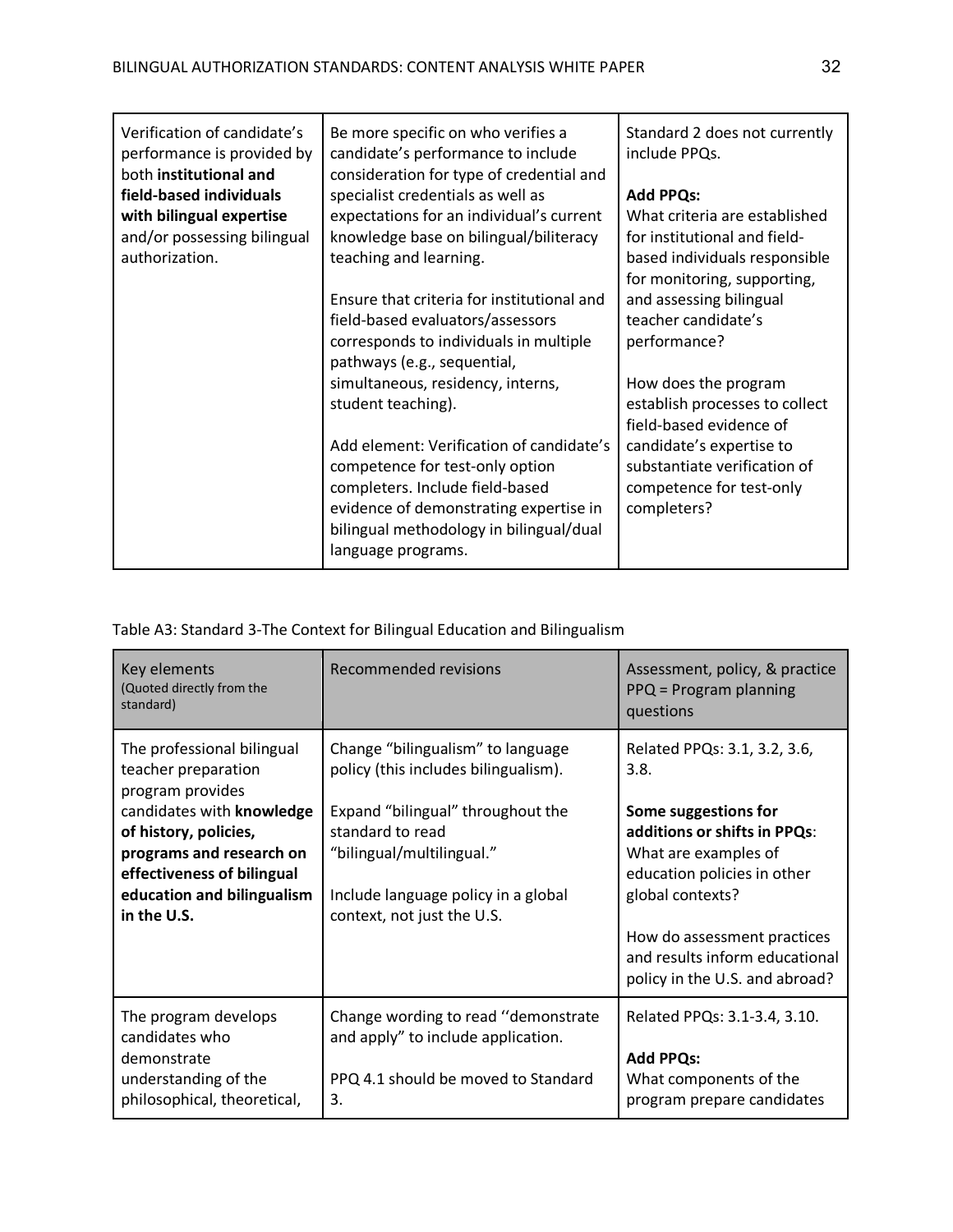| legal and legislative<br>foundations of bilingual<br>education and their effects<br>on program design and<br>educational achievement.                                         |                                                                                                                                                                                                                                  | to understand and apply<br>philosophical and theoretical<br>foundations of bilingual<br>education and their impact on<br>program design and academic<br>achievement?<br>What components of the<br>program prepare candidates<br>to understand and apply legal |
|-------------------------------------------------------------------------------------------------------------------------------------------------------------------------------|----------------------------------------------------------------------------------------------------------------------------------------------------------------------------------------------------------------------------------|---------------------------------------------------------------------------------------------------------------------------------------------------------------------------------------------------------------------------------------------------------------|
|                                                                                                                                                                               |                                                                                                                                                                                                                                  | and legislative foundations of<br>bilingual education and their<br>impact on program design and<br>academic achievement?                                                                                                                                      |
| Candidates apply<br>knowledge of the research                                                                                                                                 | Change wording to read "cognitive, bi-<br>cognitive and metacognitive."                                                                                                                                                          | Related PPQs: 3.3, 3.5, 3.6,<br>3.7, 3.8.                                                                                                                                                                                                                     |
| on the cognitive effects of<br>bilingualism and biliteracy<br>as developmental<br>processes in instructional<br>practice.<br>The program prepares<br>candidates' knowledge of | Restructure the standard to maintain<br>topical/thematic congruency; for<br>example, change the order of the<br>sentences as presented here.<br>Understanding the principle of transfer<br>requires that candidates have working | Change PPQ 3.6:<br>What components of the<br>program support teachers to<br>understand brain research on<br>the developmental processes<br>of bilingualism and biliteracy<br>to include cognitive,                                                            |
| the transferability between<br>primary and target<br>language with the                                                                                                        | knowledge of contrastive analysis<br>between L1 and L2.                                                                                                                                                                          | bicognitive, and metacognitive<br>processes?                                                                                                                                                                                                                  |
| understanding that the<br>level of transferability is<br>affected by the level of<br>compatibility and may vary<br>among languages.                                           | Add a statement or PPQ that includes<br>understanding of interlanguage and/or<br>translanguaging as it relates to language<br>achievement of bilingual learners.                                                                 | Add PPQ:<br>What components of the<br>program support teachers to<br>acknowledge, welcome,<br>and/or leverage<br>translanguaging for<br>multilingual learners as<br>cultural capital?                                                                         |
| Candidates understand and<br>apply research and its<br>effects on the dimensions<br>of learning in bilingual<br>education program models.                                     | Change wording to read "dimensions of<br>learning" to "learning in<br>bilingual/multilingual education<br>program models."                                                                                                       | Related PPQs: 3.5, 3.6. 3.8.                                                                                                                                                                                                                                  |
| The program prepares<br>candidates to actively                                                                                                                                | Authentic parental participation needs<br>to be explained within the context of                                                                                                                                                  | Related PPQs: 3.9, 3.10, 3.11.                                                                                                                                                                                                                                |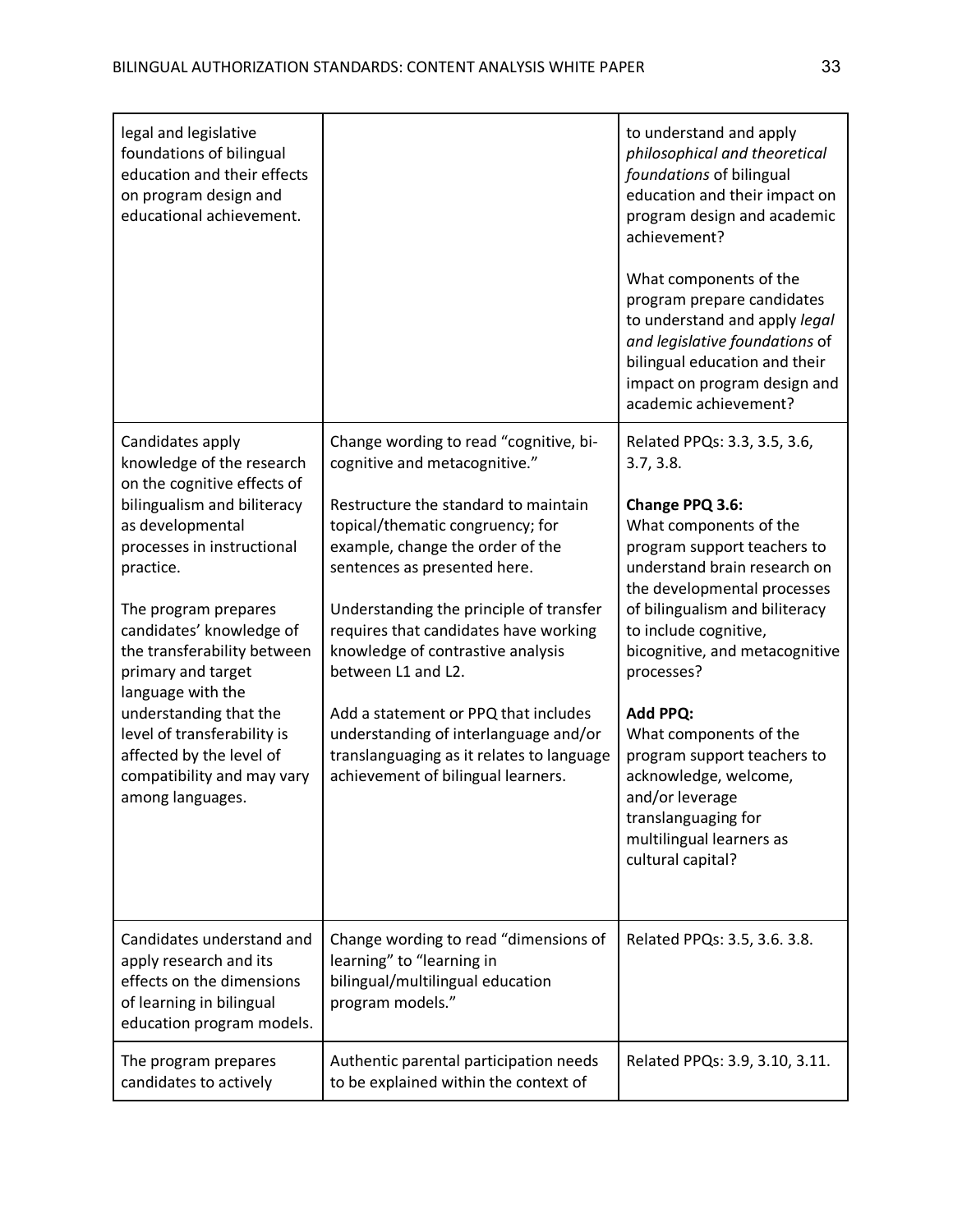| promote authentic parental<br>participation that includes<br>learning about school<br>systems, assuming<br>leadership roles and<br>affecting policy.                              | social class, race, ethnicity, immigration<br>status, poverty, migrant labor,<br>psychological distance and culturally<br>informed world views and political<br>representation to affect policy.<br>Create an additional sentence or<br>statement which addresses the above<br>concern. For example,<br>"The program provides candidates with<br>knowledge of the history, policies and<br>research on parent involvement in<br>schools, and supports them in<br>understanding how to effectively<br>include all parent groups, addressing<br>the concepts of language majority and<br>language minority." | Add PPQ:<br>How does the program ensure<br>that candidates can analyze<br>the effects of federal, state,<br>and local policies on the level<br>of parental engagement at the<br>school site?                                                                       |
|-----------------------------------------------------------------------------------------------------------------------------------------------------------------------------------|------------------------------------------------------------------------------------------------------------------------------------------------------------------------------------------------------------------------------------------------------------------------------------------------------------------------------------------------------------------------------------------------------------------------------------------------------------------------------------------------------------------------------------------------------------------------------------------------------------|--------------------------------------------------------------------------------------------------------------------------------------------------------------------------------------------------------------------------------------------------------------------|
| The program promotes<br>candidates' understanding<br>of the family as a primary<br>language and cultural<br>resource.                                                             | This standard needs more explicit<br>wording.<br>There is no reference to asset-based<br>thinking or asset- based pedagogy<br>regarding the value of multiple primary<br>languages and/ or multiple cultural<br>funds of knowledge derived from the<br>families and community schools serve.<br>Change the wording to read, "The<br>program promotes candidates'<br>understanding of how families share<br>and position language and culture as<br>assets, and how parents are essential<br>contributing members of the school<br>community."                                                              | Change PPQ 3.9:<br>How does the program<br>prepare candidates to<br>promote school-home<br>partnerships, acknowledging<br>parents as stakeholders who<br>bring diverse cultural capital<br>to inform and enhance the<br>schooling experience of their<br>children? |
| Candidates are cognizant<br>that students' motivation,<br>participation and<br>achievement are<br>influenced by an<br>intercultural classroom<br>climate and school<br>community. | School and community communication<br>and collaboration both need to be more<br>explicitly defined for the purpose of<br>promoting social-emotional thriving,<br>academic achievement and cross-<br>cultural understanding.<br>The purpose of this sentence in<br>Standard 3 is unclear.<br>What constitutes an<br>intercultural classroom climate                                                                                                                                                                                                                                                         | Related PPQs: 3.10, 3.11.                                                                                                                                                                                                                                          |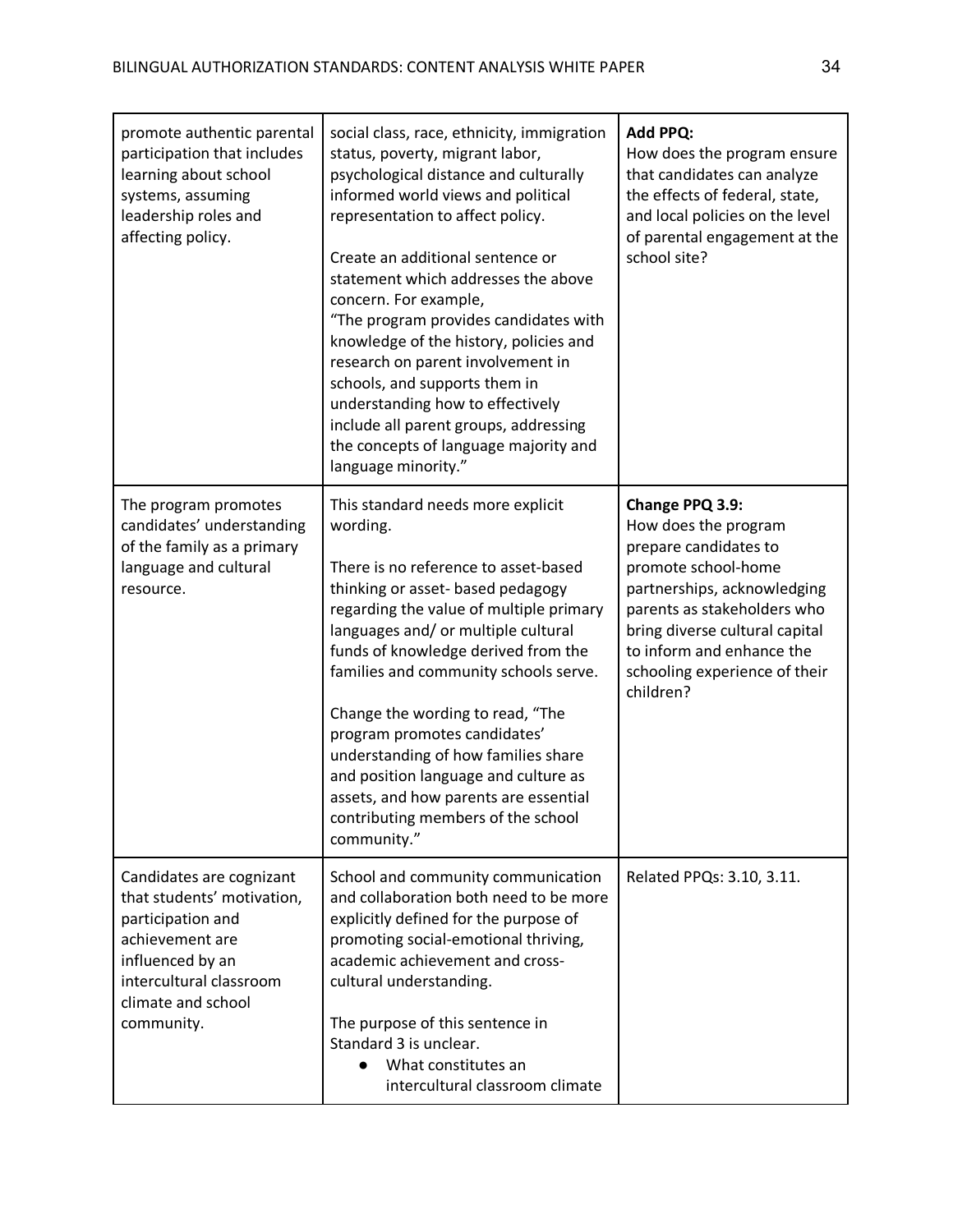| and school community?<br>Is this about preparing<br>candidates to communicate to<br>parents?<br>• Is it about motivating students?<br>• Is it about building positive<br>multicultural communities in<br>schools and classrooms? |  |
|----------------------------------------------------------------------------------------------------------------------------------------------------------------------------------------------------------------------------------|--|
|----------------------------------------------------------------------------------------------------------------------------------------------------------------------------------------------------------------------------------|--|

### Table A4: Standard 4-Bilingual Methodology

| Key elements<br>(Quoted directly from the<br>standard)                                                                                                   | <b>Recommended revisions</b>                                                                                                                                                                                                                                                           | Assessment, policy, & practice<br>PPQ = Program planning<br>questions                                                                                                                                                                                                                                                                                                                                                                                                                                                                                                                                                                                                                                                                                                  |
|----------------------------------------------------------------------------------------------------------------------------------------------------------|----------------------------------------------------------------------------------------------------------------------------------------------------------------------------------------------------------------------------------------------------------------------------------------|------------------------------------------------------------------------------------------------------------------------------------------------------------------------------------------------------------------------------------------------------------------------------------------------------------------------------------------------------------------------------------------------------------------------------------------------------------------------------------------------------------------------------------------------------------------------------------------------------------------------------------------------------------------------------------------------------------------------------------------------------------------------|
| Interrelatedness among the<br>four domains of language<br>(listening, speaking,<br>reading, and writing) and to<br>know language forms and<br>functions. | Include relevant sections from CA<br>ELA/ELD Framework:<br>Integrated language<br>development<br><b>Connect to Biliteracy Chapter</b><br>$\bullet$<br>from Framework<br>Assessment Chapter in the<br>$\bullet$<br>framework (Ch.8)<br>Add the need to include bilingual<br>assessment. | Revise PPQ 4.2:<br>How does the program<br>provide candidates the<br>understanding of ways in<br>which variations in students'<br>primary languages (e.g.,<br>dialectal and/or tonal<br>differences, use of vernacular<br>forms) can be used to facilitate<br>the development of social and<br>academic language? What<br>does this mean for instruction<br>and what role does<br>translanguaging play?<br><b>Add PPQ:</b><br>Consider target language-<br>specific standards, resources,<br>and tools and to develop<br>students' metalinguistic<br>abilities across two or more<br>languages.<br>Revise PPQ 4.5:<br>How does the program ensure<br>that candidates demonstrate<br>understanding of the roles,<br>purposes, and uses of<br>standardized and formative |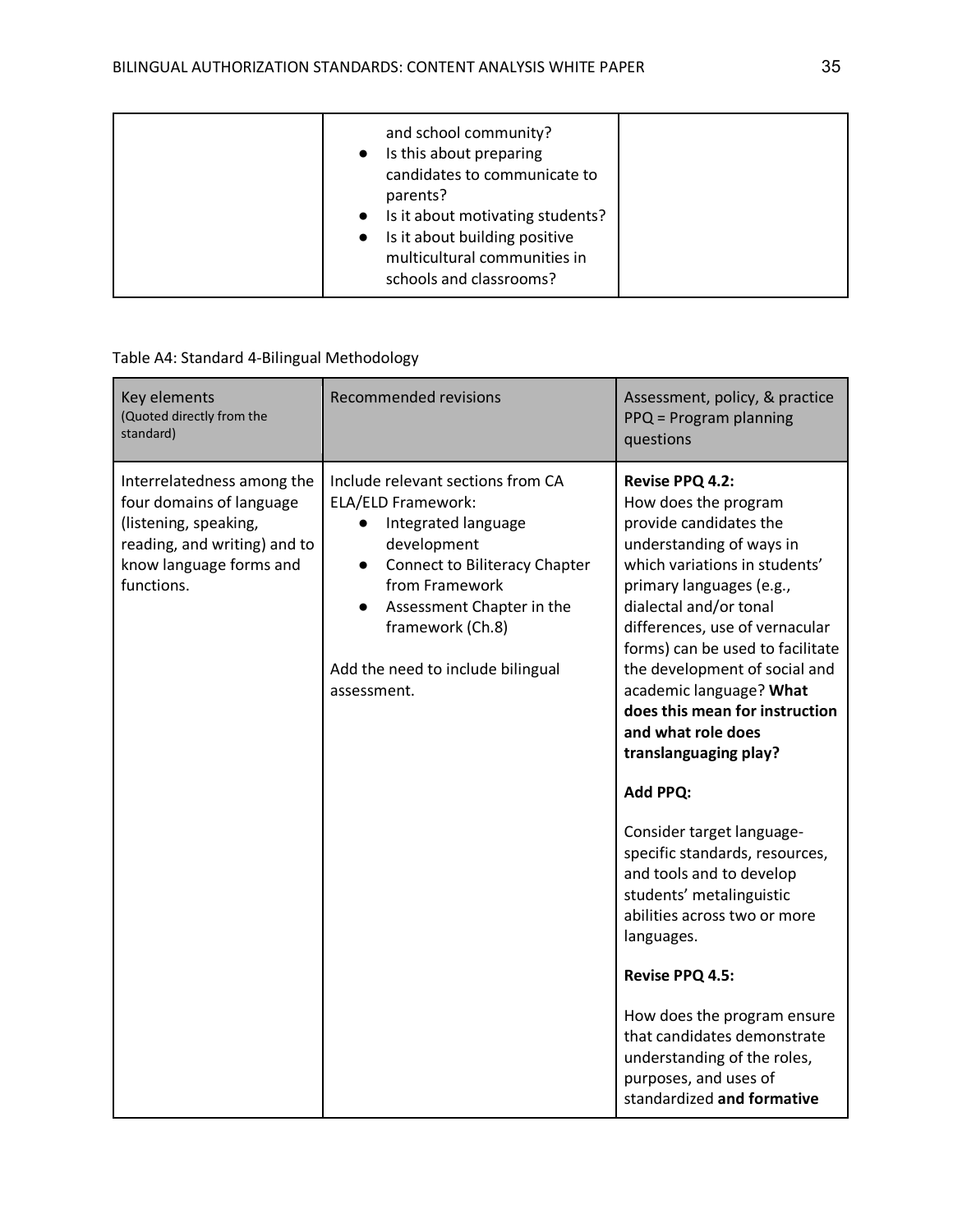|                                                                                                                                                                                                            |                                                                                                                                                                                                                                                                                                                                                                                                                                                                                               | assessments primary and<br>target language in bilingual<br>education settings in order to<br>interpret the results to plan,<br>organize, modify, and<br>differentiate instruction in the<br>appropriate language(s) in<br>bilingual education settings?                                                                                                                                                                                                                                                                                       |
|------------------------------------------------------------------------------------------------------------------------------------------------------------------------------------------------------------|-----------------------------------------------------------------------------------------------------------------------------------------------------------------------------------------------------------------------------------------------------------------------------------------------------------------------------------------------------------------------------------------------------------------------------------------------------------------------------------------------|-----------------------------------------------------------------------------------------------------------------------------------------------------------------------------------------------------------------------------------------------------------------------------------------------------------------------------------------------------------------------------------------------------------------------------------------------------------------------------------------------------------------------------------------------|
| The program also prepares<br>candidates to plan,<br>develop, implement and<br>assess standards-aligned<br>content instruction in the<br>primary and target<br>language.                                    | Include:<br>Translanguaging<br>Terminology about students<br>(e.g., "emergent bilingual")<br>Citations/references: Garcia,<br>$\bullet$<br><b>CUNY</b> resources on<br>translanguaging<br>Reference to current California<br>academic content standards<br>and frameworks<br>Include signature assignments to<br>ensure fidelity in planning, developing,<br>implementing and assessing standard-<br>aligned content instruction in the<br>primary and target language across the<br>program. | <b>Add PPQ:</b><br>How does the program ensure<br>that candidates demonstrate<br>an understanding of<br>translanguaging practices?<br>Revise PPQ 4.2:<br>How does the program<br>provide candidates the<br>understanding of ways in<br>which variations in students'<br>primary languages (e.g.,<br>dialectal and/or tonal<br>differences, use of vernacular<br>forms) can be used to facilitate<br>the development of social and<br>academic language? What<br>does this mean for instruction<br>and what role does<br>translanguaging play? |
| Candidates are prepared to<br>employ a variety of<br>instructional and<br>assessment strategies,<br>appropriate to student<br>language proficiency levels,<br>that foster higher-order<br>thinking skills. | Include translanguaging practices,<br>approaches, and assessments.<br>Incorporate clinical experiences to<br>allow for opportunities to employ<br>various instructional and assessment<br>strategies, appropriate to student<br>language proficiency levels and that<br>foster high-order thinking skills.<br>Design signature assignments to ensure<br>fidelity across the program in regard to<br>developing these skills.                                                                  |                                                                                                                                                                                                                                                                                                                                                                                                                                                                                                                                               |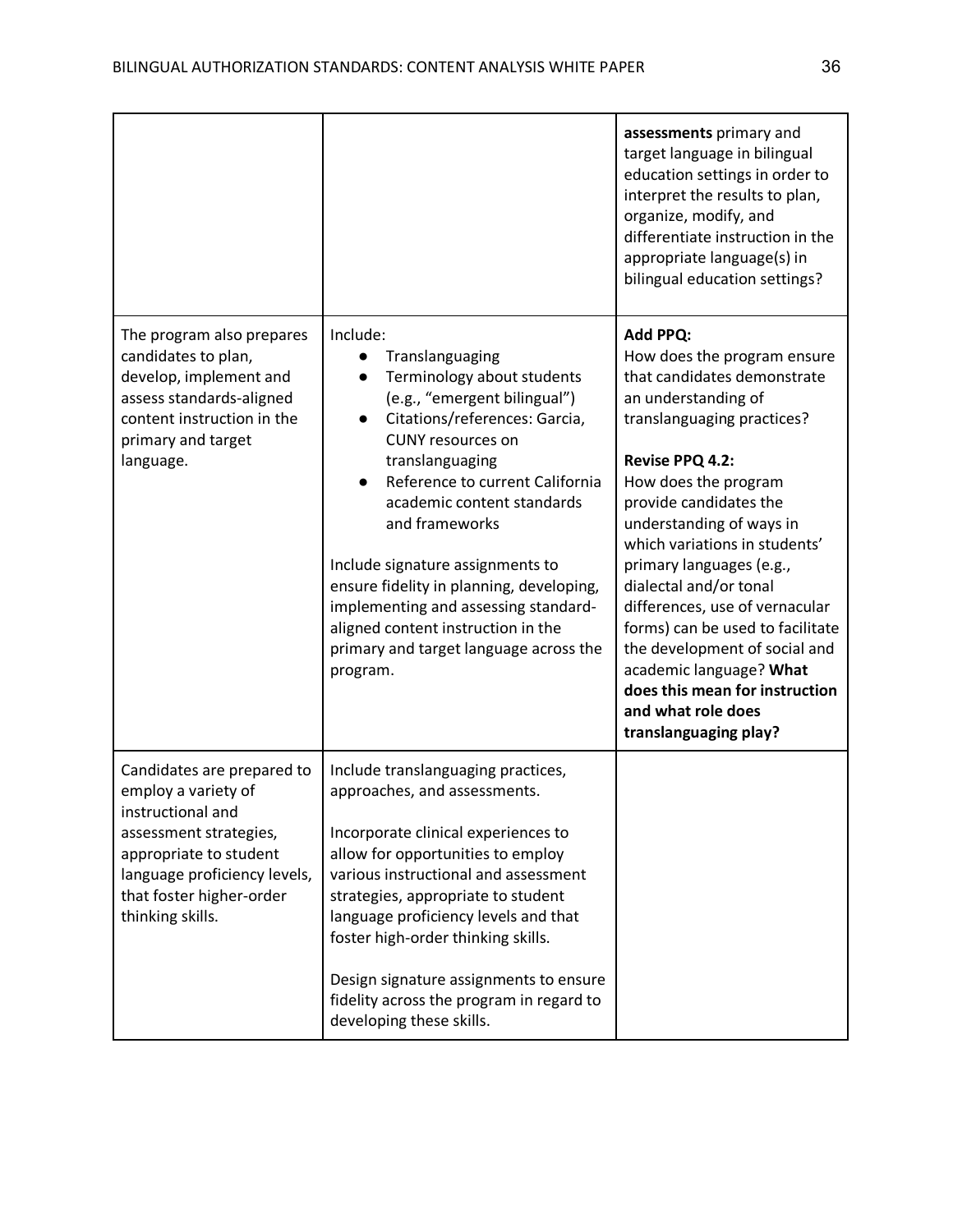| The program ensures that<br>bilingual candidates have<br>knowledge of bilingual<br>instructional models,<br>instructional strategies and<br>materials to appropriately<br>apply them to their<br>instructional and<br>assessment practices. In<br>addition, programs develop<br>bilingual candidates'<br>understanding of<br>knowledge of intercultural<br>communication and<br>interaction that is<br>linguistically and culturally<br>responsive. | Include translanguaging.<br>Need defining bilingual models and<br>research- based practices in<br>bilingual/dual language.<br>Incorporate clinical practices that<br>provide teacher candidates with<br>experience across a variety of models.<br>Incorporate the idea of<br>linguistically/culturally sustaining<br>pedagogy. |  |
|-----------------------------------------------------------------------------------------------------------------------------------------------------------------------------------------------------------------------------------------------------------------------------------------------------------------------------------------------------------------------------------------------------------------------------------------------------|--------------------------------------------------------------------------------------------------------------------------------------------------------------------------------------------------------------------------------------------------------------------------------------------------------------------------------|--|
| The bilingual teacher<br>preparation program<br>further prepares<br>candidates to evaluate,<br>select, use and adapt state-<br>board adopted and state-<br>board approved materials,<br>as well as other<br>supplemental instructional<br>materials.                                                                                                                                                                                                | Recommend eliminating to avoid<br>redundancy.<br>Provide reference to CA content<br>standards frameworks.                                                                                                                                                                                                                      |  |
| The program provides<br>opportunities for teacher<br>candidates to demonstrate<br>the ability to use a variety<br>of criteria for selection of<br>instructional materials, to<br>assess the suitability and<br>appropriateness for local<br>context and to augment<br>resources when they are<br>not suitable or available.                                                                                                                         | Include a reference to state-adopted<br>materials.<br>Incorporate the use of<br>international/global instructional<br>materials (authentic materials).                                                                                                                                                                         |  |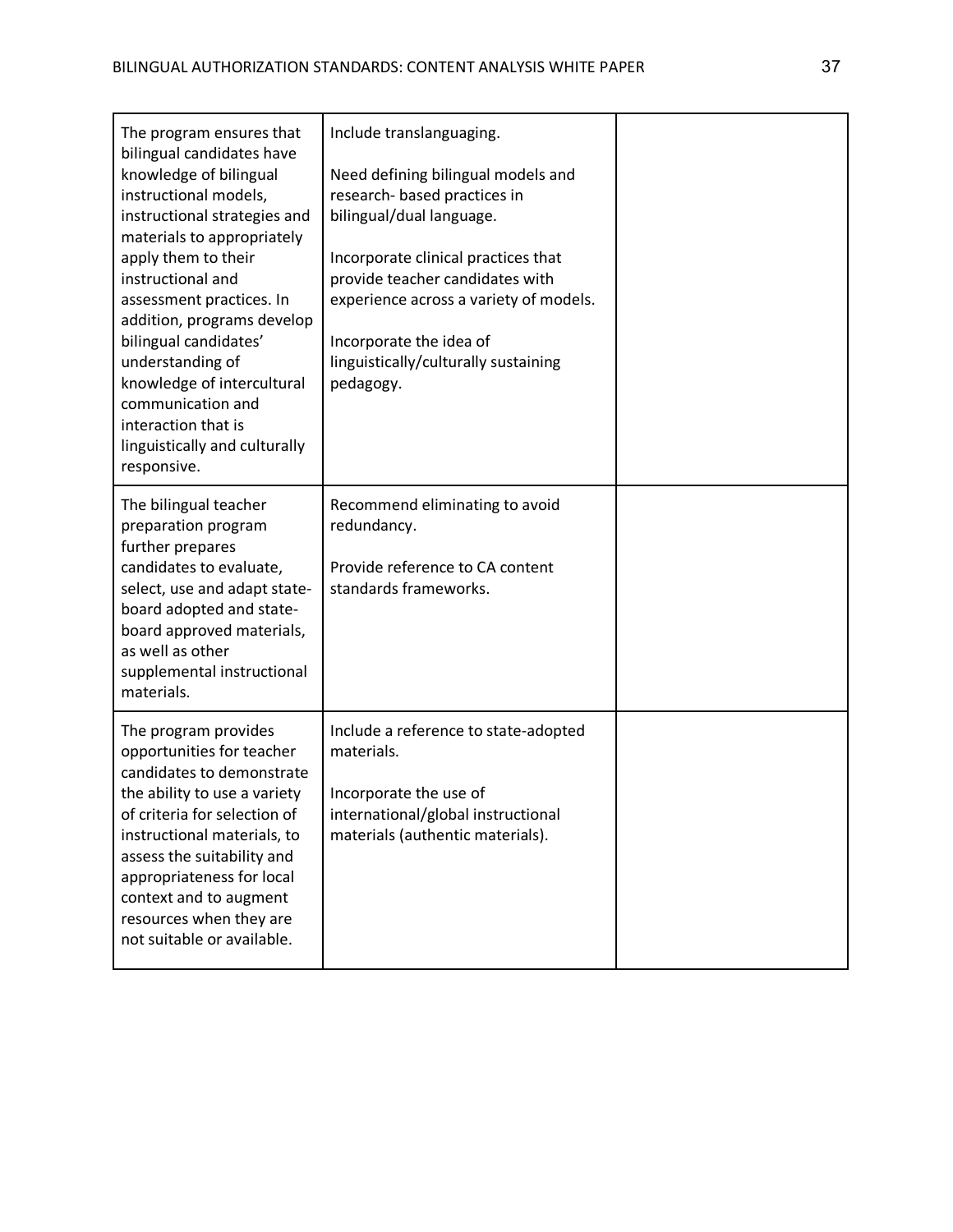| Key elements<br>(Quoted directly from the<br>standard)                                                                                                                                                                                                                                     | <b>Recommended revisions</b>                                                                                                                                                                                                                                                                                                                                                                                                                                                                                                                                                                                                                                               | Assessment, policy, & practice<br>PPQ = Program planning questions                                                                                                                                                                                                                                                                                                                                                                                                                        |
|--------------------------------------------------------------------------------------------------------------------------------------------------------------------------------------------------------------------------------------------------------------------------------------------|----------------------------------------------------------------------------------------------------------------------------------------------------------------------------------------------------------------------------------------------------------------------------------------------------------------------------------------------------------------------------------------------------------------------------------------------------------------------------------------------------------------------------------------------------------------------------------------------------------------------------------------------------------------------------|-------------------------------------------------------------------------------------------------------------------------------------------------------------------------------------------------------------------------------------------------------------------------------------------------------------------------------------------------------------------------------------------------------------------------------------------------------------------------------------------|
|                                                                                                                                                                                                                                                                                            | Analysis of Existing Standard Language & Program Planning Questions                                                                                                                                                                                                                                                                                                                                                                                                                                                                                                                                                                                                        |                                                                                                                                                                                                                                                                                                                                                                                                                                                                                           |
| Title of Standard: "Culture<br>of Emphasis"                                                                                                                                                                                                                                                | Revise the title of "Culture of<br>Emphasis" to "Ethnic Group."                                                                                                                                                                                                                                                                                                                                                                                                                                                                                                                                                                                                            | <b>Add PPQ:</b><br>How does the program assess<br>students own cultural competence<br>when working with diverse student<br>population inclusive of the target<br>ethnic group?                                                                                                                                                                                                                                                                                                            |
| The professional bilingual<br>teacher preparation<br>program develops<br>candidates' knowledge of<br>the traditions, roles, status,<br>and communication<br>patterns of the culture of<br>emphasis as experienced in<br>the country or countries of<br>origin and in the United<br>States. | All language stating "Culture of<br>Emphasis" should say "Ethnic<br>Group" or some other alternative,<br>as culture of origin present<br>barriers in understanding the<br>cultural diversity of various ethnic<br>groups with a shared language.<br>Should also include shared<br>cultural beliefs, values,<br>and traditions of the<br>target ethnic group.<br>Should also understand<br>$\bullet$<br>the cultural diversity of<br>the target ethnic group.<br>Advisory may also want to<br>$\bullet$<br>include "experience of the<br>target ethnic group<br>utilizing a transnational<br>lens" as several<br>communities live in<br>transnational family<br>structures. | Related PPQ: 5.6.<br><b>Additional PPQ needed (possibly</b><br>$5.12 & 13$ :<br>How does the program develop<br>candidates' knowledge of the<br>cultural beliefs, values, traditions,<br>roles, status, and communication<br>patterns of the target ethnic group<br>as experienced in the country or<br>countries of origin and in the<br><b>United States?</b><br>How does the program develop<br>candidates of the experiences and<br>cultural diversity of the target<br>ethnic group? |
| Included in that knowledge<br>is the understanding of<br>cross-cultural, intercultural<br>and intracultural<br>relationships and<br>interactions, as well as<br>contributions of the culture<br>of emphasis in California<br>and the United States.                                        | All language stating "Culture of<br>Emphasis" should say" Ethnic<br>Group."<br>Should also include "to<br>foster culturally sustaining<br>relationships among<br>students."                                                                                                                                                                                                                                                                                                                                                                                                                                                                                                | Related PPQ: 5.6.<br><b>Add PPQ:</b><br>How does the program build upon<br>candidates' knowledge of cross-<br>cultural, intercultural, and<br>intracultural relationships and<br>interactions, to foster culturally<br>sustaining relationships between<br>members of the target ethnic group                                                                                                                                                                                             |

# Table A5: Standard 5-Culture of Emphasis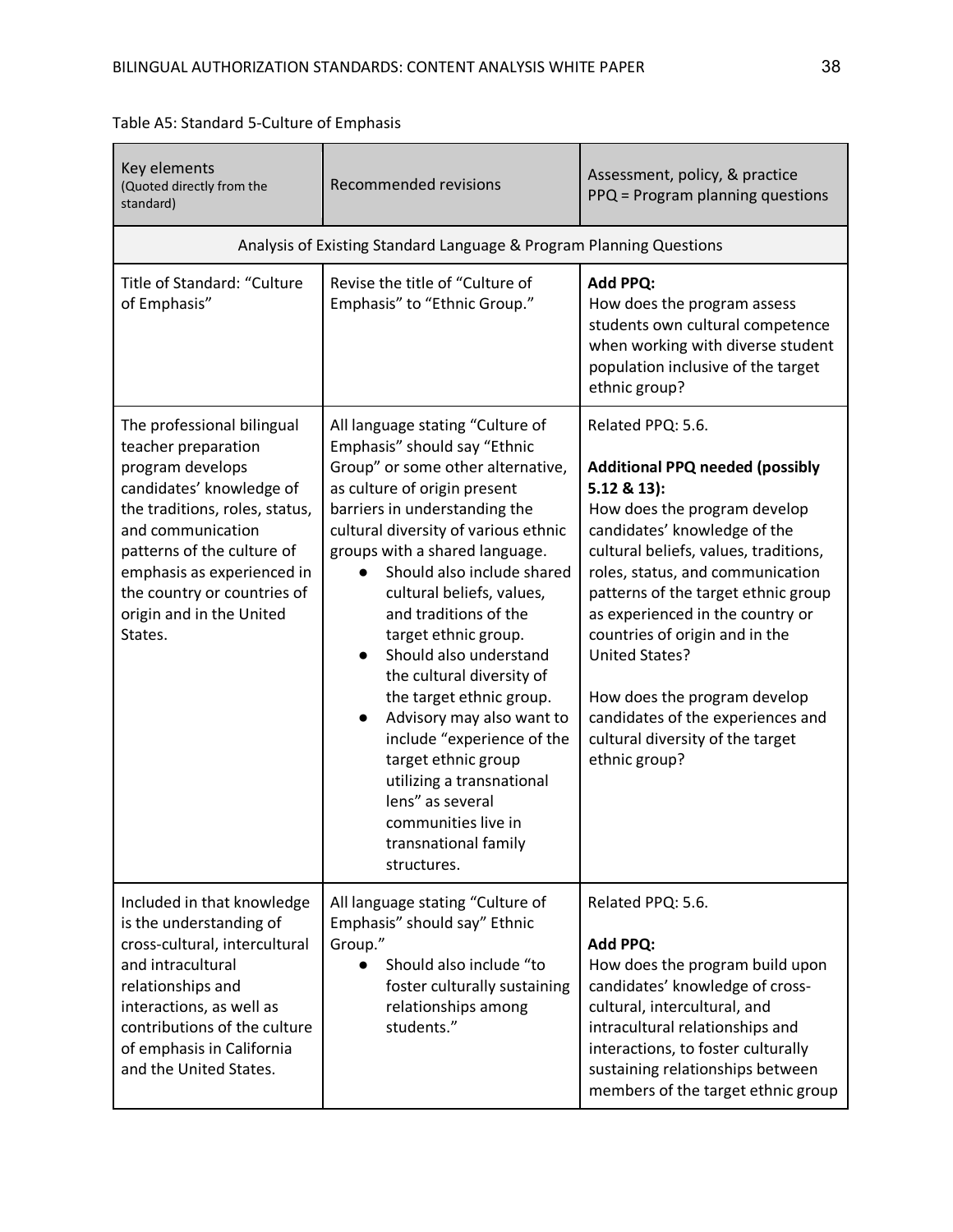|                                                                                                                                                                                                                                                                                                           |                                                                                                                                                                                                                                                                                                                                | and community at large in<br>California and the United States?                                                                                                                                                                                       |
|-----------------------------------------------------------------------------------------------------------------------------------------------------------------------------------------------------------------------------------------------------------------------------------------------------------|--------------------------------------------------------------------------------------------------------------------------------------------------------------------------------------------------------------------------------------------------------------------------------------------------------------------------------|------------------------------------------------------------------------------------------------------------------------------------------------------------------------------------------------------------------------------------------------------|
| Also included is the<br>knowledge of major<br>historical events, political,<br>economic, religious, and<br>educational factors that<br>influence the socialization<br>and acculturation<br>experiences of the target<br>groups in the California and<br>the U.S.                                          | Need to include, "of the target<br>groups in California, the U.S., and<br>the global community."                                                                                                                                                                                                                               | Related PPQs: 5.3, 5.5.                                                                                                                                                                                                                              |
| Candidates demonstrate<br>knowledge of the<br>country/countries of origin,<br>including geographic<br>barriers, demographic and<br>linguistic patterns, and the<br>ways in which these affect<br>trends of migration,<br>immigration and<br>settlement in the United<br>States.                           | Addition of language to fulfill<br>standard PPQ 5.2:<br>"structural and systemic<br>$\bullet$<br>barriers that affect trends<br>of migration"<br>"contribution of the target<br>ethnic group to the U.S.<br>and American history."<br>Experience of the target<br>language group/target<br>ethnic group growing in<br>the U.S. | Related PPQs: 5.1, 5.2, 5.5.<br>Add PPQ:<br>How does the program's curriculum<br>account for the structural and<br>systemic barriers that affect trends<br>of migration and lived experiences<br>of the target ethnic group in the<br>United States? |
|                                                                                                                                                                                                                                                                                                           | Additional Key Element Standard Language & Program Planning Questions to be Considered                                                                                                                                                                                                                                         |                                                                                                                                                                                                                                                      |
| Candidates demonstrate<br>and awareness of linguistic<br>colonization, segregation,<br>and marginalization in the<br>classroom and advocate for<br>culturally sustaining<br>classroom experiences of<br>students of diverse<br>students inclusive of<br>students representing the<br>target ethnic group. | Addition of language needed to<br>align with PPQ 5.5 and potential<br>5.8.                                                                                                                                                                                                                                                     | Related PPQs: 5.5, 5.8.<br><b>Add PPQ 5.8:</b><br>How does the program build<br>awareness and advocacy in<br>candidates to stop and prevent<br>linguistic colonization, segregation,<br>and marginalization in the<br>classroom?                     |
| The professional bilingual<br>teacher education program<br>also equips candidates with<br>the skills and tools needed<br>to develop equitable,<br>inclusive, and just practices<br>across the languages,                                                                                                  |                                                                                                                                                                                                                                                                                                                                | Related PPQ: 5.9.<br><b>Add PPQ 5.9:</b><br>How does the program equip<br>candidates with the skills and tools<br>needed to develop just, equitable,<br>and inclusive practices across the                                                           |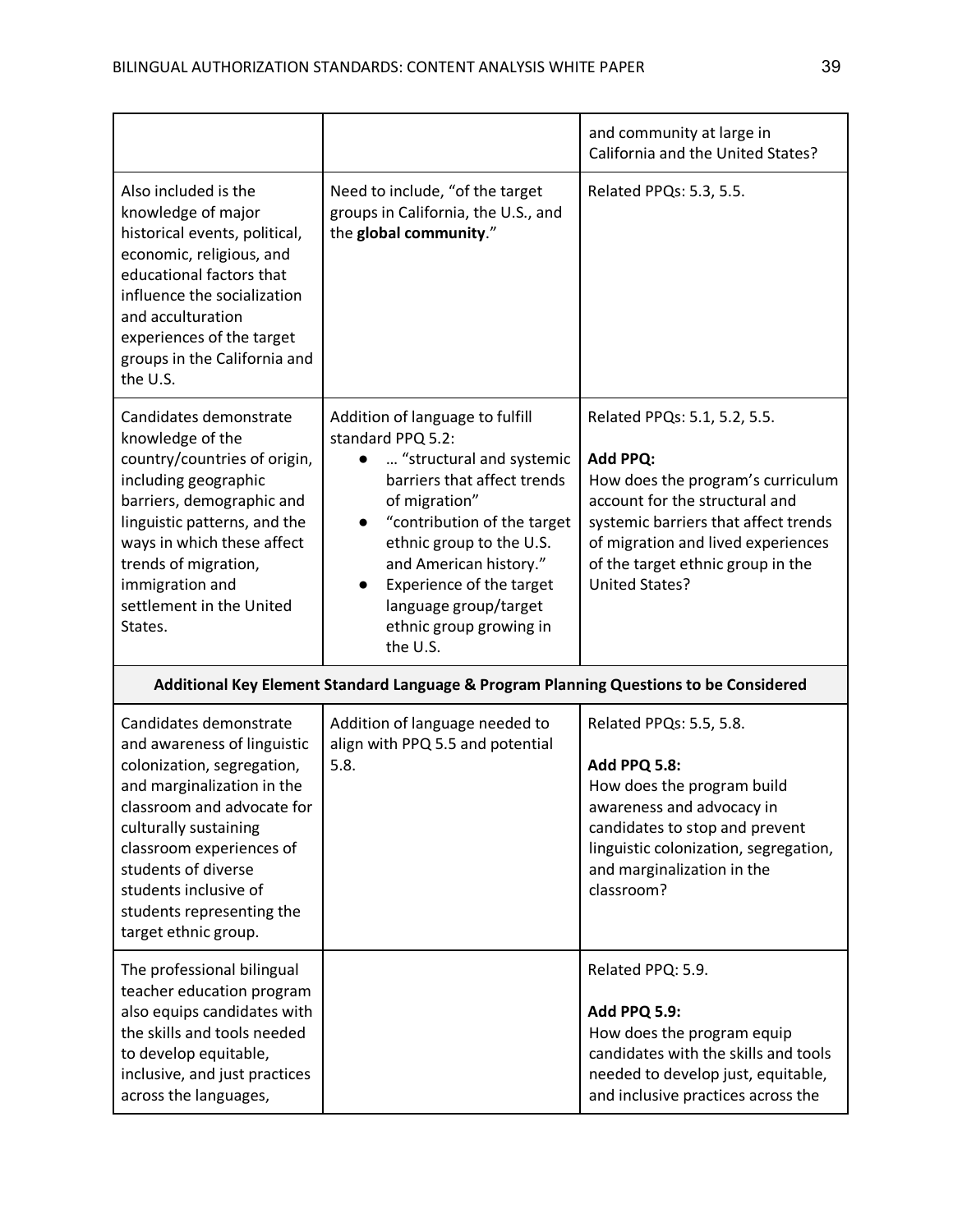| registers, dialects, and<br>idiolects that students and<br>their families bring to<br>compulsory educational<br>settings.                                                                                                                                                                                                                            |                                                                                                                                                                            | languages, registers, dialects, and<br>idiolects students and their families<br>bring to compulsory educational<br>settings?                                                                                                                                                                                                                                               |
|------------------------------------------------------------------------------------------------------------------------------------------------------------------------------------------------------------------------------------------------------------------------------------------------------------------------------------------------------|----------------------------------------------------------------------------------------------------------------------------------------------------------------------------|----------------------------------------------------------------------------------------------------------------------------------------------------------------------------------------------------------------------------------------------------------------------------------------------------------------------------------------------------------------------------|
| The professional bilingual<br>teacher education program<br>prepares teachers to<br>develop an equity oriented<br>lens to engage in structural<br>analysis of the educational<br>system/systems and<br>systemic barriers of the<br>country/countries of origin<br>and the United States that<br>affect the communities of<br>the target ethnic group. | Additional language needed in<br>description to align with 5.4.<br>Also, recommend to the added<br>information related to structural<br>analysis and equity oriented lens. | Related PPQs: 5.4, 5.7, and 5.10.<br><b>Add PPQ 5.10:</b><br>How does the program prepare<br>teachers to develop an equity<br>oriented lens to engage in<br>structural analysis of the<br>educational system/systems and<br>systemic barriers of the<br>country/countries of origin and the<br>United States that affect the<br>communities of the target ethnic<br>group? |
| The professional bilingual<br>teacher education program<br>develop teacher<br>understanding of cultural<br>competency and social<br>justice education in<br>relationship to lived<br>experiences communities<br>of the target ethnic group.                                                                                                          |                                                                                                                                                                            | Related PPQ: 5.11.<br><b>Add PPQ 5.11:</b><br>How does the program develop<br>teacher understanding of cultural<br>competency and social justice<br>education in relationship to lived<br>experiences communities of the<br>target ethnic group?                                                                                                                           |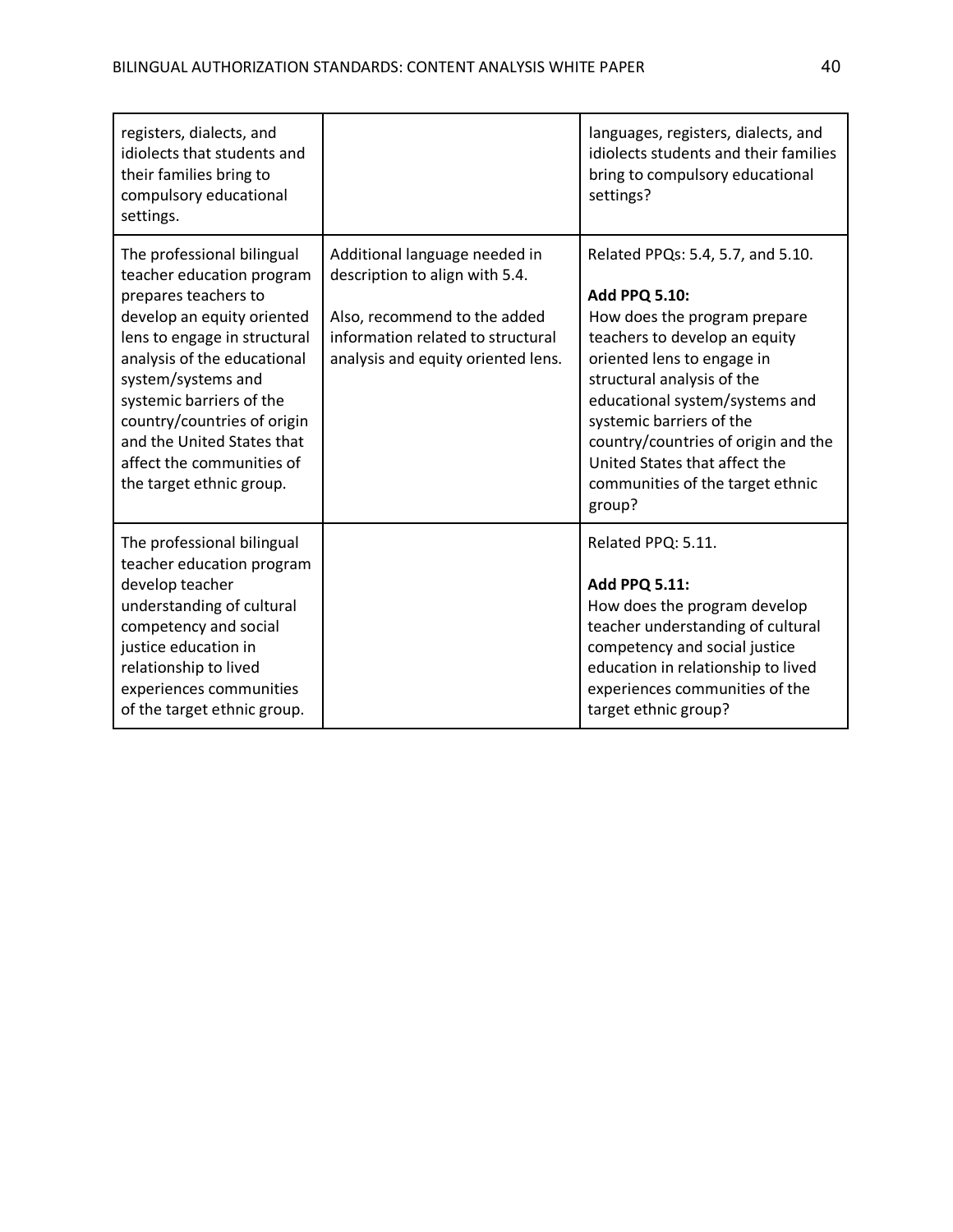#### **APPENDIX B:**

#### **Bilingual Standards Refresh Work Group Proposed Glossary of Terms**

Acculturation Advocacy orientation Agency Asset-oriented pedagogy Bicognition Bilingual Bilingual education models (e.g., one-way immersion, two-way immersion, dual language) **Biliteracy** Communication patterns of the culture of emphasis Cross linguistic resource sharing Cross-cultural Culturally and linguistically sustaining teaching Culturally responsive teaching **Culture** Demographic and linguistic patterns Dual language learners Educational achievement Emerging bilinguals or Equity Ethnic group Ethnicity Formative assessment (or formative assessment processes) Immigration Intercultural Intra-cultural relationships Language policy Linguistic colonization Migration Multicultural Multiethnic Multilingual learners Psychological distance Raciolinguistics Social justice Socialization Sociocultural Sociocultural competence